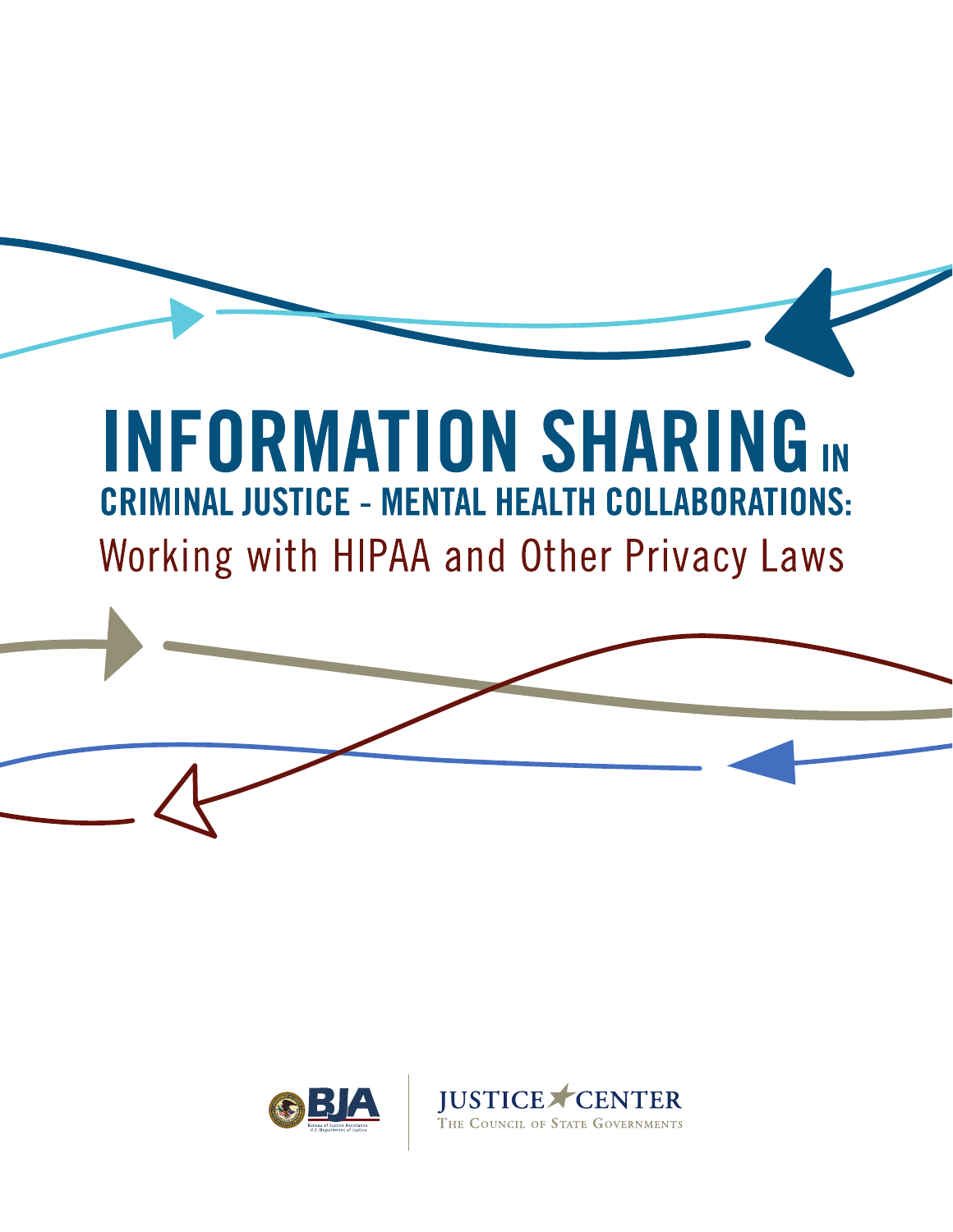# **INFORMATION SHARING IN CRIMINAL JUSTICE–MENTAL HEALTH COLLABORATIONS:**

## Working with HIPAA and Other Privacy Laws

John Petrila, J.D., L.L.M. Department of Mental Health Law & Policy College of Behavioral and Community Sciences University of South Florida

Hallie Fader-Towe, J.D. Council of State Governments Justice Center



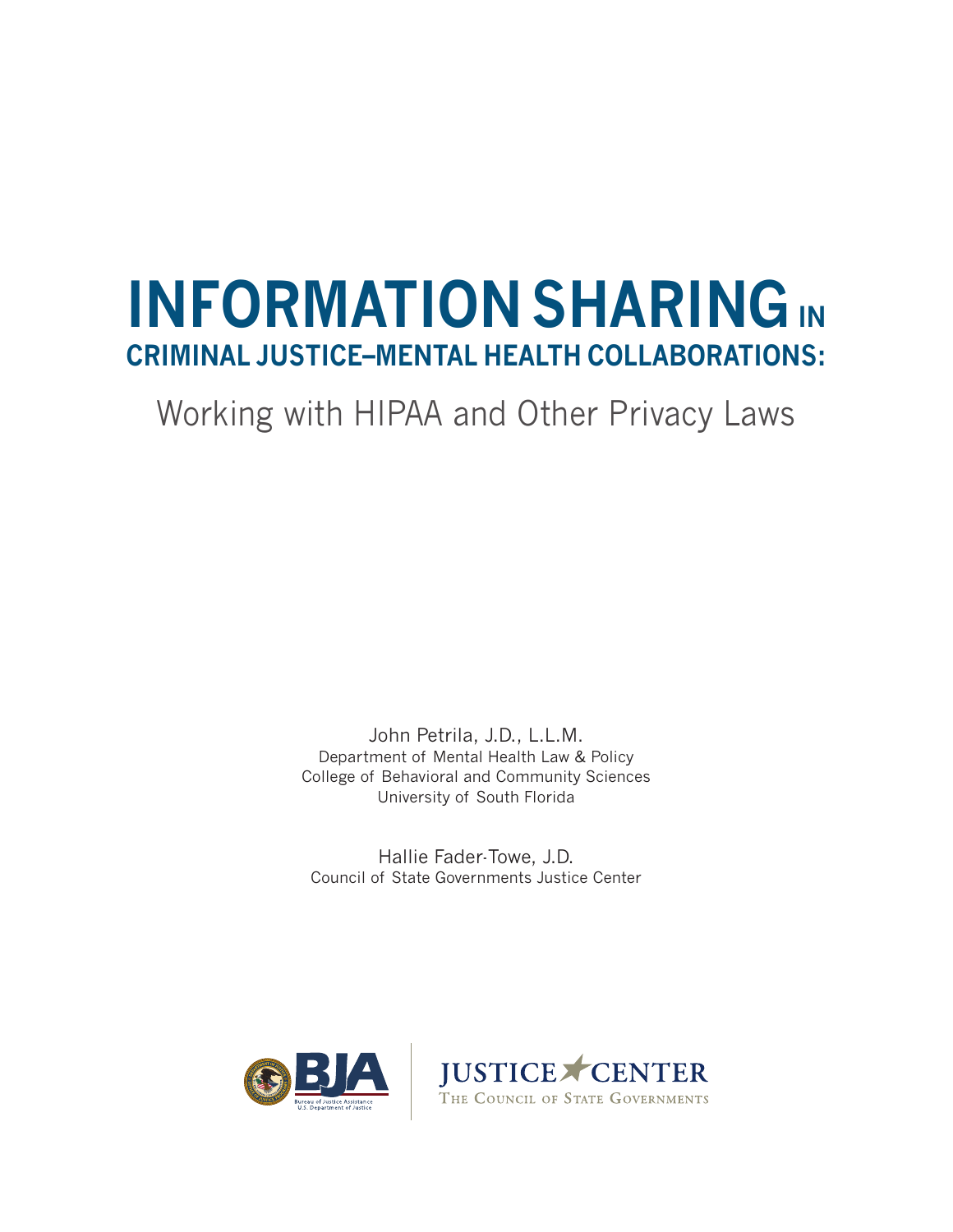This publication was prepared by the Council of State Governments Justice Center, which coordinates the Criminal Justice/Mental Health Consensus Project.

This project was supported by Grant No. 2008-MO-BX-K002 awarded by the Bureau of Justice Assistance. The Bureau of Justice Assistance is a component of the Office of Justice Programs, which also includes the Bureau of Justice Statistics, the National Institute of Justice, the Office of Juvenile Justice and Delinquency Prevention, and the Office for Victims of Crime. Points of view or opinions in this document are those of the authors and do not necessarily represent the official position or policies of the U.S. Department of Justice.

The Bureau of Justice Assistance reserves the right to reproduce, publish, translate, or otherwise use and to authorize others to publish and use all or any part of the copyrighted material contained in this publication.

Council of State Governments Justice Center, New York, 10005 © 2010 by the Council of State Governments Justice Center All rights reserved. Published 2010.

Cover design by Mina Bellomy. Interior layout by David Williams.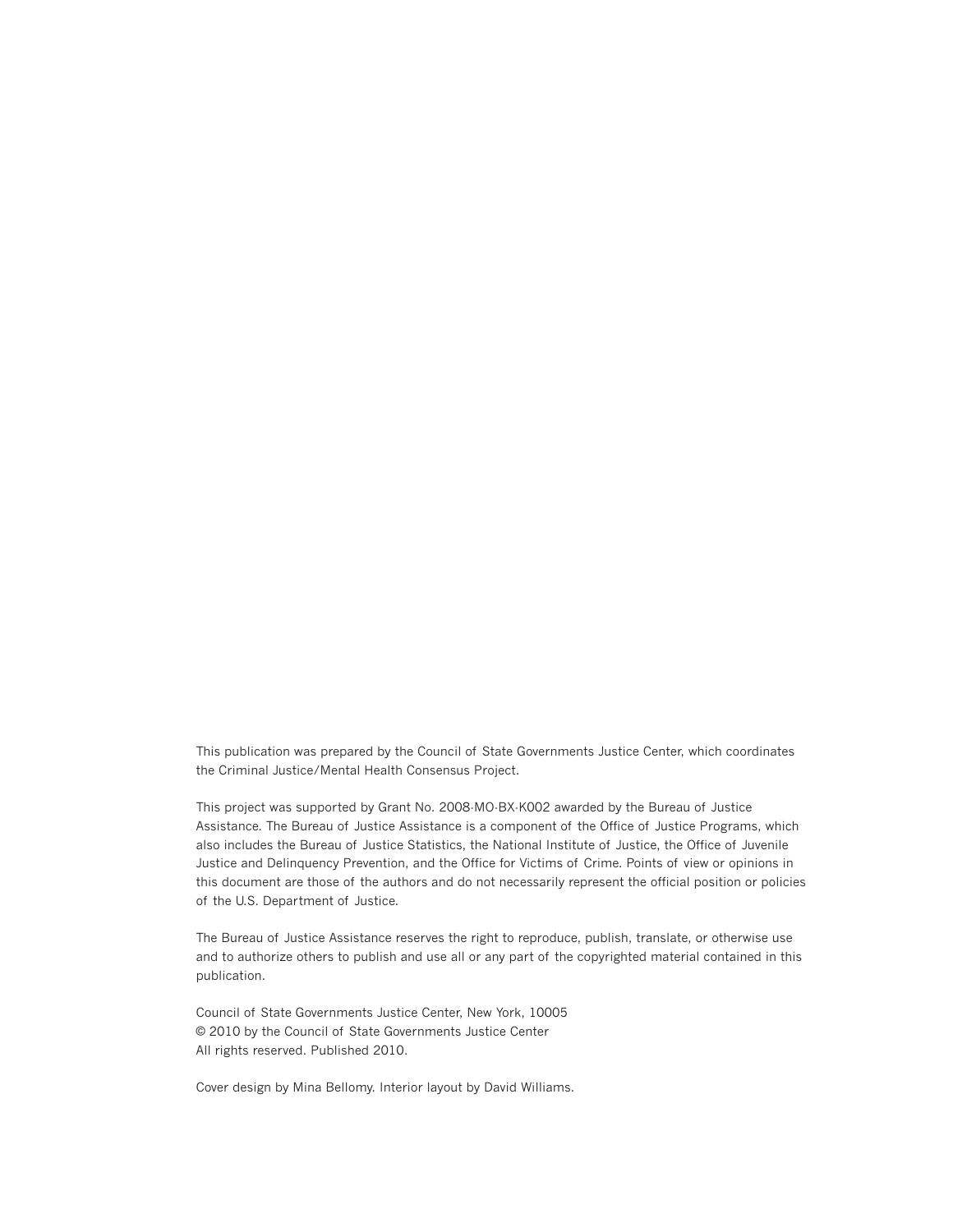# **CONTENTS**

| Acknowledgments                                                   | V    |
|-------------------------------------------------------------------|------|
| <b>INTRODUCTION</b>                                               | vii  |
| Information Sharing in the Criminal Justice–Mental Health Context | vii  |
| The Federal Legal Framework for Sharing Health Information        | viii |
| About this Guide                                                  | xi   |
| <b>PART 1: PRACTIONER ANALYSIS</b>                                | 1    |
| <b>Behavioral Health Care</b>                                     | 1    |
| Law Enforcement                                                   | 5    |
| Courts                                                            | 8    |
| Jails and Prisons                                                 | 11   |
| Community Corrections (Probation and Parole)                      | 15   |
| Business Associates and Qualified Service Organizations           | 17   |
| Individual Right of Access to Own Records                         | 19   |
| <b>PART 2: WORKING WITH PRIVACY LAWS</b>                          | 21   |
| <b>Privacy Law Penalties</b>                                      | 21   |
| Information-Sharing Tools                                         | 23   |
| Glossary                                                          | 29   |
| About BJA                                                         | 31   |
| About CSG Justice Center                                          | 31   |
| About University of South Florida Department                      |      |
| of Mental Health Law and Policy                                   | 31   |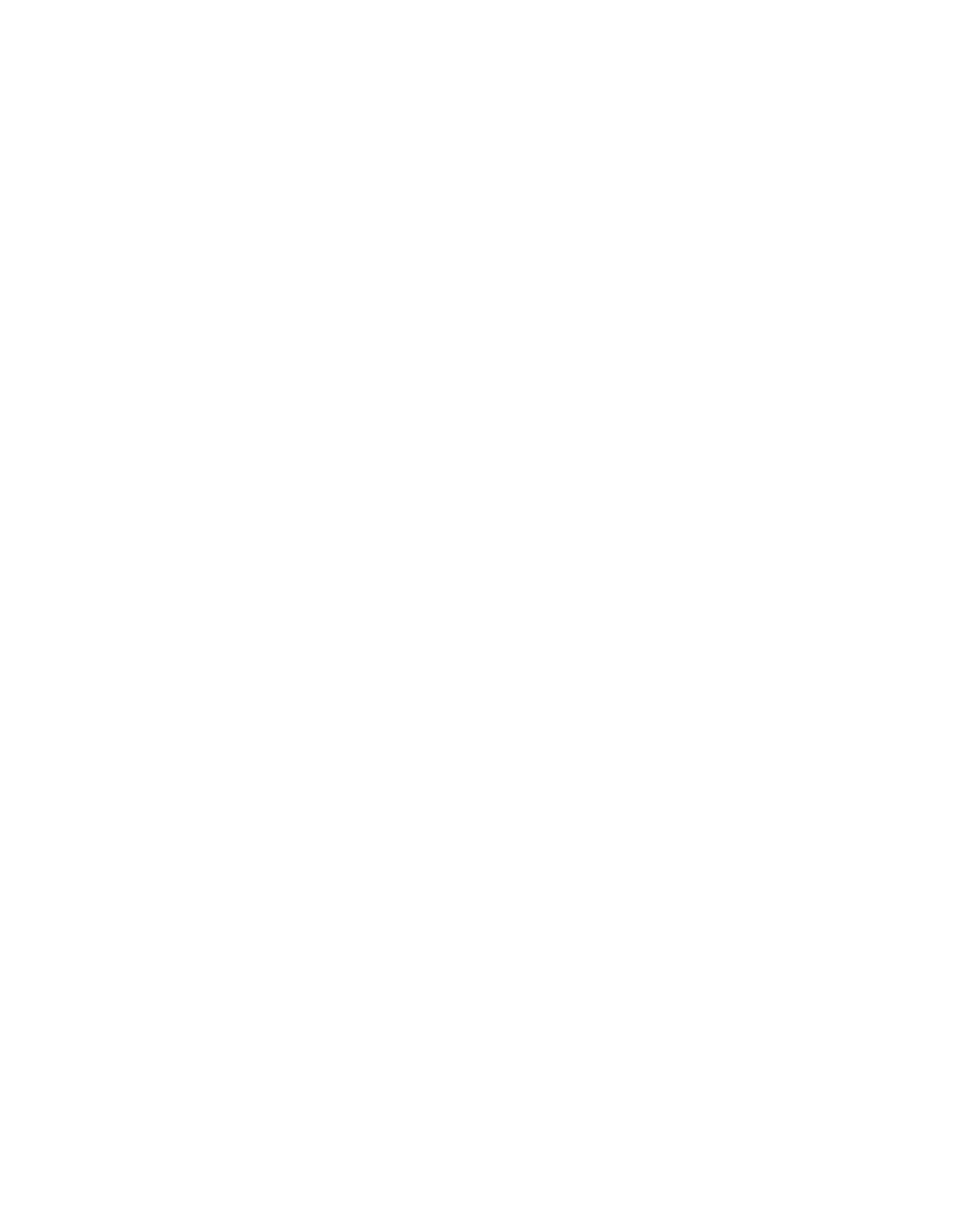## **ACKNOWLEDGMENTS**

<span id="page-5-0"></span>Many thanks are due to all those at the Bureau of Justice Assistance (BJA), U.S. Department of Justice, who supported the development of this publication, particularly Jim Burch, Acting Director; Ruby Qazilbash, Senior Policy Advisor for Substance Abuse and Mental Health; and Rebecca Rose, Policy Advisor for Substance Abuse and Mental Health.

The Council of State Governments (CSG) Justice Center staff also appreciates the support that the National Association of Counties (NACo) has given this project, with special thanks to Senior Associate Mary-Kathleen Guerra for her participation. NACo members provided essential input on how information-sharing issues arise in their counties and on a wealth of program options for addressing these issues. In particular, the authors would like to thank the following counties for contributing descriptions of how their programs work for the Information-Sharing Tools section of this document: Pima County (Ariz.), Riverside County (Calif.), Oakland County (Mich.), Dutchess County (N.Y.), and Tarrant County (Tex.). The authors would also like to thank the Illinois Division of Mental Health, NAMI California, the Oklahoma Department of Corrections, the University of Maryland Institute for Governmental Service and Research, and the Substance Abuse and Mental Health Services Administration (SAMHSA) in the U.S. Department of Health and Human Services for sharing their programs and work products. Experts in each of the practice areas provided feedback to help ensure that the practitioner analysis sections addressed the concerns of those in the field; the authors thank Charles Amrhein, Detective Teresa Irvin, Officer Joan Logan, Geraldine Nagy, and Eric Olson for their input and contributions.

CSG Justice Center Director Michael Thompson, Health Systems and Services Policy Director Fred Osher, and Criminal Justice/Mental Health Consensus Project Director Nancy Fishman provided critical guidance and support throughout this project. There also would not have been any frequently-asked-questions sections—or answers—if it had not been for then-Policy Analyst Hope Glassberg's contributions. Justice Center Policy Analyst Alexandra Schepens drew on her experience as a former jail social worker to provide additional feedback on the corrections section. Finally, the authors are grateful to Communications Director Martha Plotkin and Deputy Director Regina L. Davis for their editing and guidance throughout the publication process.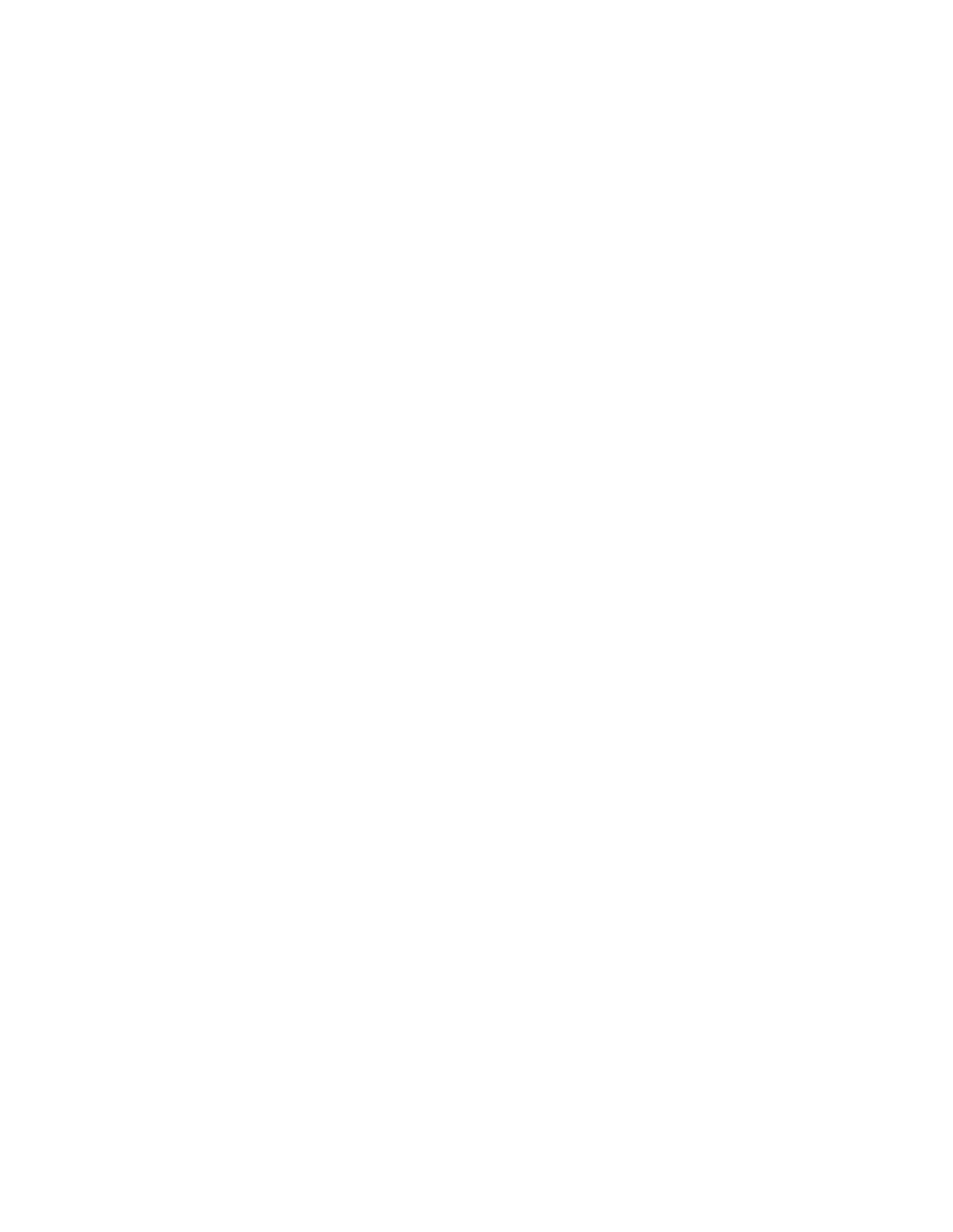## <span id="page-7-1"></span>**INTRODUCTION**

## <span id="page-7-0"></span>**Information Sharing in the Criminal Justice – Mental Health Context**

Individuals with mental illnesses are overrepresented at every stage of the criminal justice process. In response, many jurisdictions have developed a range of policy and programmatic responses that depend on collaboration among the criminal justice, mental health, and substance abuse treatment systems.[1](#page-12-0) A critical component of this cross-system collaboration is information sharing, particularly information about the health and treatment of people with mental illnesses who are the focus of these responses. At the individual level, health information is essential to provide adequate assessment and treatment. At the program level, it can be used to identify target populations for interventions, evaluate program effectiveness, and determine whether programs are cost-efficient. However, legal and technical barriers, both real and perceived, often prevent a smooth exchange of information among these systems and impede identifying individuals with mental illnesses and developing effective plans for appropriate diversion, treatment, and transition from a criminal justice setting back into the community.

Understanding the legal framework of information sharing is the crucial first step for jurisdictions seeking to design and implement effective criminal justice-mental health collaborations. This guide supports that first step by introducing how federal and state laws are likely to influence practitioners' responses. Federal law shapes what is permissible at the state or local level, primarily through the basic privacy rules for ["protected health information" \(PHI\)](#page-44-0) under the Health Insurance Portability and Accountability Act of 1996 ([HIPAA\)](#page-43-1) [2](#page-12-1) and substance abuse treatment information under [42 CFR Part 2,](#page-43-2) a portion of the Code of Federal Regulations addressing public health.\*

<span id="page-7-2"></span>Because of the importance of and variety in state laws, many specific questions raised by practitioners will require answers from local, county, or state counsel. This document is not a substitute for the advice of an attorney. However, this discussion does provide practitioners with a fundamental understanding of the legal issues expected to be involved with information sharing and how the legal framework is likely to affect their initiatives. Every effort has been made to balance the explanations of the law with the practical guidance that practitioners will find useful.

Before reviewing the specifics of the law, it is helpful to consider the ethical aspects of confidentiality and privacy with regard to health information. The ethical

<sup>\*</sup>All words highlighted in blue are linked to and defined in the glossary.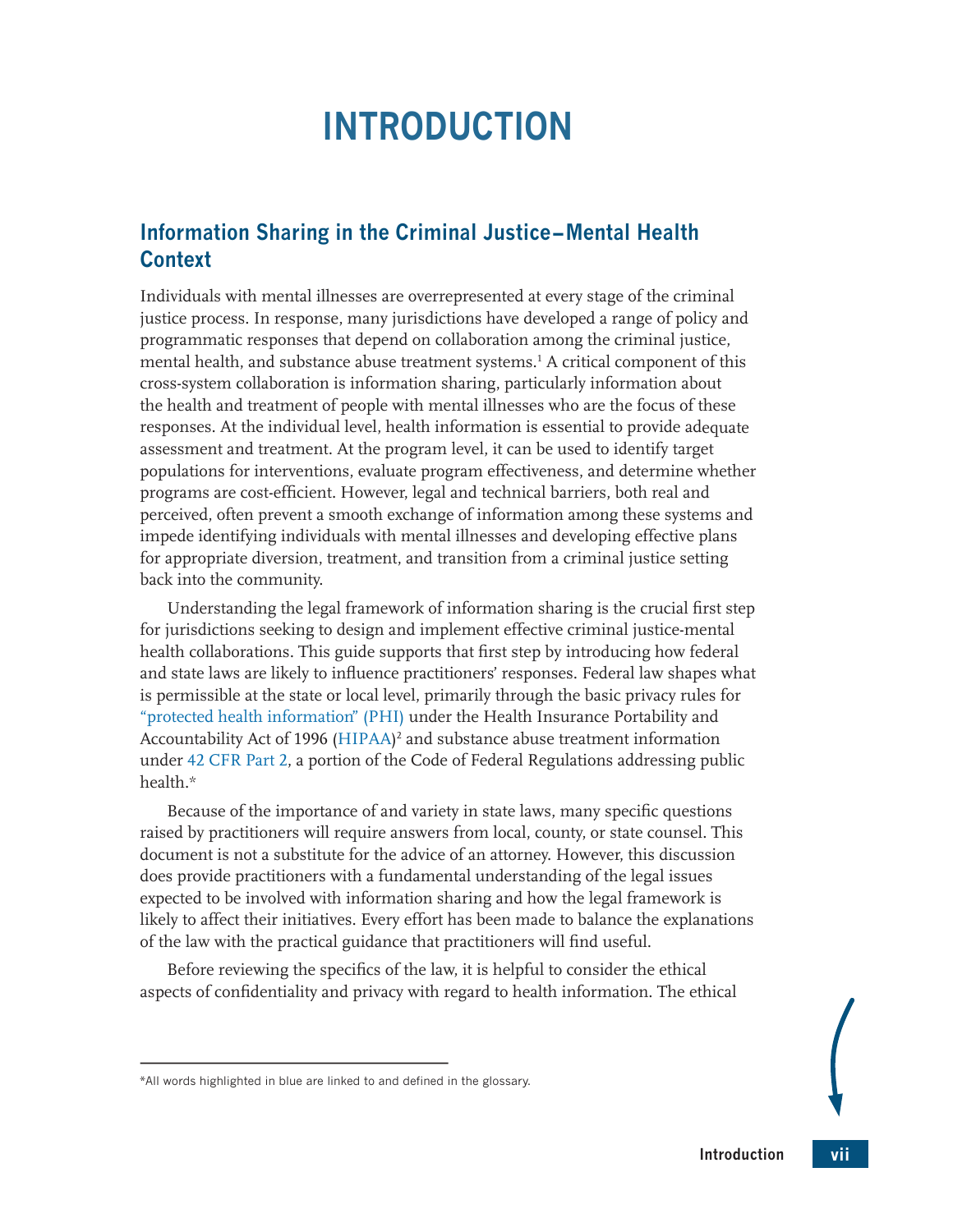<span id="page-8-0"></span>principles that animate professional responsibility codes, as well as state and federal law, assume that information about mental illness and substance abuse is highly personal and most people would prefer it to remain private. Successful treatment often relies on a relationship of trust between patients and their treatment providers. At the same time, sharing health information can be critical to positive public health and safety outcomes. The federal and state laws generally reflect an attempt to strike a balance between ensuring that private information remains private without compromising the delivery of needed health-care or public safety services.

## **The Federal Legal Framework for Sharing Health Information**

#### *Terminology*

HIPAA, together with regulations promulgated by the U.S. Department of Health and Human Services (HHS),\* establish federal standards for the privacy and security of PHI,† including mental health information. HIPAA includes a "Privacy Rule" and a "Security Rule;" the latter deals with only the security requirements for information technology (IT) systems transmitting health information and is beyond the scope of this guide.<sup>[3](#page-12-2)</sup> The American Recovery and Reinvestment Act of 2009 (ARRA) and its Health Information Technology for Economic and Clinical Health (HITECH Act) provisions are, however, relevant to these discussions because they slightly alter enforcement and penalties, as discussed on page 23[.4](#page-12-3)

<span id="page-8-1"></span>HIPAA's restrictions on sharing health information are often misunderstood, which has resulted in practitioners' misapplying the law to be far more restrictive than the actual regulatory language requires. Practitioners should keep in mind the original intent of the legislation, which was to facilitate insurance coverage through the development of an information system for electronic health records that ensured appropriate privacy and IT security. HIPAA was not designed or intended to impede the provision of necessary health services.

HIPAA sets out rules governing how ["covered entities"](#page-43-3) share PHI. This means that HIPAA applies if either the entity requesting information or the entity providing information is a "covered entity," which is defined as

- <span id="page-8-2"></span>*1. a health plan;*
- *2. a health clearinghouse;*

<sup>\*</sup>In keeping with common usage, unless otherwise indicated, "HIPAA" refers to both the Health Insurance Portability and Accountability Act and the related HHS regulations, which appear in the Code of Federal Regulations at 45 CFR 160, 162, and 164.

<sup>†</sup> The definitions for "PHI" in HIPAA and the information protected under 42 CFR Part 2 are provided in the glossary. For the purposes of this guide, PHI refers to information protected under either of these legal authorities.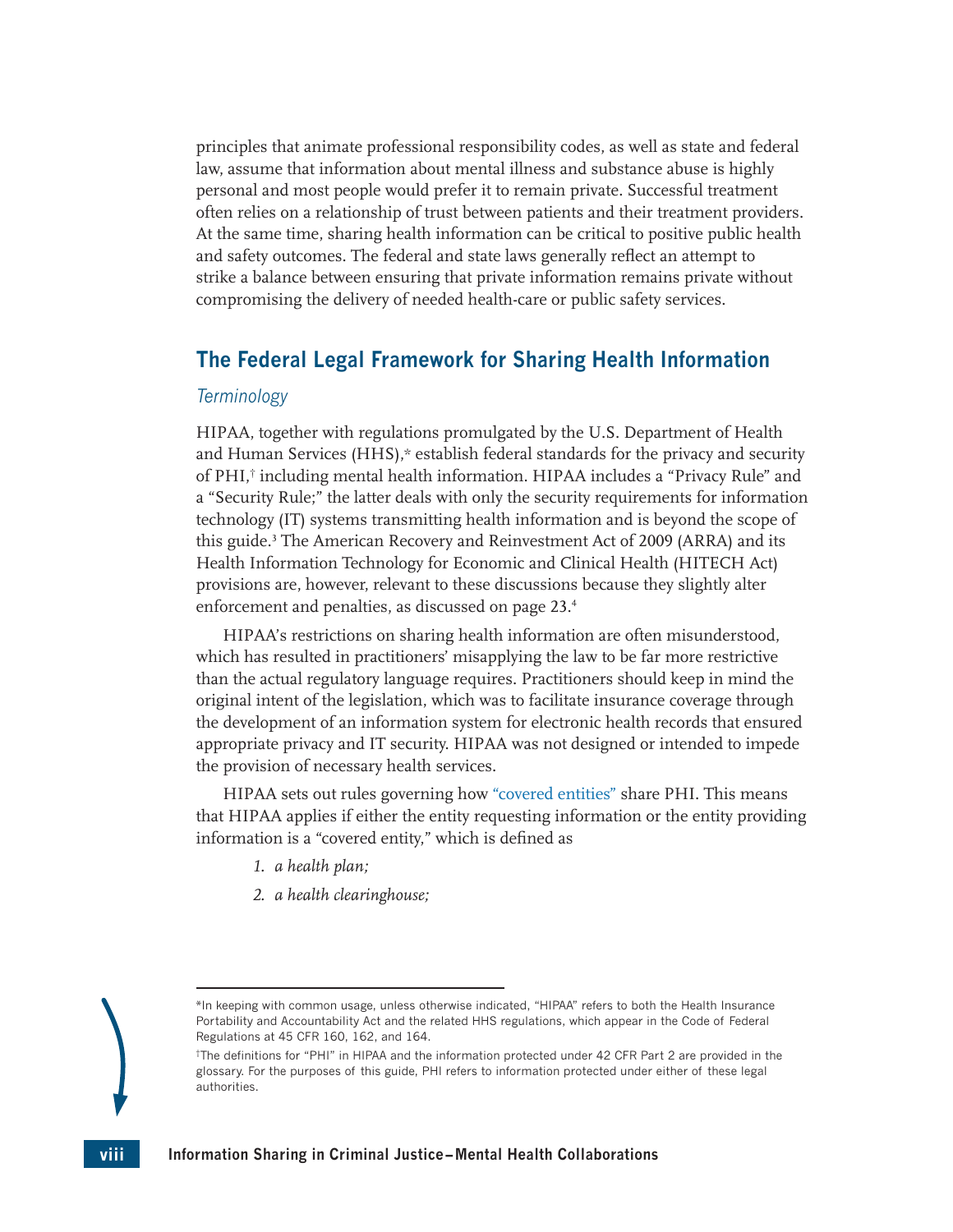<span id="page-9-0"></span>*3. a health-care provider who transmits any health information in electronic form in connection with a transaction [relating to health claim report, status, payment, etc.].[5](#page-12-4)*

This guide is organized to help practitioners determine whether their organization or an organization with which they seek to communicate is a covered entity.

For entities dealing with substance abuse treatment, an additional set of federal regulations applies: 42 CFR Part 2\* concerns the confidentiality of alcohol and drug abuse patient records.<sup>6</sup> These regulations apply to all ["programs"](#page-44-1) that are "federally [assisted."](#page-43-4)[7](#page-12-6) A program is defined as

- <span id="page-9-2"></span><span id="page-9-1"></span>1. an individual or entity (other than a general medical care facility) who holds itself out as providing, and provides, alcohol or drug abuse diagnosis, treatment, or referral for treatment; or
- 2. an identified unit within a general medical facility that holds itself out as providing, and provides, alcohol or drug abuse diagnosis, treatment, or referral for treatment; or
- <span id="page-9-4"></span><span id="page-9-3"></span>3. medical personnel or other staff in a general medical care facility whose primary function is the provision of alcohol or drug abuse diagnosis, treatment, or referral for treatment and who are identified as such providers. [Examples are provided in the regulations.] [8](#page-13-0)

For example, this definition means that XY Hospital would not be a "program," but the Substance Abuse Unit of XY Hospital would be a "program" because its primary function is providing substance abuse diagnosis and treatment.

Programs that are "federally assisted" derive some benefit from the U.S. government, such as accepting Medicaid or receiving nonprofit status under the federal tax code. Under the regulations, programs are considered federally assisted if they are conducted by a U.S. department or agency, are being carried out under authorization granted by a U.S. department or agency (such as Medicare providers, authorized methadone maintenance treatments), or are supported by funds provided by any department or agency of the United States (including state or local government units that receive federal funds that could be used for substance abuse treatment). A program is also federally assisted if income tax deductions are granted to those who contribute to the program or if the program itself is tax exempt.<sup>[9](#page-13-1)</sup> This definition means that a private practitioner providing alcohol or substance abuse treatment will not fall within the restrictions of 42 CFR Part 2 unless the practitioner meets one of the conditions above, for example, through accepting Medicaid reimbursement.

<sup>\*</sup>The federal legal framework for substance abuse treatment is generally referred to by the regulations "42 CFR Part 2" instead of its authorizing statute, which is now codified at 42 USC, sec. 290 ee–3.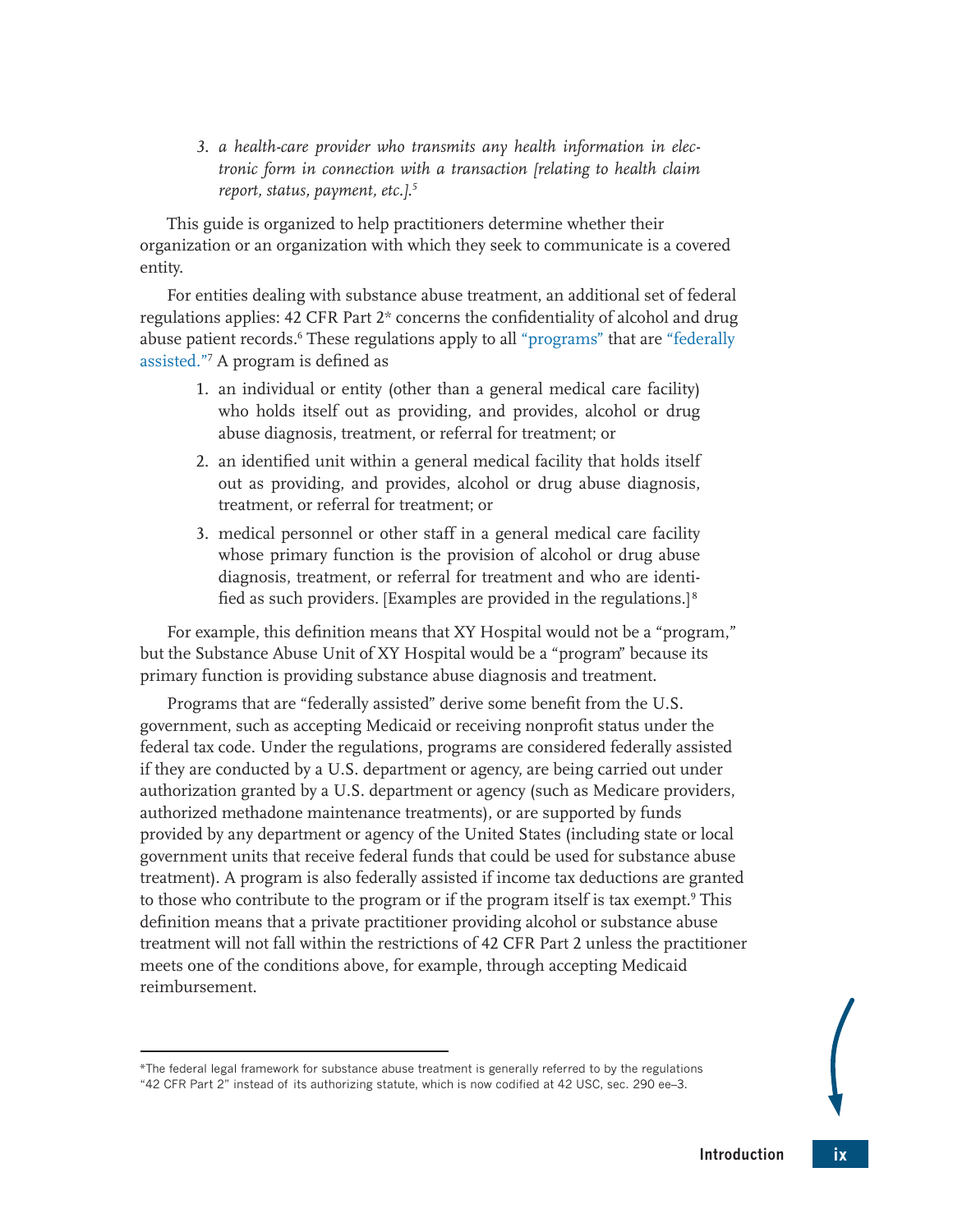### *Sharing Information under Federal Law*

HIPAA and 42 CFR Part 2 rarely explicitly *prohibit* the exchange of information. Rather, they generally provide guidance about the conditions under which information can be shared. The two sets of regulations also have important differences, though, with HIPAA typically being more permissive about information sharing than 42 CFR Part 2.

The type of permission required for sharing information under these federal laws depends on the answers to the following questions:

- 1. Is the party sharing the information a "covered entity" (for PHI under HIPAA) or a "federally assisted program" (for substance abuse information under 42 CFR Part 2)?
- 2. Is the party requesting the information a covered entity or a federally assisted program?
- 3. What purpose will the shared information serve (e.g., treatment or the search for a fleeing suspect)?

<span id="page-10-2"></span><span id="page-10-1"></span><span id="page-10-0"></span>HIPAA sets out different types of permission for sharing information and the circumstances under which they apply. The general rule is that an "authorization" is required[;10](#page-13-2) however, if the information is to be shared for the purposes of treatment, payment, or health-care operations, "consent," which is less specific, may be obtained from the individual but is not required under HIPAA.<sup>[1](#page-13-3)1</sup> (As noted throughout this guide, although HIPAA does not require consent in these situations, state law may.) There are also limited situations where only "an opportunity to agree or object" is required[.1](#page-13-4)2 Finally, in some situations, the information may be shared for a specific purpose without involving the individual at all,<sup>[1](#page-13-6)3</sup> as in the case of a judicial order.<sup>14</sup> In contrast, 42 CFR Part 2 requires specifically defined "consent" for almost all disclosures of PHI other than emergencies, under court order, and when otherwise required under specific provisions.<sup>[15](#page-13-7)</sup> Although these terms can be confusing, this guide discusses the types of situations criminal justice professionals and clinicians working with the criminal justice system are likely to encounter and provides general direction for determining the necessary permissions.

<span id="page-10-5"></span><span id="page-10-4"></span><span id="page-10-3"></span>There are also tools that can be used to facilitate exchanges among agencies that interact regularly, as is often the case in criminal justice-behavioral health collaborations. These include partnerships formed through "business associate agreements" and "qualified service organization agreements." Agencies in collaborative relationships can create or use forms such as uniform authorization/ consent forms and standard judicial orders (see Information-Sharing Tools section).

<span id="page-10-6"></span>After the appropriate permission has been obtained, practitioners should generally share the "minimum information necessary for the allowed purpose," as opposed to sharing all information at their disposal.<sup>16</sup> There is an important exception for health-care providers who are sharing information for treatment purposes, at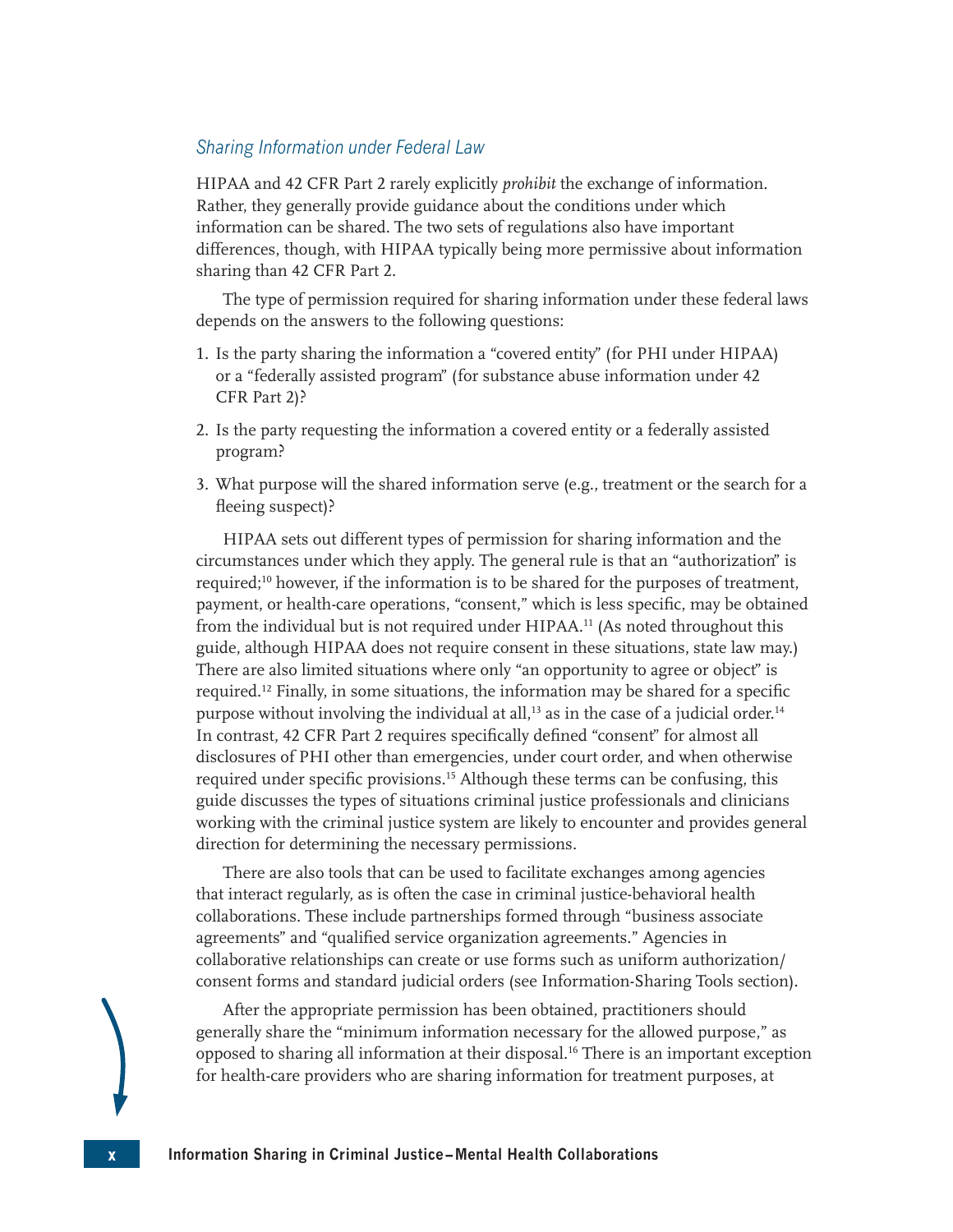<span id="page-11-0"></span>the request of the HHS Secretary, for a reason required by law, or who are sharing information with the individual who is the patient or consumer.<sup>17</sup>

## *The Relationship between Federal and State Law*

HIPAA and 42 CFR Part 2 set a *minimum* standard for protecting and securing PHI. If state law is more restrictive (i.e., is more protective of privacy) than these federal laws and related regulations, then the state law governs.<sup>18</sup> A local, county, or state counsel can advise whether state law or federal law is more restrictive in a given area. Although practitioners must always be sensitive to the specific facts and applicable laws, the general principles that follow help determine which area of law is likely to apply in a given situation:

- <span id="page-11-2"></span><span id="page-11-1"></span>1. State law is almost always stricter than HIPAA in providing for the confidentiality of mental health records. Therefore, in determining the legal rules for a particular exchange of mental health information, counsel may want to consider state law first.
- 2. In contrast, the federal regulations for the confidentiality of substance abuse and alcohol treatment (42 CFR Part 2) are rarely exceeded by state law. Rather, state laws usually mirror the federal regulations. Therefore, in determining the legal rules for a particular exchange of substance abuse or alcohol records, federal law usually will be the starting point for the analysis.

<span id="page-11-3"></span>This means that in treatment programs working with individuals with co-occurring mental and substance use disorders, 42 CFR Part 2 will usually be the most relevant for practitioners, rather than HIPAA, because it is generally more protective of confidentiality than HIPAA.[19](#page-13-11)

## **About this Guide**

This guide is organized into two parts. The first part focuses on each type of practitioner likely to be involved in criminal justice-mental health collaborations: behavioral health care, law enforcement, courts, jail and prison, and probation and parole. For each type of practitioner, there is a discussion of whether the involved individuals are considered a "covered entity" under HIPAA or are associated with a "program" regulated by 42 CFR Part 2. There is then a discussion of the circumstances under which an entity can provide PHI and when it can receive it. Each section concludes with several scenario-based frequently asked questions (FAQs) for practitioners. There are additional sections that provide an overview of other types of entities that request or provide information ("business associates" and "qualified service organizations") and a review of an individual's right of access to his or her own health information.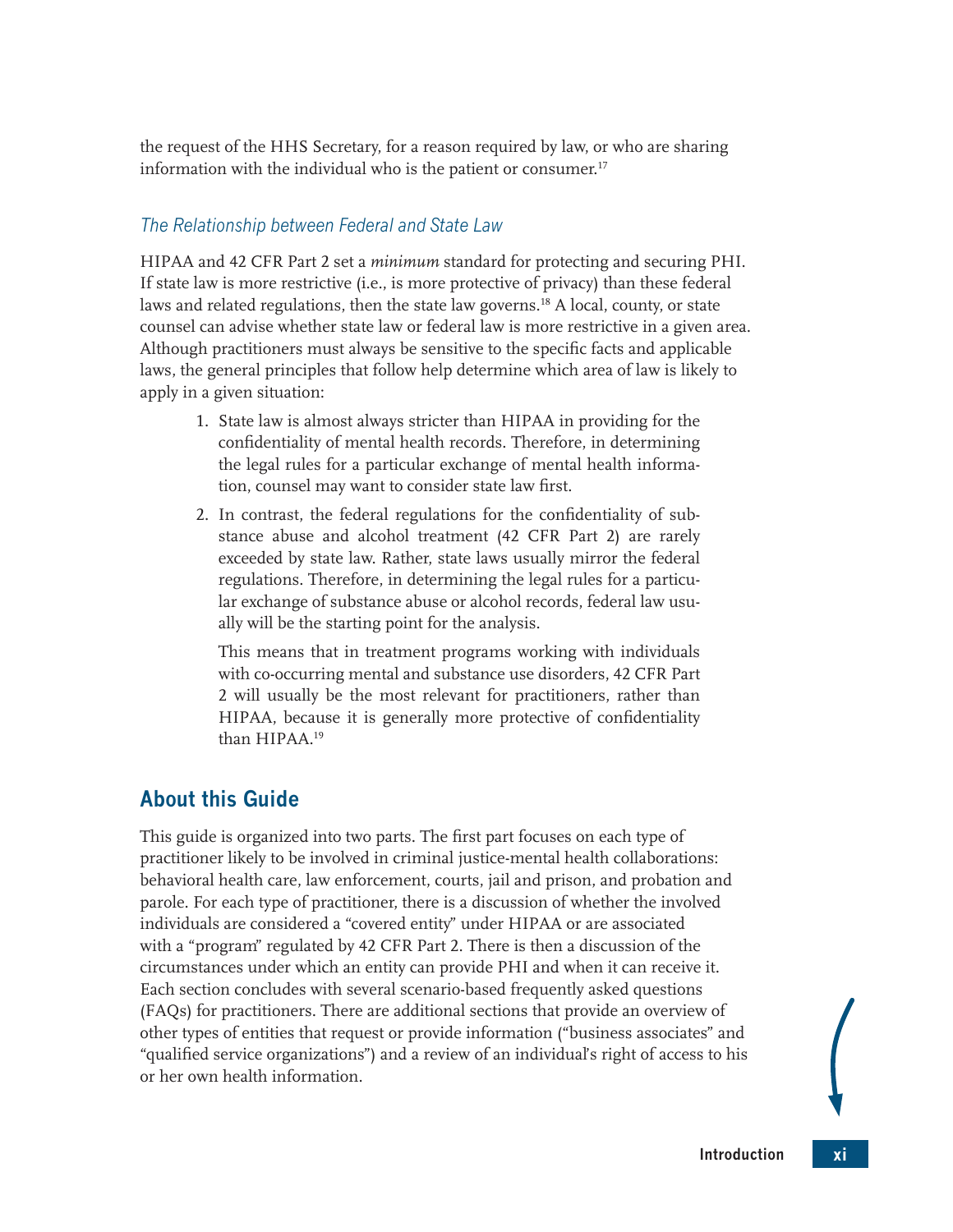The second part of the guide, "Working with Privacy Laws," provides practical advice on the enforcement of HIPAA and 42 CFR Part 2. The Information-Sharing Tools section then discusses what mechanisms different programs have used to build successful relationships to exchange information. It also includes several program examples of how jurisdictions around the country have managed to share information while maintaining fidelity to the applicable legal framework. The guide concludes with a glossary of terms frequently used in discussing information sharing.

#### *Methodology*

The Council of State Governments Justice Center hosted a series of events in the spring and summer of 2009 to elicit the best thinking on criminal justice-mental health information sharing. The National Association of Counties supplemented these events with a survey of its members to identify information-sharing challenges and practices. Program examples culled from the meetings and survey are included in the Information-Sharing Tools section of the guide. The FAQs were drawn from a spring 2009 webinar and were reviewed and refined by an advisory group of subjectmatter experts and practitioners.

### **Notes**

<span id="page-12-0"></span>[1.](#page-7-1) The need to improve how information is shared in criminal justice-mental health collaborations emerged as a policy recommendation in the Council of State Governments' 2002 *Criminal Justice/Mental Health Consensus Project Report*. Chapter V's section on information sharing can be accessed at [http://www.consensusproject.org/the\\_report/ch-V/](http://www.consensusproject.org/the_report/ch-V/ps25-sharing-information) [ps25-sharing-information](http://www.consensusproject.org/the_report/ch-V/ps25-sharing-information).

For resources on information sharing in the broader criminal justice context, see the Bureau of Justice Assistance Justice Information Sharing website at [http://www.it.ojp.gov/.](http://www.it.ojp.gov/)

<span id="page-12-1"></span>[2.](#page-7-2) *Health Insurance Portability and Accountability Act* ("HIPAA"), Public Law 104–191, codified at U.S. Code 42 (1996), sec. 261–264 and 1171 *et seq*.

<span id="page-12-2"></span>[3.](#page-8-1) For detailed information regarding the HIPAA Security Rule, see [http://www.hhs.gov/](http://www.hhs.gov/ocr/privacy/hipaa/administrative/securityrule/index.html) [ocr/privacy/hipaa/administrative/securityrule/index.html.](http://www.hhs.gov/ocr/privacy/hipaa/administrative/securityrule/index.html)

<span id="page-12-3"></span>[4.](#page-8-2) The North Carolina Healthcare Information and Communications Alliance, Inc., provides an updated discussion of the effective dates for various HITECH Act provisions, which is available at<http://www.nchica.org/HIPAAResources/Samples/BAA%20Packet.pdf>. At this writing, the HHS Office of Civil Rights continues to work on additional proposed regulations. Updates can be found at [http://www.hhs.gov/ocr/privacy/hipaa/understanding/](http://www.hhs.gov/ocr/privacy/hipaa/understanding/coveredentities/hitechblurb.html) [coveredentities/hitechblurb.html](http://www.hhs.gov/ocr/privacy/hipaa/understanding/coveredentities/hitechblurb.html).

<span id="page-12-4"></span>[5.](#page-9-0) HIPAA, U.S. Code 42 (1996), sec. 1172(a).

<span id="page-12-5"></span>[6.](#page-9-1) For a discussion of the substance abuse regulations, see Legal Action Center, *Frequently Asked Questions: Applying the Substance Abuse Confidentiality Regulations to Health Information Exchange (HIE),* prepared for SAMHSA, June 2010, available at [http://www.samhsa.gov/](http://www.samhsa.gov/HealthPrivacy/docs/EHR-FAQs.pdf) [HealthPrivacy/docs/EHR-FAQs.pdf](http://www.samhsa.gov/HealthPrivacy/docs/EHR-FAQs.pdf).

<span id="page-12-6"></span>[7.](#page-9-2) *Code of Federal Regulations,* title 42, sec. 2.3(a).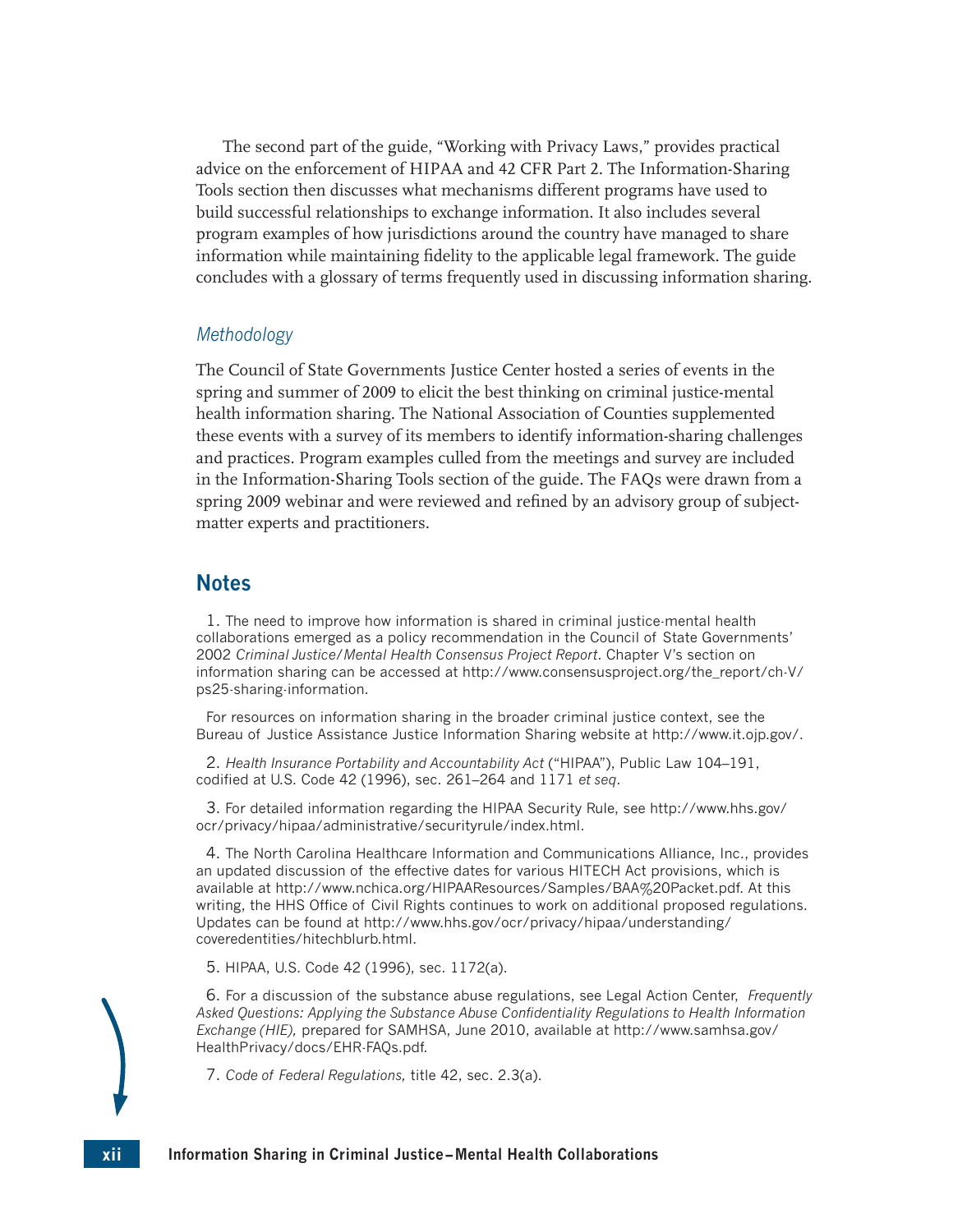- <span id="page-13-0"></span>[8.](#page-9-3) 42 CFR, sec. 2.11.
- <span id="page-13-1"></span>[9.](#page-9-4) 42 CFR, sec. 2.12 (b).
- <span id="page-13-2"></span>[10.](#page-10-0) 45 CFR, sec. 164.508(a).
- <span id="page-13-3"></span>[11.](#page-10-1) 45 CFR, sec. 164.506(b).
- <span id="page-13-4"></span>[12.](#page-10-2) 45 CFR, sec. 164.510.
- <span id="page-13-5"></span>[13.](#page-10-3) 45 CFR, sec. 164.512.
- <span id="page-13-6"></span>[14.](#page-10-4) 45 CFR, sec. 164.512(e).

<span id="page-13-7"></span>[15.](#page-10-5) 42 CFR 2.1. Subpart (e) carves out permission to share information in two distinct situations: (1) within the Armed Forces and with components of the Department of Veterans Affairs, and (2) when state law requires sharing information because of suspected child abuse or neglect.

<span id="page-13-8"></span>[16.](#page-10-6) 45 CFR, sec. 164.502(b)(1).

<span id="page-13-9"></span>[17.](#page-11-1) 45 CFR, sec. 164.502(b)(2).

<span id="page-13-10"></span>[18.](#page-11-2) For HIPAA, see 42 USC, sec. 1178; for substance use, see 42 CFR, sec. 2.20.

<span id="page-13-11"></span>[19.](#page-11-3) The Substance Abuse Mental Health Services Administration guide compares HIPAA and 42 CFR Part 2, available at [http://www.hipaa.samhsa.gov/download2/](http://www.hipaa.samhsa.gov/download2/SAMHSAHIPAAComparisonClearedPDFVersion.pdf) [SAMHSAHIPAAComparisonClearedPDFVersion.pdf.](http://www.hipaa.samhsa.gov/download2/SAMHSAHIPAAComparisonClearedPDFVersion.pdf)

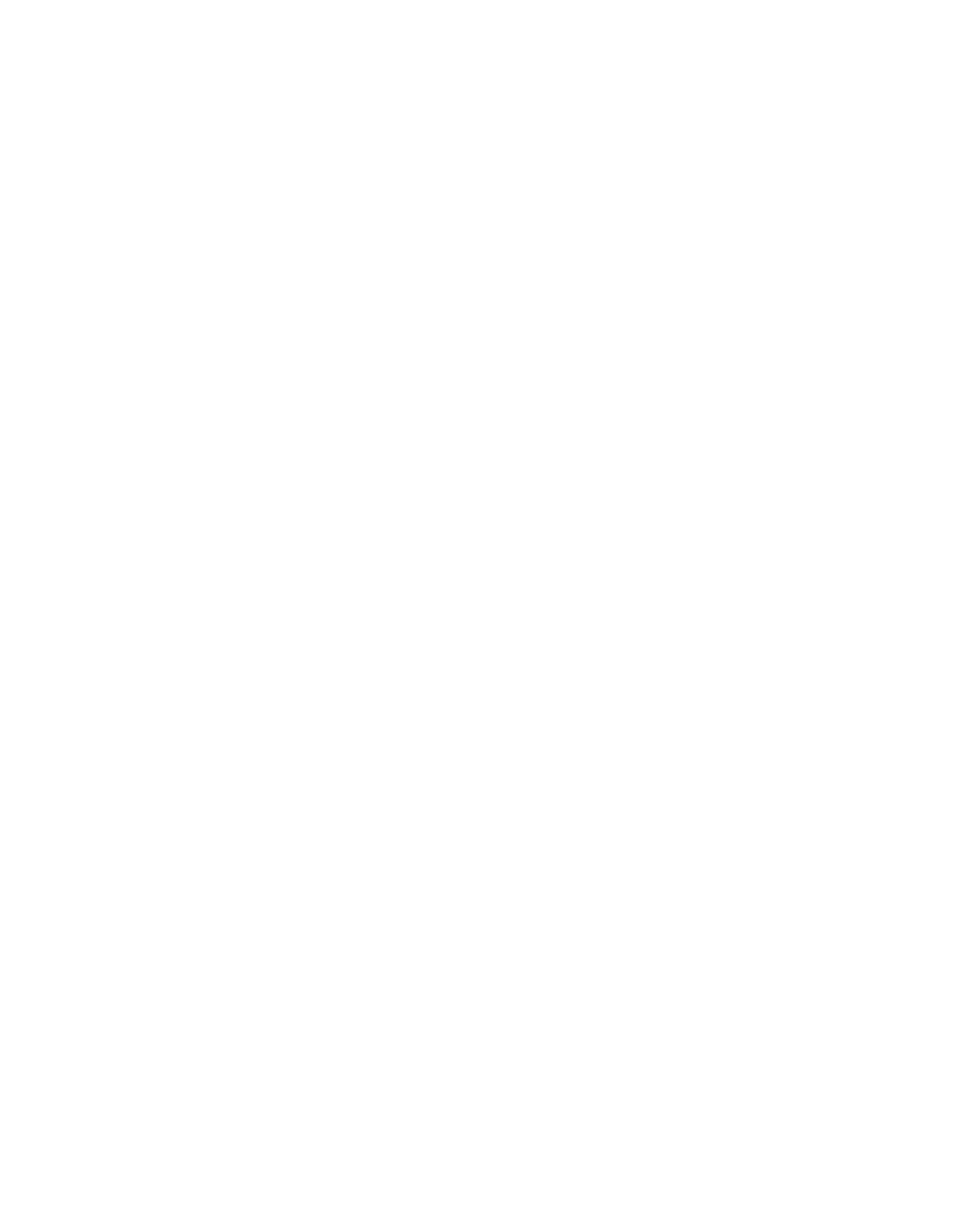# **PART 1: Practitioner Analysis**

<span id="page-15-0"></span>

## **BEHAVIORAL HEALTH CARE**

**TREATMENT PROVIDERS HAVE INTERACTIONS** with the criminal justice system due to increased use of diversion programs, specialized housing placements in correctional facilities, alternative sanctions, and treatment as a condition of parole or probation, which have all led to the need for health information to be provided to the criminal justice system. Treatment providers familiar with the importance of confidentiality for effective treatment must maintain professional ethics and navigate the federal and state privacy mandates to appropriately share information with criminal justice officials.

## *Are behavioral health-care providers covered by HIPAA? 42 CFR Part 2?*

Behavioral and physical health-care providers, including those based in correctional facilities, are ["covered entities"](#page-43-3) under [HIPAA](#page-43-1). There is no distinction between general health-care providers, such as hospitals, and specialty mental health providers.

<span id="page-15-1"></span>Mental health and substance abuse treatment providers and general health-care professionals are subject to [42 CFR Part 2](#page-43-2)\* when they are working for ["programs"](#page-44-1) that provide substance abuse treatment and are ["federally assisted"](#page-43-4) within the meaning of the regulations.<sup>[1](#page-18-0)</sup>

<sup>\*</sup>See the glossary for a discussion of how these terms (in blue type) are defined.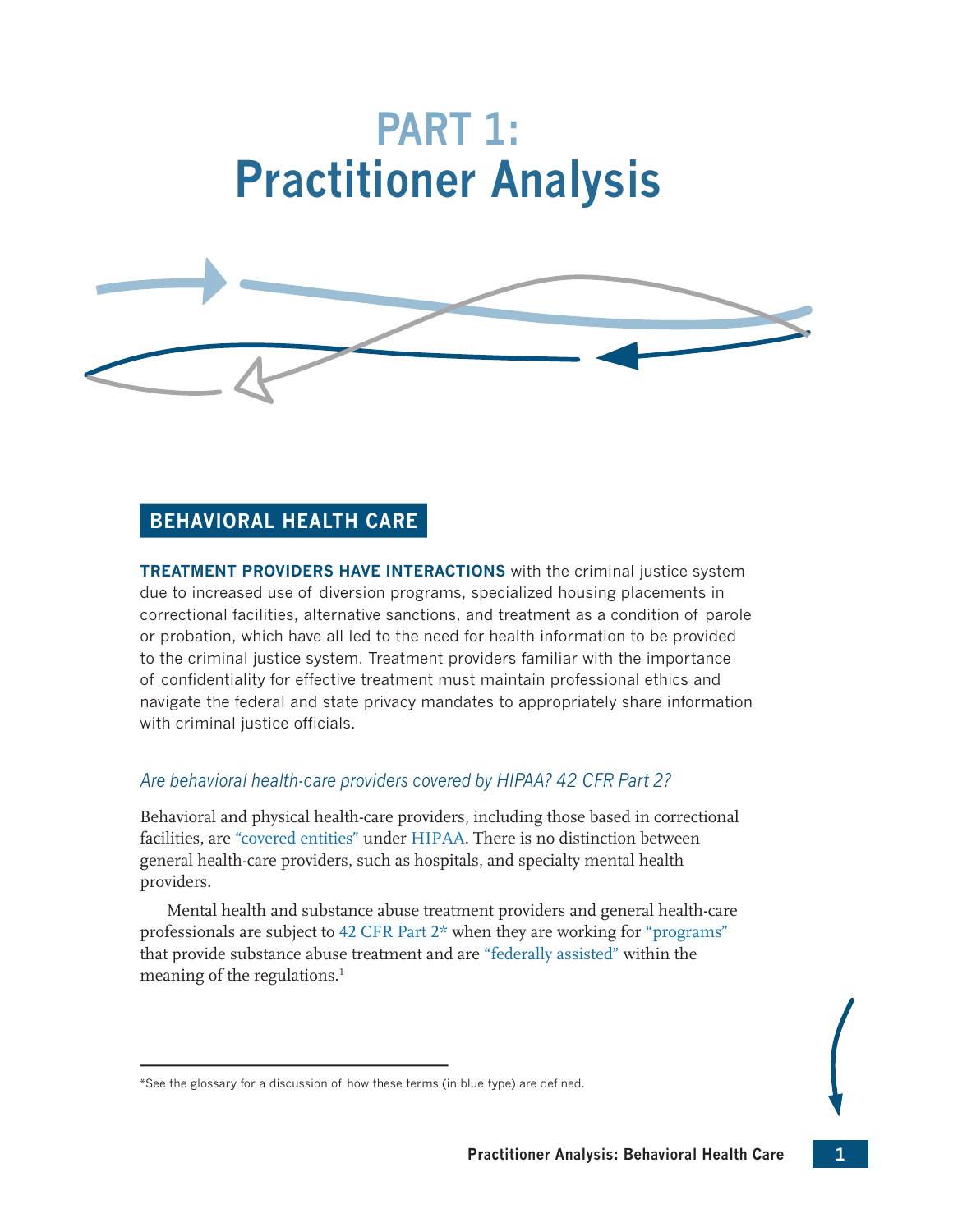## *Under what circumstances can behavioral health-care providers disclose protected health information (PHI)?*

[Covered entities](#page-43-3) should be familiar with the relevant state law on disclosures, which is likely to apply because it is generally more protective of privacy than HIPAA.

<span id="page-16-0"></span>HIPAA may require different levels of permission for sharing [PHI](#page-44-0).\* As discussed in the Introduction, covered entities should consider who is asking for the information and the purpose for which the information would be used. For example, a covered entity may use or disclose PHI for its own treatment, payment, and healthcare operations[.2](#page-18-1) The regulations spell out the circumstances under which obtaining authorization is not required, which include emergencies where the clinician has reasonably tried to obtain authorization, and, it is worth noting, when the individual is an inmate.<sup>[3](#page-18-2)</sup> The U.S. Department of Health and Human Services provides additional guidance on these disclosures.<sup>[4](#page-18-3)</sup>

<span id="page-16-2"></span><span id="page-16-1"></span>For substance abuse treatment programs under 42 CFR Part 2, disclosures can occur only with the client's written consent that meets the regulations' requirements for consent forms, with very limited exceptions covered elsewhere in this text.<sup>5</sup>

<span id="page-16-3"></span>For various criminal justice-related activities, HIPAA also permits disclosure of PHI without prior client authorization for a range of other purposes where sharing information serves a public benefit, such as to support public health activities; to report potential child abuse or domestic violence to government authorities; to serve victims of abuse, neglect, or domestic violence; for judicial and administrative proceedings; for particular law enforcement purposes; and to follow reporting requirements laid out in other laws.<sup>6</sup>

<span id="page-16-4"></span>State law must be consulted to make certain that it is not more restrictive about such disclosures. In general, disclosures are to be limited to only the amount of information needed to accomplish the purpose for which disclosure is made.

Treatment professionals may also wish to consult the other practitioner-specific areas of this guide for additional guidance on the circumstances under which various criminal justice practitioners may request and receive PHI from mental health and substance abuse clinicians.

#### *Under what circumstances can behavioral health-care providers receive PHI?*

Health-care providers can receive information from any non-covered entity. As noted above, HIPAA also permits disclosure of PHI for purposes of treatment. Therefore, a health-care provider may request and receive PHI from another covered entity to provide treatment. As noted previously, if state law is more protective of privacy (for example, by requiring an individual's consent before information is shared between



<sup>\*</sup>See pages x and 25 for more information on the different permission types under HIPAA.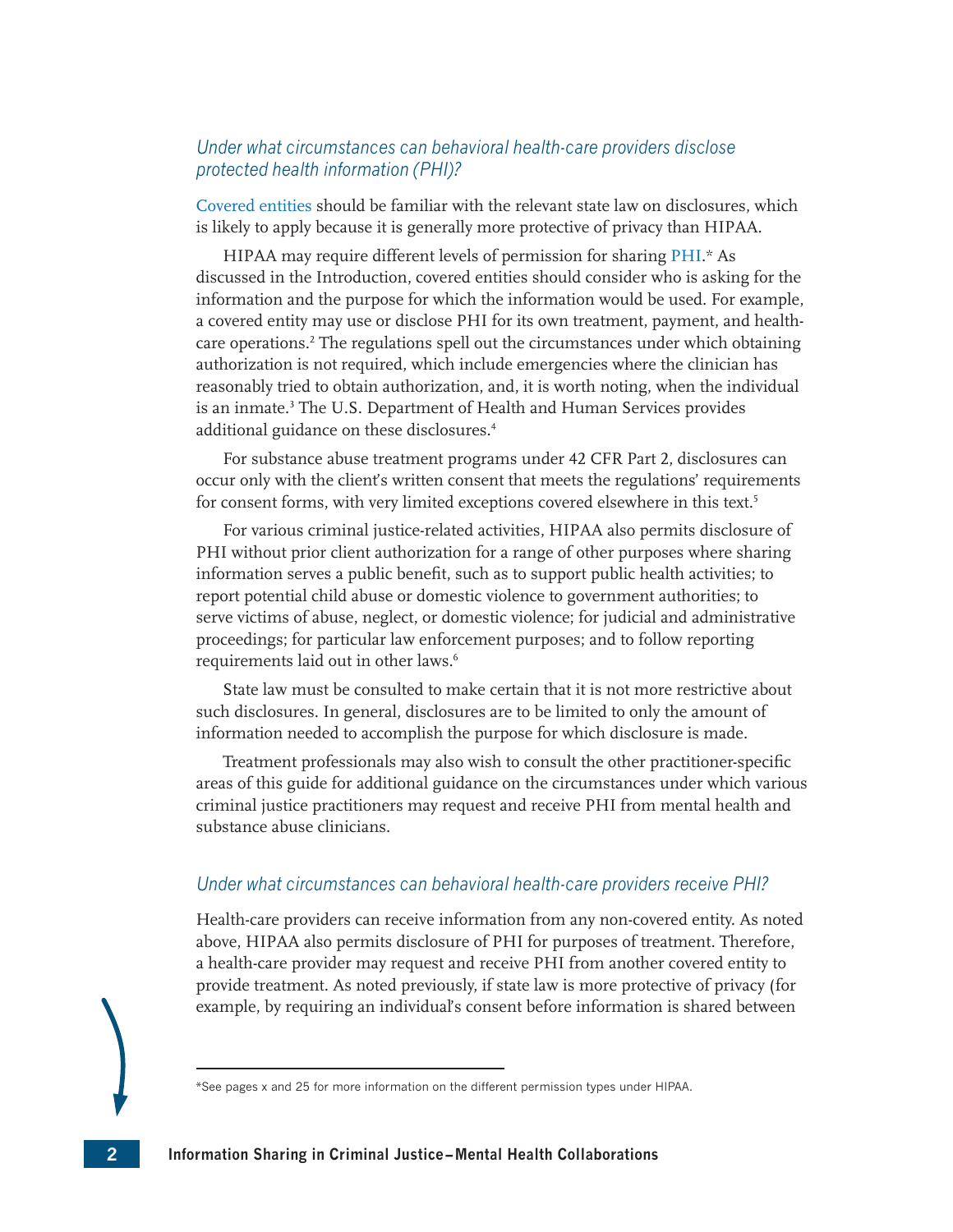covered entities), the state requirements will govern. In contrast to HIPAA, 42 CFR Part 2 provides stricter limits on the disclosure of identifying information to medical personnel who need the information to treat a condition posing an immediate threat to the health of any individual and that requires immediate medical intervention.<sup>7</sup>

## <span id="page-17-0"></span>**FAQs:**

## **Q1.** *A client in outpatient treatment threatens a third party, and the clinician believes the client may act on the threat. May steps be taken to protect the third party?*

This question will ordinarily be resolved by state law, and states vary on whether treatment providers are obligated to act. For example, many states permit the treatment provider to exercise discretion in deciding whether to take steps to protect a third party in situations in which the individual at risk is identifiable. In such jurisdictions, the treatment provider will not be liable for breaching confidentiality, but will also not be liable if no action is taken. A smaller number of jurisdictions have created a mandatory duty to warn or protect the third party. It is important to understand the law in the particular state in which the situation arises. HIPAA permits disclosure of information to someone "reasonably able" to prevent or lessen the threat, including the third party, in this circumstance.<sup>8</sup>

## <span id="page-17-1"></span>**Q2.** *When a court orders an individual to receive mental health treatment in the community as a condition of community supervision, what information can the probation officer share with the court?*

A supervising officer is not a "covered entity" under HIPAA and is not prohibited from informing the court about diagnosis or treatment. State law again must be consulted to confirm that it does not contain more restrictions than those found in HIPAA. For example, some states may require permission before a supervising officer is allowed to "redisclose" information received from a covered entity, such as a mental health treatment provider.

One approach many local jurisdictions have pursued is to have the court obtain the defendant's permission for disclosure of health information as a condition of community supervision, or include a provision in the court order that permits the supervising officer to obtain health-related information when necessary to monitor compliance with the conditions of release. This facilitates the exchange of information between the covered entity that is providing treatment and the probation officer. For examples of jurisdictions that have used this approach, see the Information-Sharing Tools section.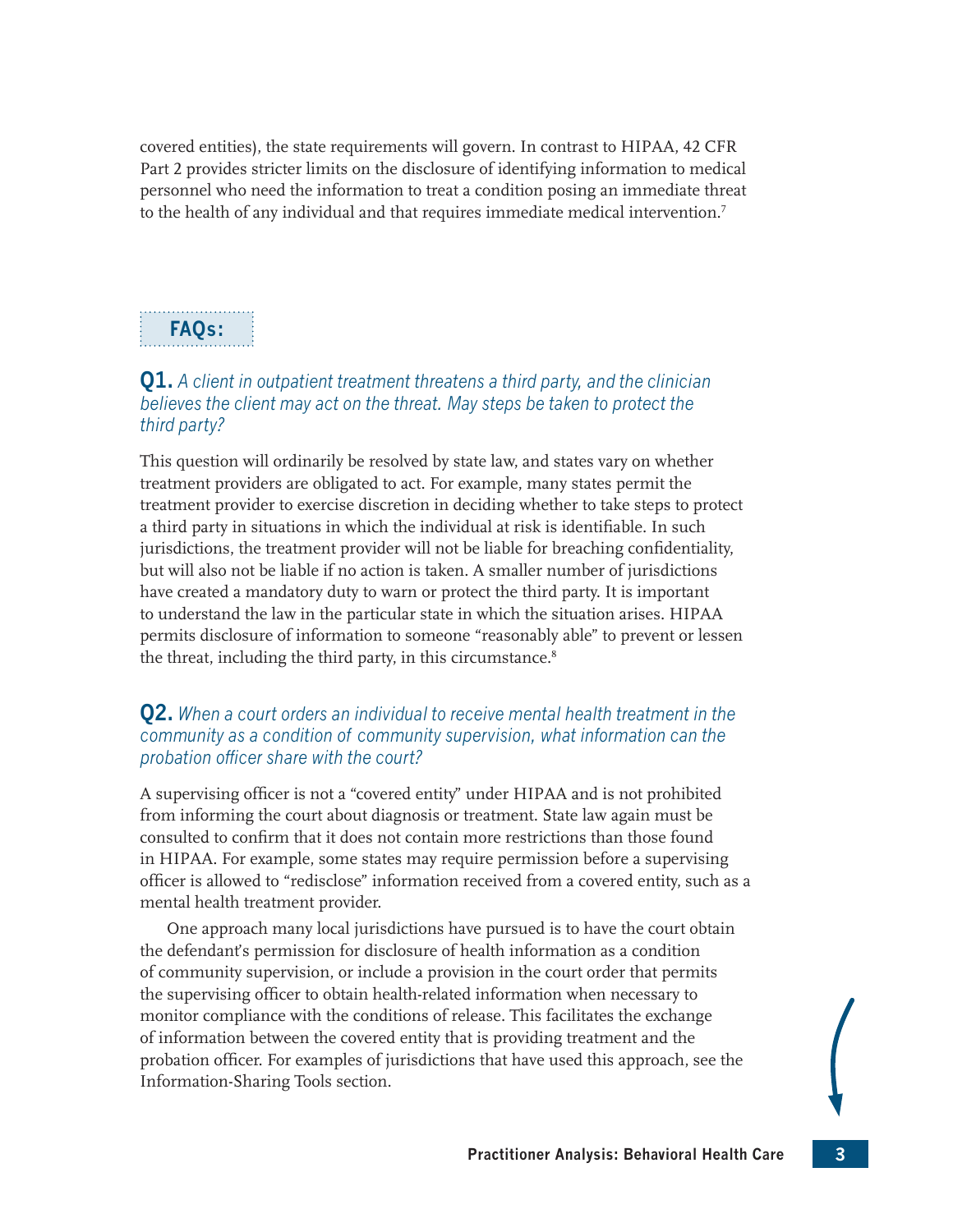There is a special provision in 42 CFR Part 2 for court-ordered drug treatment as a condition of disposition (i.e., as part of a drug court program or other treatmentbased alternative to incarceration). Under these circumstances, a treatment "program" may disclose information to criminal justice officials who require it for monitoring and supervision, and the usual rules in 42 CFR Part 2 permitting the client to revoke consent "at will" do not apply.[9](#page-18-8) The 42 CFR Part 2 rules would also apply in the context of a co-occurring treatment plan that is court-ordered.

## <span id="page-18-10"></span>**Q3.** *During a treatment session, a participant discloses that she used an illegal drug over the weekend. Can this information be shared with the mental health court team, or do they need to discover it for themselves from a urinalysis test?*

The answer to this question depends on the circumstances that brought the participant to the treatment program. If the court has required disclosure of such information as a condition of the person's participation in a mental health court (in which case the person likely gave permission by choosing to enter the mental health court), or if the person has permitted release of such information, then it may be shared with the mental health court team. HIPAA does not otherwise permit disclosure to the mental health court team. This is why courts frequently obtain a potential participant's authorization for disclosures as a condition of their admission to the program.

If applicable, 42 CFR Part 2 would only permit disclosure pursuant to a consent form or court order meeting the regulations' requirements. As discussed in the previous question, 42 CFR Part 2 specifically addresses disclosures within the criminal justice system for monitoring purposes when participation in a program is a condition of the disposition.<sup>[10](#page-18-9)</sup>

## **Notes**

- <span id="page-18-11"></span><span id="page-18-0"></span>[1.](#page-15-1) *Code of Federal Regulations,* title 42, sec. 2.12 (e)(1).
- <span id="page-18-1"></span>[2.](#page-16-0) 45 CFR, sec. 164.506(c)(1).
- <span id="page-18-2"></span>[3.](#page-16-1) 45 CFR, sec. 164.506(a).
- <span id="page-18-3"></span>[4.](#page-16-2) Available online at<http://www.hhs.gov/hipaafaq/providers/treatment/index.html>.
- <span id="page-18-4"></span>[5.](#page-16-3) 42 CFR, sec. 2.31.
- <span id="page-18-5"></span>[6.](#page-16-4) 45 CFR, sec. 164.512.
- <span id="page-18-6"></span>[7.](#page-17-0) 42 CFR, sec. 2.51.
- <span id="page-18-7"></span>[8.](#page-17-1) 45 CFR, sec. 164.512(j).
- <span id="page-18-8"></span>[9.](#page-18-10) 42 CFR, sec. 2.35.
- <span id="page-18-9"></span>[10.](#page-18-11) 42 CFR, sec. 2.35(a).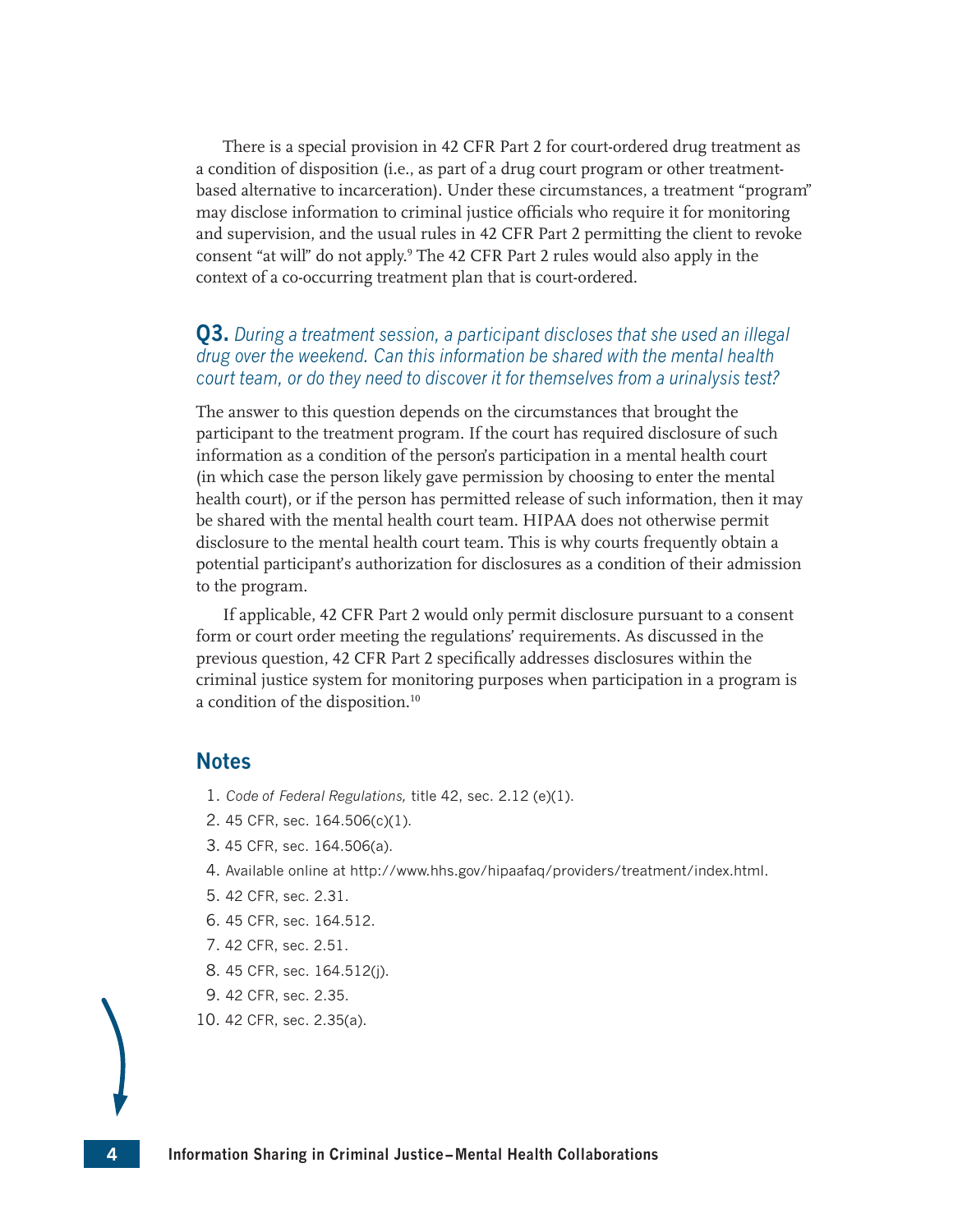## <span id="page-19-0"></span>**LAW ENFORCEMENT**

**LAW ENFORCEMENT OFFICERS ROUTINELY ENCOUNTER** individuals with mental illnesses and health issues that must be considered in determining the proper disposition of a call for service. Health information can help officers assess how to interact with an individual in ways that will produce safer and more positive outcomes, including how to de-escalate a situation effectively and provide a link to services when appropriate. Effective collaborations with treatment providers are contingent on understanding the laws that govern what information can be shared under particular circumstances and the limits on how these providers share health and treatment information. For example, officers need to understand when they can access an individual's mental health treatment status, so that they can determine if he or she is under a provider's care and help the individual avoid arrest for a minor offense or preempt a lengthy hold for a mental health evaluation when circumstances warrant.<sup>[1](#page-21-0)</sup>

## <span id="page-19-1"></span>*Are law enforcement officials covered by HIPAA? 42 CFR Part 2?*

Law enforcement officials are not ["covered entities"](#page-43-3) under [HIPAA](#page-43-1). They also are not <sup>a</sup>["federally assisted program"](#page-43-4) within the meaning of [42 CFR Part 2](#page-43-2).

## *Under what circumstances can law enforcement provide protected health information (PHI)?*

Because law enforcement officials are neither covered entities nor federally assisted substance abuse programs, they generally are not bound by either HIPAA or 42 CFR Part 2 when asked to provide [PHI](#page-44-0) to others. For example, when an officer learns about an individual's mental health condition from a family member or from a person on the scene, HIPAA does not apply. The officer can provide that information to a mental health professional if warranted.

There is an important exception to the general rule: if the officer received the information under a specific provision of HIPAA (for example, the officer received health information through a court order from a covered entity), then "redisclosure" or sharing may be limited (in this example, by a protective order issued by the court). A similar restriction may apply if the officer received the information under a specific provision of state law.

State law will likely govern to whom law enforcement may disclose health information. It will also likely outline access to information held by law enforcement officials, which might include arrest records, computer-aided dispatch records that indicate whether officers previously responded to the individual and mental illness was thought to be a factor in the call for service, or other health information regarding a person taken into custody.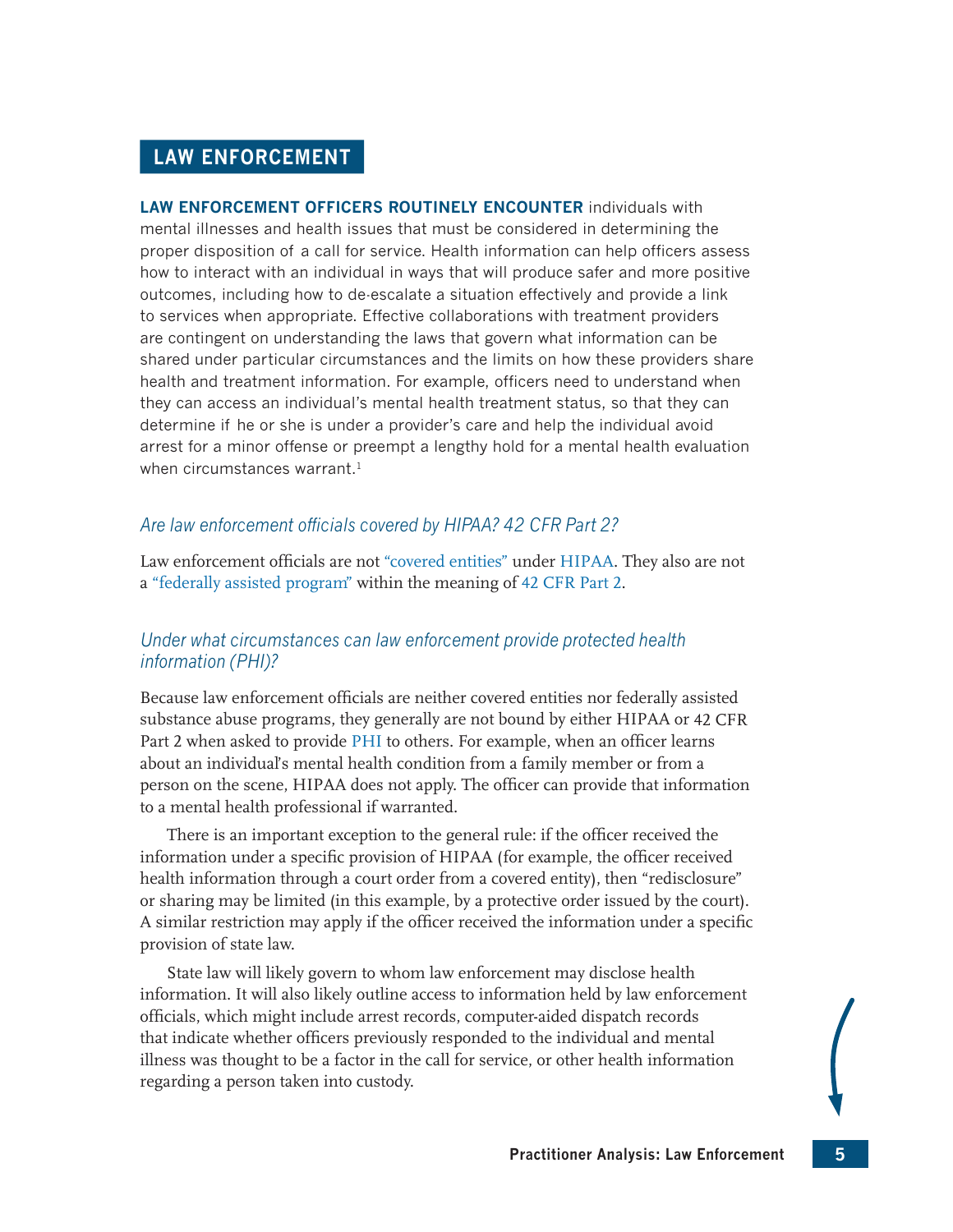### *Under what circumstances can law enforcement receive PHI?*

<span id="page-20-1"></span><span id="page-20-0"></span>HIPAA specifies the circumstances in which PHI can be disclosed for law enforcement purposes.<sup>[2](#page-21-1)</sup> For example, limited information may be provided without prior authorization to a law enforcement official to identify or locate a fugitive, missing person, suspect, or witness.<sup>3</sup> HIPAA specifically defines the types of information that may be disclosed in each of these situations.\* Law enforcement working in correctional facilities also should be aware that they may receive PHI of an individual who is under lawful custody for purposes such as providing health care and protecting the health and safety of inmates, law enforcement officers, and employees and officers of jails.<sup>[4](#page-21-3)</sup>

<span id="page-20-2"></span>The provisions of 42 CFR Part 2 do not feature similar exceptions for law enforcement. Other than for medical emergencies, or crimes on the premise of a substance abuse program, law enforcement officers will most likely require court orders for obtaining information. An order is generally granted when the disclosure is necessary to protect against an existing threat, to assist the investigation of a serious crime, or to address a variety of litigation needs when the individual is directly involved or the subject of the investigation.<sup>[5](#page-21-4)</sup>

## <span id="page-20-3"></span>**FAQs:**

## **Q1.** *Can law enforcement officers responding to an individual in crisis receive PHI from an individual's doctor who is not on the scene?*

<span id="page-20-4"></span>HIPAA does not directly address emergency situations when the covered entity is not providing care at the scene. However, HIPAA does permit the disclosure of PHI if the covered entity believes the use or disclosure is necessary to prevent or lessen a serious and imminent threat to the health or safety of a person or the public, and if the disclosure is to a person or persons reasonably able to prevent or lessen the threat, including the target of the threat.<sup>[6](#page-21-5)</sup> This suggests that law enforcement personnel may receive PHI if necessary to address emergencies (e.g., police on the scene with an armed individual threatening suicide may receive information from that individual's treatment provider to use in de-escalating the situation and linking the individual to services).

<sup>\*(</sup>A) Name and address; (B) Date and place of birth; (C) Social security number; (D) ABO blood type and Rh factor; (E) Type of injury; (F) Date and time of treatment; (G) Date and time of death, if applicable; and (H) A description of distinguishing physical characteristics, including height, weight, gender, race, hair and eye color, presence or absence of facial hair (beard or moustache), scars, and tattoos. 45 CFR, sec. 164.512(f)(2)(i).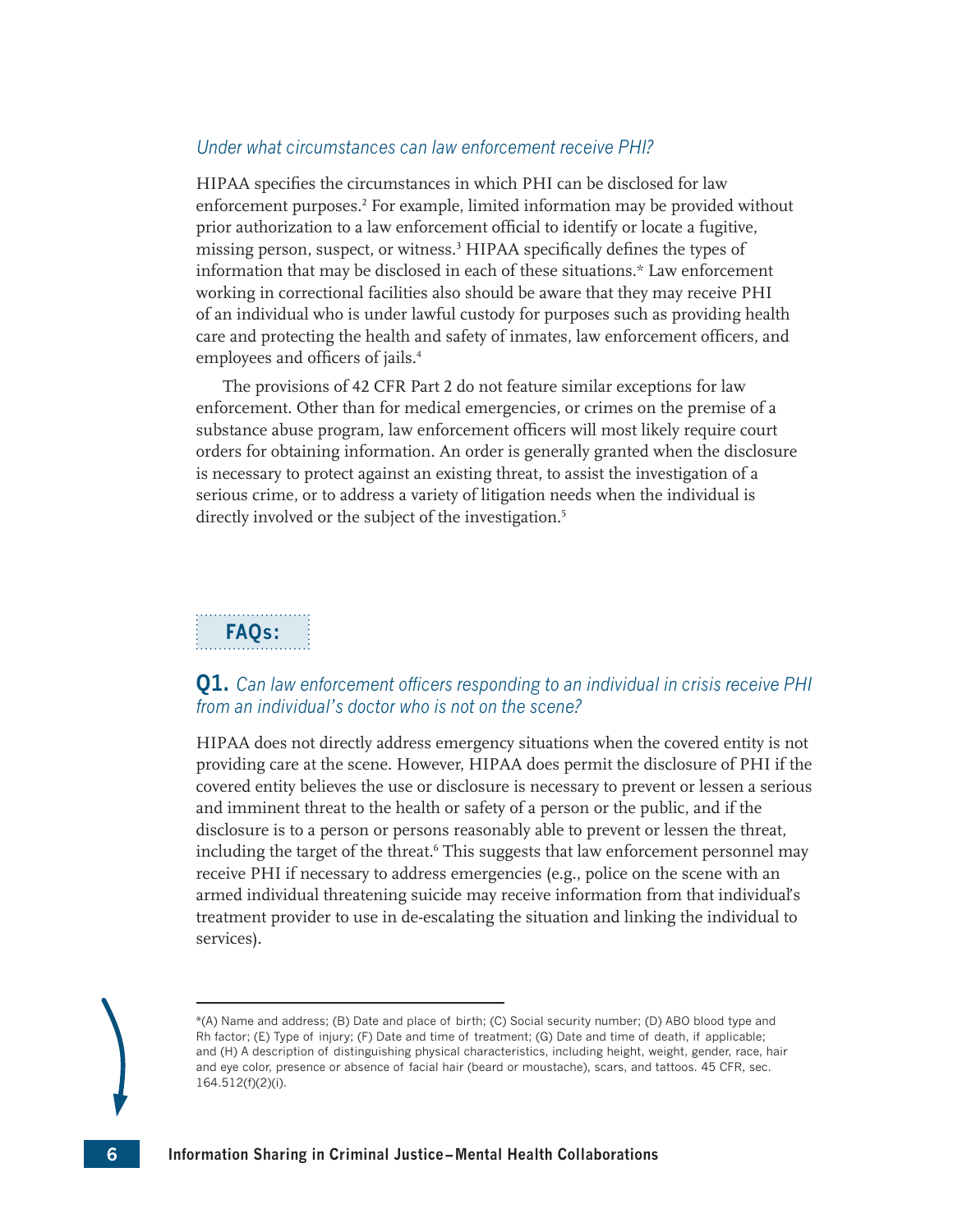<span id="page-21-7"></span>42 CFR Part 2 permits disclosure of information through a court order where "the disclosure is necessary to protect against an existing threat to life or serious bodily injury." [7](#page-21-6) If state law requires that a disclosure be made, neither HIPAA nor 42 CFR Part 2 prevents it. For example, mandatory child abuse reporting laws in each state are unaffected by HIPAA or 42 CFR Part 2.

## **Q2.** *A police officer appears at a mental health center and asks the center staff whether a person sought for arrest is a patient at the center. Can center staff provide this information?*

HIPAA permits staff to provide limited information, as discussed previously in this section, including "date and time of treatment." State law, however, may not permit release of even this information, in which case it is the more restrictive state law that governs. This type of disclosure would not be permitted under 42 CFR Part 2.

**Q3.** *The subject of a call for service discloses that he or she has been diagnosed with a mental illness and/or is taking a specific prescribed medication. Can the officer include the information in a report or to be coded in a dispatch or records system?*

Yes, the officer can disclose information about health status revealed by the suspect, unless prohibited by state law, because the officer is not a covered entity under HIPAA. Similarly, law enforcement can gather health information from non-covered entities, such as callers and on-scene witnesses, and record it in their systems to flag when sending officers to the same location in the future.

## **Notes**

<span id="page-21-0"></span>[1.](#page-19-1) For more on the importance of information exchange and confidentiality for law enforcement initiatives involving individuals with mental illnesses, see *Improving Responses to People with Mental Illnesses: The Essential Elements of a Specialized Law Enforcement-Based Program,* Council of State Governments Justice Center, 2008, p. 7, [http://www.](http://www.consensusproject.org/jc_publications/law-enforcement-elements) [consensusproject.org/jc\\_publications/law-enforcement-elements](http://www.consensusproject.org/jc_publications/law-enforcement-elements).

- <span id="page-21-1"></span>[2.](#page-20-0) *Code of Federal Regulations,* title 45, sec. 164.512(f), (k)(5).
- <span id="page-21-2"></span>[3.](#page-20-1) 45 CFR, sec. 164.512(f)(2).
- <span id="page-21-3"></span>[4.](#page-20-2) 45 CFR, sec. 164.512(k)(5).
- <span id="page-21-4"></span>[5.](#page-20-3) 42 CFR, subpart E.
- <span id="page-21-5"></span>[6.](#page-20-4) 45 CFR, sec. 164.512(j).
- <span id="page-21-6"></span>[7.](#page-21-7) 42 CFR, sec. 2.63.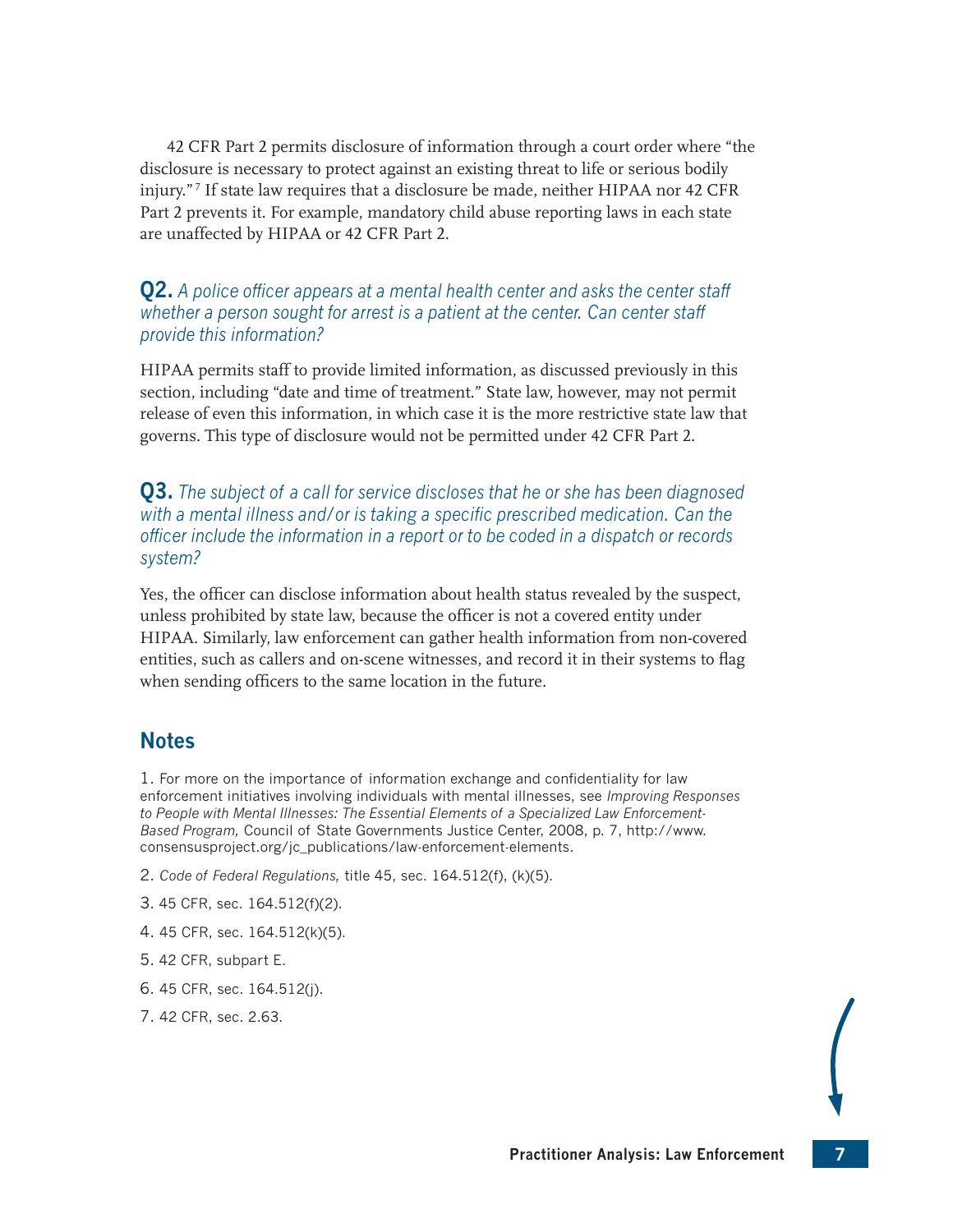## <span id="page-22-0"></span>**COURTS**

**COURTS MAY BECOME INVOLVED** with the mental health and substance abuse treatment system in a number of ways, including post-booking diversion programs and therapeutic courts. To accomplish the shared goals of treatment success and public safety, these programs require an ongoing exchange of information between court personnel and treatment providers at every stage of the process—from defendants' initial screening after arrest or arraignment to their acceptance into a specialized problem-solving court or diversion program.<sup>1</sup>

### <span id="page-22-1"></span>*Are courts covered by HIPAA? 42 CFR Part 2?*

Courts are neither ["covered entities"](#page-43-3) within [HIPAA](#page-43-1) nor ["federally assisted programs"](#page-43-4) within [42 CFR Part 2.](#page-43-2) However, because of the significant role courts play in directing defendants to treatment and in overseeing compliance with treatment conditions, both HIPAA and 42 CFR Part 2 are relevant to information sharing by and with courts.

#### *Under what circumstances can courts receive protected health information (PHI)?*

<span id="page-22-2"></span>HIPAA, 42 CFR Part 2, and state law all contain provisions that permit courts to obtain health-care information from covered entities, such as treatment providers, in response to a judicial order. HIPAA integrates the principle of minimum necessity by instructing covered entities to only disclose information to courts that is specifically authorized by the order.<sup>2</sup> Most state laws will require a judicial order before information can be released to a court. Each of these different sources of law has somewhat different requirements for a court order; states usually detail these requirements under their general statutes governing confidentiality of health-care records and mental health records. Both HIPAA and 42 CFR Part 2 contain specific provisions governing the issuance of a court order.<sup>3</sup>

<span id="page-22-4"></span><span id="page-22-3"></span>Although a judicial order can require the release of [PHI,](#page-44-0) court officials often simply obtain permission from the involved individual. Mental health courts frequently require that a potential participant provide permission to share information between criminal justice and behavioral health-care clinicians as a condition of admission to the program[.4](#page-24-3)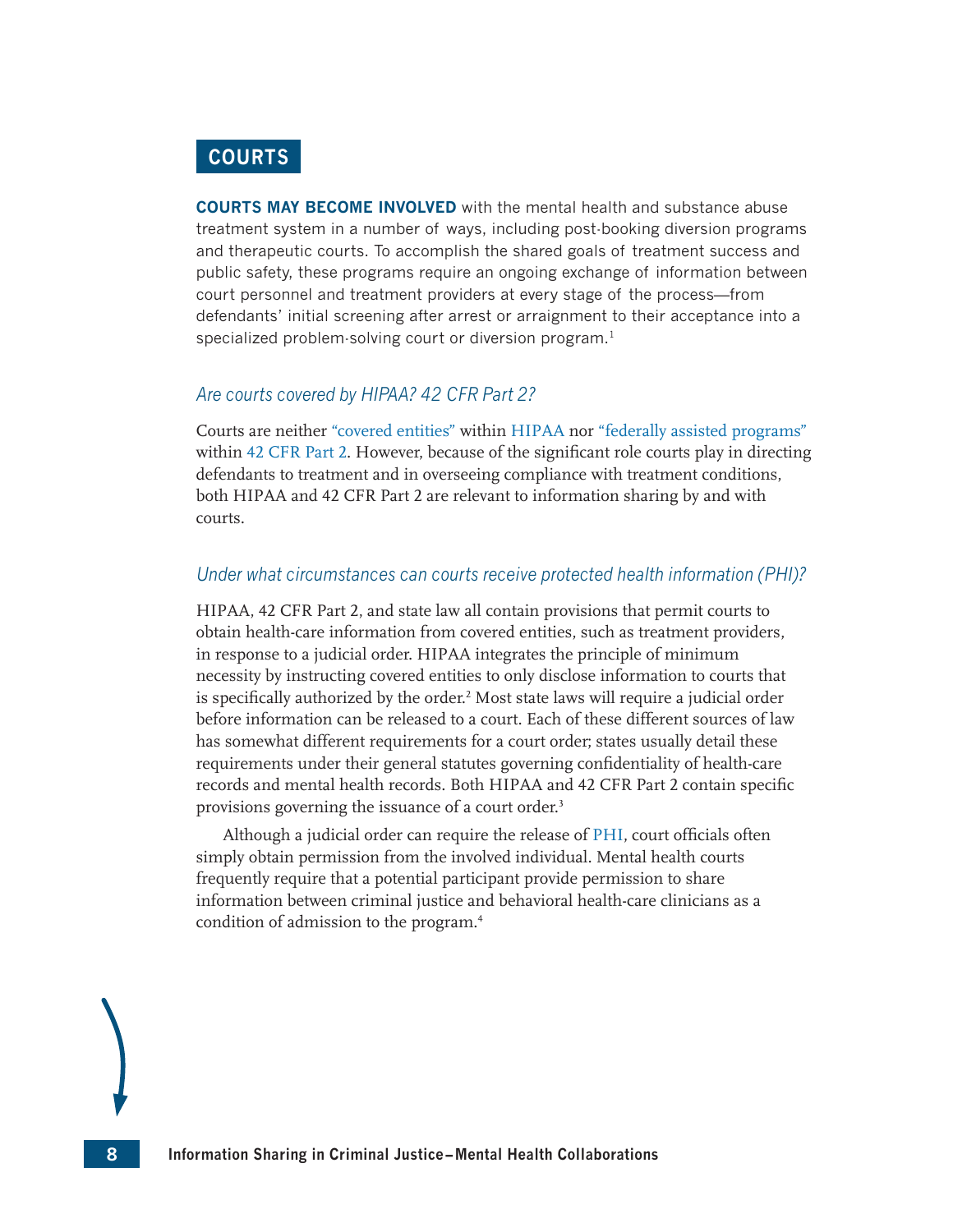## **FAQs:**

## **Q1.** *Does HIPAA require a judge to close proceedings to the public in a mental health court in which PHI regarding the defendant may be disclosed?*

<span id="page-23-0"></span>HIPAA does not require hearings in a mental health court to be closed, nor does 42 CFR Part 2 require drug court hearings to be closed. However, some courts have decided to close such hearings, despite the general presumption that criminal proceedings will be opened to the public. Oklahoma is an example of a state where jurisdictions are split on how to handle this.<sup>5</sup> Although there are no legal requirements that hearings be closed under federal law, many practitioners advise discussing only those aspects of the person's clinical needs or treatment history relevant to the proceeding at hand. Particularly sensitive material germane to the court proceeding can also be discussed at the bench or in chambers as the court and counsel deem appropriate.<sup>[6](#page-24-5)</sup>

<span id="page-23-1"></span>**Q2.** *A mental health professional, working under the auspices of the court, screens an individual for potential eligibility for admission to a mental health court. During screening, the individual reveals details about her prior treatment history. May this information be shared with the members of the mental health court team who decide eligibility for the court if the client has not given permission to share this information? What if the individual also discusses a history of substance abuse?*

HIPAA does not directly address this issue. However, it is reasonable to conclude that in the situation where the mental health professional is doing the screening to determine eligibility for a court program (and not to provide treatment) no consent would be required. At the same time, and regardless of whether it is legally required, obtaining the person's permission for disclosure of information about mental health status or treatment is considered good practice by the field, as is notifying the person before the screening about both the purpose of the screening and the uses of disclosed information.

A similar analysis would apply to the person's disclosure of a history of substance abuse unless the disclosure is provided to staff from a ["federally assisted program"](#page-43-4) covered by 42 CFR Part 2.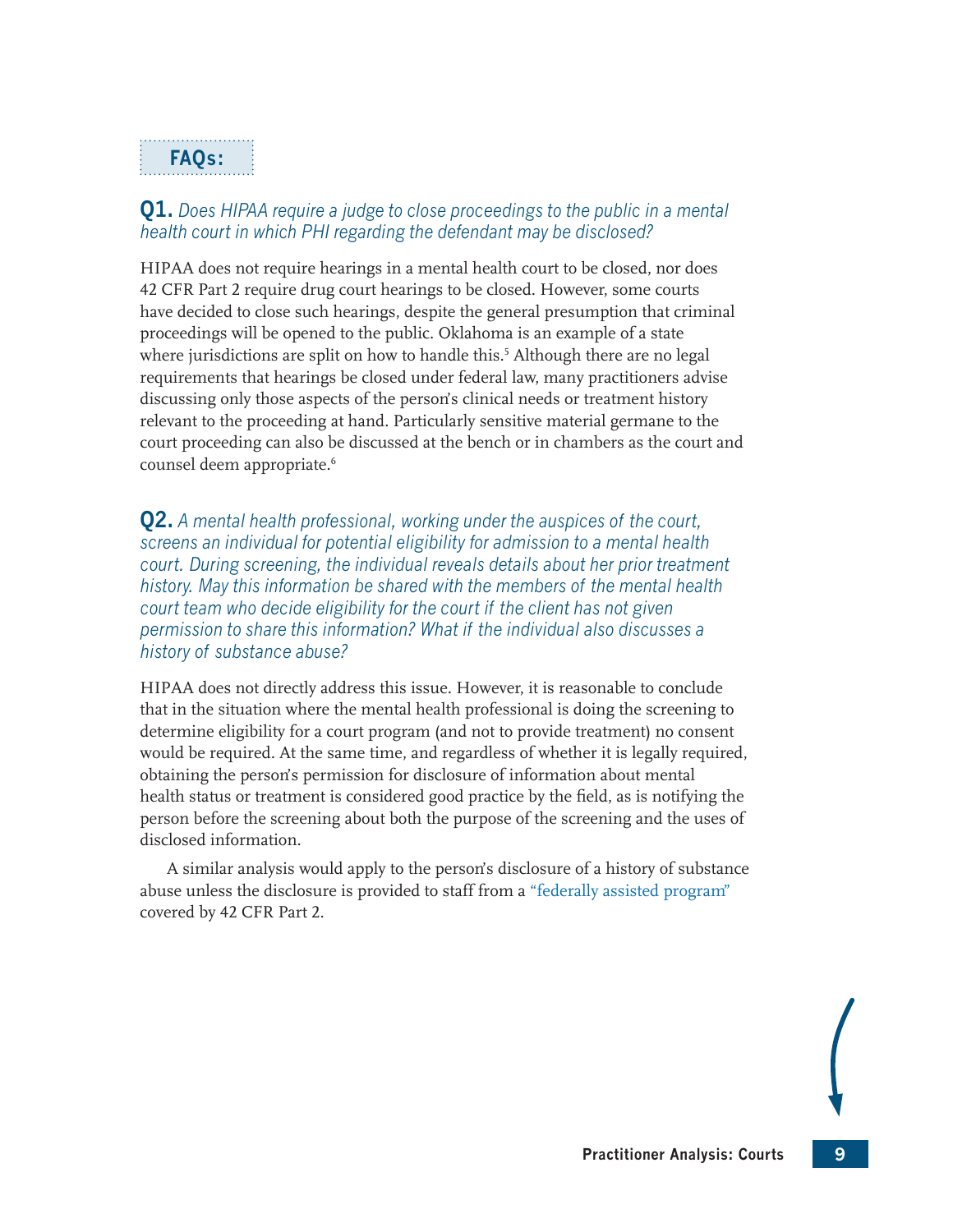**Q3.** *A criminal court judge, interested in the diversion and early resolution of as many misdemeanor cases as possible, asks the sheriff who administers the jail to notify her each time a person booked into the jail reveals either a history of mental illness or that the person is taking medication for a psychiatric disorder. May the sheriff comply with the judge's request?* 

Under most circumstances, a sheriff is not a "covered entity" under HIPAA and so is not bound by its provisions. Under regulatory provisions applicable to correctional facilities, a sheriff responsible for the administration of the jail can receive PHI for various purposes that include management of the facility. Therefore, the sheriff can receive PHI, such as which individuals are on medication, if it is relevant to one of the purposes set forth in the regulation (see the Jails and Prisons section for details). HIPAA does not prohibit redisclosure of PHI by a non-covered entity. Accordingly, if the entire jail has not declared itself a covered entity, a sheriff could redisclose the names of individuals who reveal a history of mental illness and/or medication use at booking. There are two provisos. First, state law may regulate the redisclosure of the type of information discussed here. Second, even if legal authority exists to provide this information without authorization, the jail may decide that obtaining authorization (for example, at booking) for the purposes of determining eligibility for diversion programs makes sense.

## **Notes**

<span id="page-24-0"></span>[1.](#page-22-1) For more on information exchanges and confidentiality concerns for court-based initiatives involving individuals with mental illnesses, see *Improving Responses to People with Mental Illnesses: The Essential Elements of a Mental Health Court,* Council of State Governments Justice Center, 2008, [http://www.consensusproject.org/jc\\_publications/](http://www.consensusproject.org/jc_publications/essential-elements-of-a-mental-health-court) [essential-elements-of-a-mental-health-court](http://www.consensusproject.org/jc_publications/essential-elements-of-a-mental-health-court), and *A Guide to Mental Health Court Design and Implementation,* Council of State Governments Justice Center, 2005, [http://](http://consensusproject.org/jc_publications/guide-to-mental-health-court-implementation) [consensusproject.org/jc\\_publications/guide-to-mental-health-court-implementation](http://consensusproject.org/jc_publications/guide-to-mental-health-court-implementation).

<span id="page-24-1"></span>[2.](#page-22-2) *Code of Federal Regulations,* title 45, sec. 164.512(e).

<span id="page-24-2"></span>[3.](#page-22-3) For health treatment information, refer to 45 CFR, sec. 164.512(e). For substance use treatment information, see 42 CFR, sec. 2.61–67.

<span id="page-24-3"></span>[4.](#page-22-4) The elements of these forms are reviewed in the Information-Sharing Tools section of this guide. For additional discussion of informed consent and information sharing in mental health courts and for examples of forms, see *A Guide to Mental Health Court Design and Implementation,* Council of State Governments, 2005, [http://consensusproject.org/](http://consensusproject.org/jc_publications/guide-to-mental-health-court-implementation) [jc\\_publications/guide-to-mental-health-court-implementation](http://consensusproject.org/jc_publications/guide-to-mental-health-court-implementation).

<span id="page-24-4"></span>[5.](#page-23-0) This split is discussed in a 2007 news story: Zina Branstetter, "Some courts closed to public: They include hearings for defendants addicted to drugs or with mental illnesses," *Tulsa World,* [http://www.allbusiness.com/crime-law-enforcement-corrections/criminal](http://www.allbusiness.com/crime-law-enforcement-corrections/criminal-offenses/12045803-1.html)[offenses/12045803-1.html](http://www.allbusiness.com/crime-law-enforcement-corrections/criminal-offenses/12045803-1.html) (accessed April 18, 2010).

<span id="page-24-5"></span>[6.](#page-23-1) For a discussion of balancing individual privacy and victims' rights, see *A Guide to the Role of Crime Victims in Mental Health Courts,* Council of State Governments Justice Center, 2008, [http://consensusproject.org/jc\\_publications/guide-to-the-role](http://consensusproject.org/jc_publications/guide-to-the-role-of-crime-victims-in-mental-health-courts)[of-crime-victims-in-mental-health-courts](http://consensusproject.org/jc_publications/guide-to-the-role-of-crime-victims-in-mental-health-courts).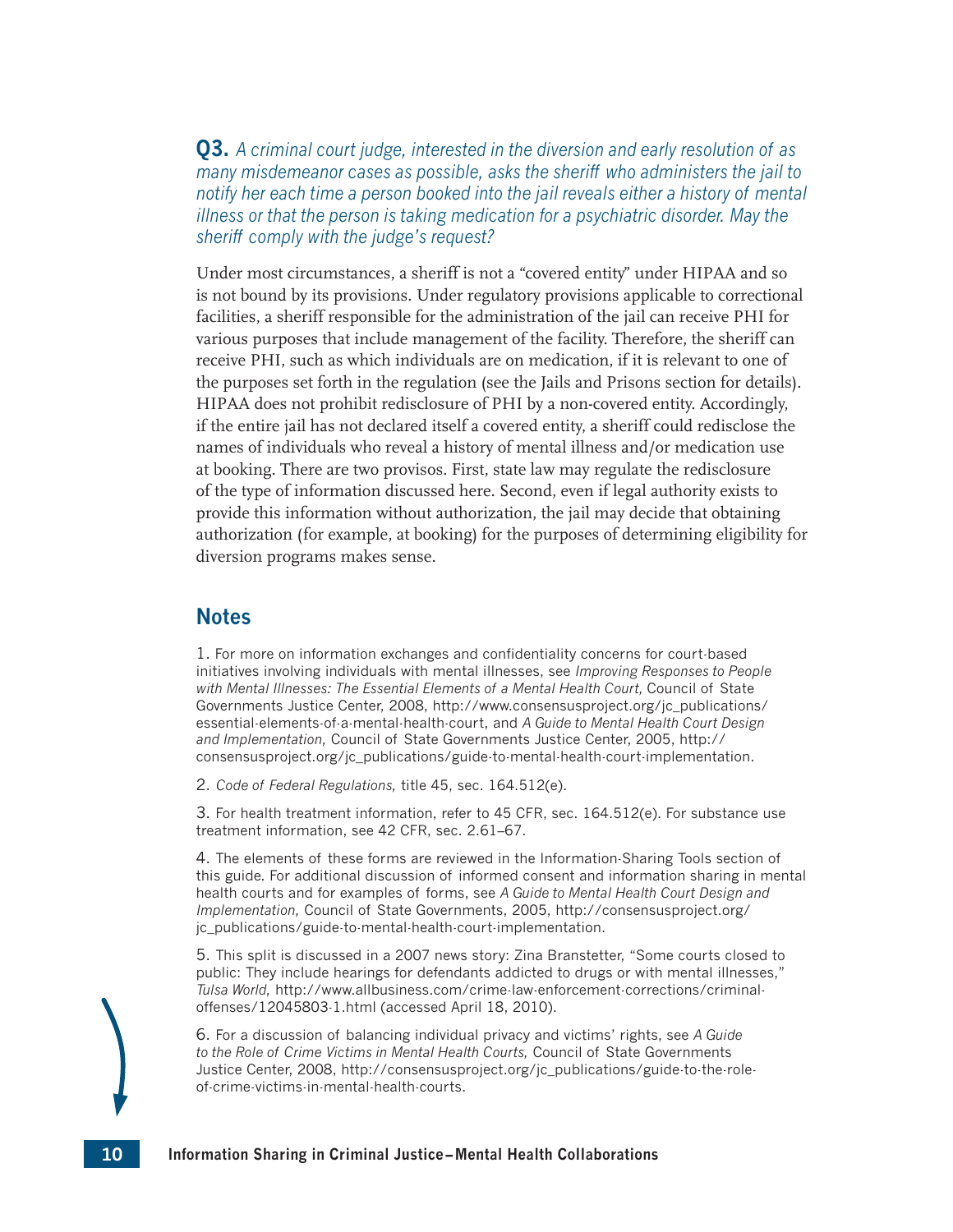## <span id="page-25-0"></span>**JAILS AND PRISONS**

**THE INFORMATION-SHARING ISSUES** concerning medical and behavioral health that involve correctional staff who must administer a range of services in prisons and jails cause particular confusion. Correctional facilities can be central locations for information collection and sharing: families and community treatment providers may be eager to share health information about those in custody; medical or corrections staff seek to identify individuals with behavioral health issues as quickly as possible and stabilize them; and successful reentry planners require the coordinated transfer of health information from treatment providers in the facility to those in the community. As noted elsewhere throughout this guide, inmates generally have fewer protections for individual information privacy than individuals "outside the walls."[1](#page-28-0)

## <span id="page-25-1"></span>*Are correctional institutions covered by HIPAA? 42 CFR Part 2?*

[HIPAA](#page-43-1) defines a correctional institution as "any penal or correctional facility, jail, reformatory, detention center, work farm, halfway house, or residential community program" operated by or under contract to federal, state, municipal, or Native American tribal government. The institution must exist for the confinement or rehabilitation of people charged with or convicted of an offense.<sup>[2](#page-28-1)</sup>

<span id="page-25-2"></span>Correctional institutions are generally not "[covered entities](#page-43-3)" under HIPAA unless they declare themselves as such. They are not "health plans" because HIPAA excludes from the definition of "health plan" a government-funded program whose principal purpose is something other than providing or paying for the cost of health care. However, clinical staff who work for a correctional facility meet the definition of "health provider" under HIPAA, whether employed directly by the correctional facility or under contract. If a correctional facility contracts for health-care services, the provider of those services will determine independently whether it is a covered entity (and in most cases will consider itself such). Note that many correctional facilities, as well as state departments of corrections, have defined themselves as covered entities.\*

Because [42 CFR Part 2](#page-43-2) does not contain provisions specifically addressing correctional institutions, the general rules about consent will apply.

<sup>\*</sup>The status of correctional institutions as "covered entities" is not established clearly in the regulations. For a discussion of this debate, see<http://www.nga.org/cda/files/HIPAACorrectionsAJA.PDF>.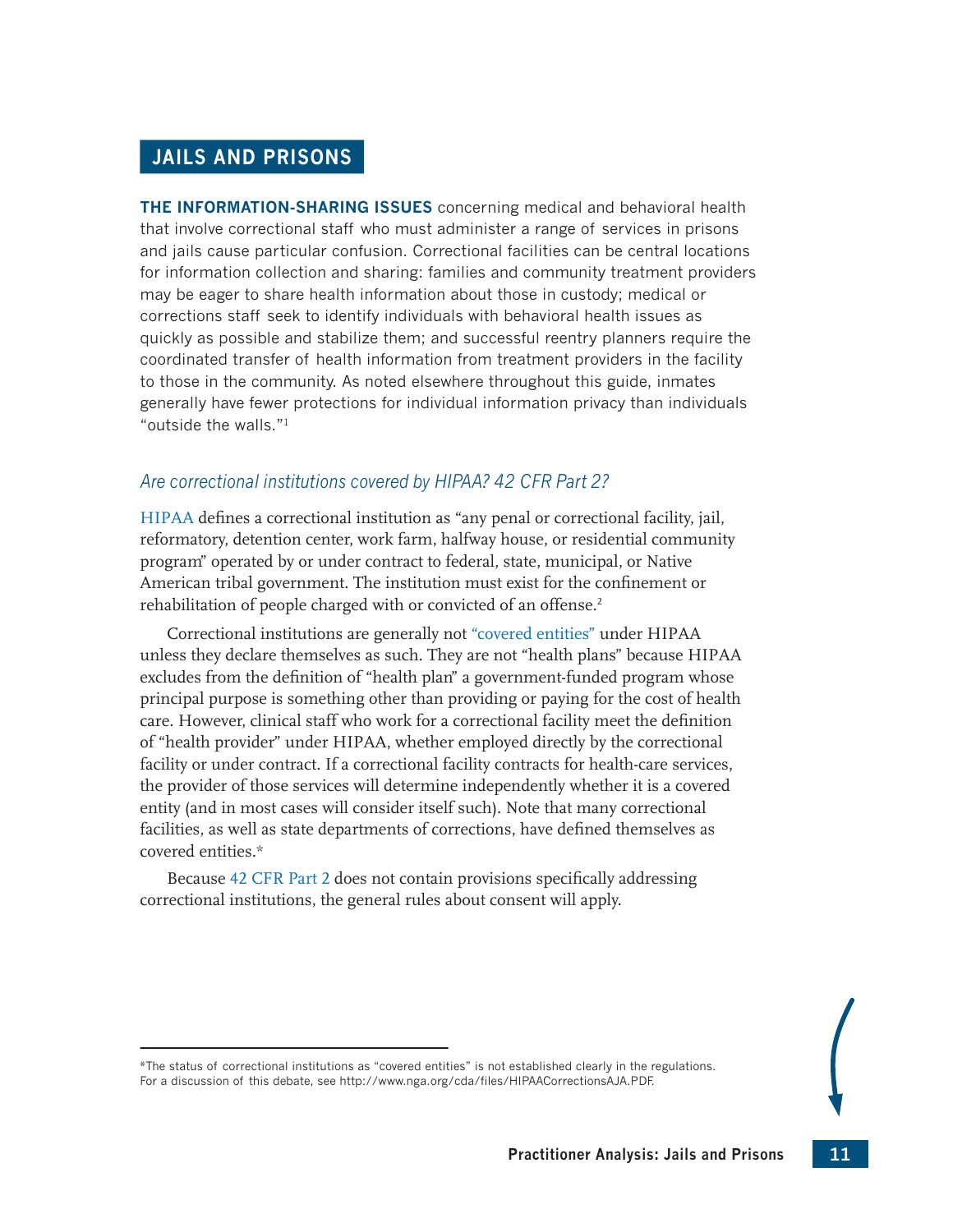## *Under what circumstances can a correctional facility disclose protected health information (PHI)?*

Once a person is discharged from the correctional facility, HIPAA rules apply to the sharing of a person's health information. However, in some circumstances, HIPAA permits sharing information without authorization/consent, although state law may not. For example, if a correctional facility is asked to *provide* health information to another covered entity, such as a psychiatrist, about an individual who has been released from custody, HIPAA does not require the person's permission for the disclosure because it is for the allowable purpose of care, including aftercare. However, state law may require the person's permission in such situations.

The regulations of 42 CFR Part 2 do not permit information to be disclosed to or from correctional officials absent the person's consent.

#### *Under what circumstances can correctional institutions receive PHI?*

HIPAA permits [PHI](#page-44-0) to be made available to a correctional or other custodial facility for several purposes, including, generally, providing health care and protecting the health and safety of inmates, officers, or other employees of the correctional institution, or persons involved in transporting inmates, or other activities necessary for the maintenance of safety, security, and good order of the institution.<sup>3</sup>

<span id="page-26-0"></span>This provision in HIPAA permits very broad disclosure of PHI without the person's authorization. As always, state law should be consulted to determine whether it is more protective of individual privacy.

## *Can PHI be released after the individual leaves the correctional institution for community supervision?*

"Correctional institutions" covered by HIPAA include some specified types of facilities such as halfway houses. Once an individual leaves these correctional institutions, for example, into probation or parole, the HIPAA disclosure rules or applicable state law would apply.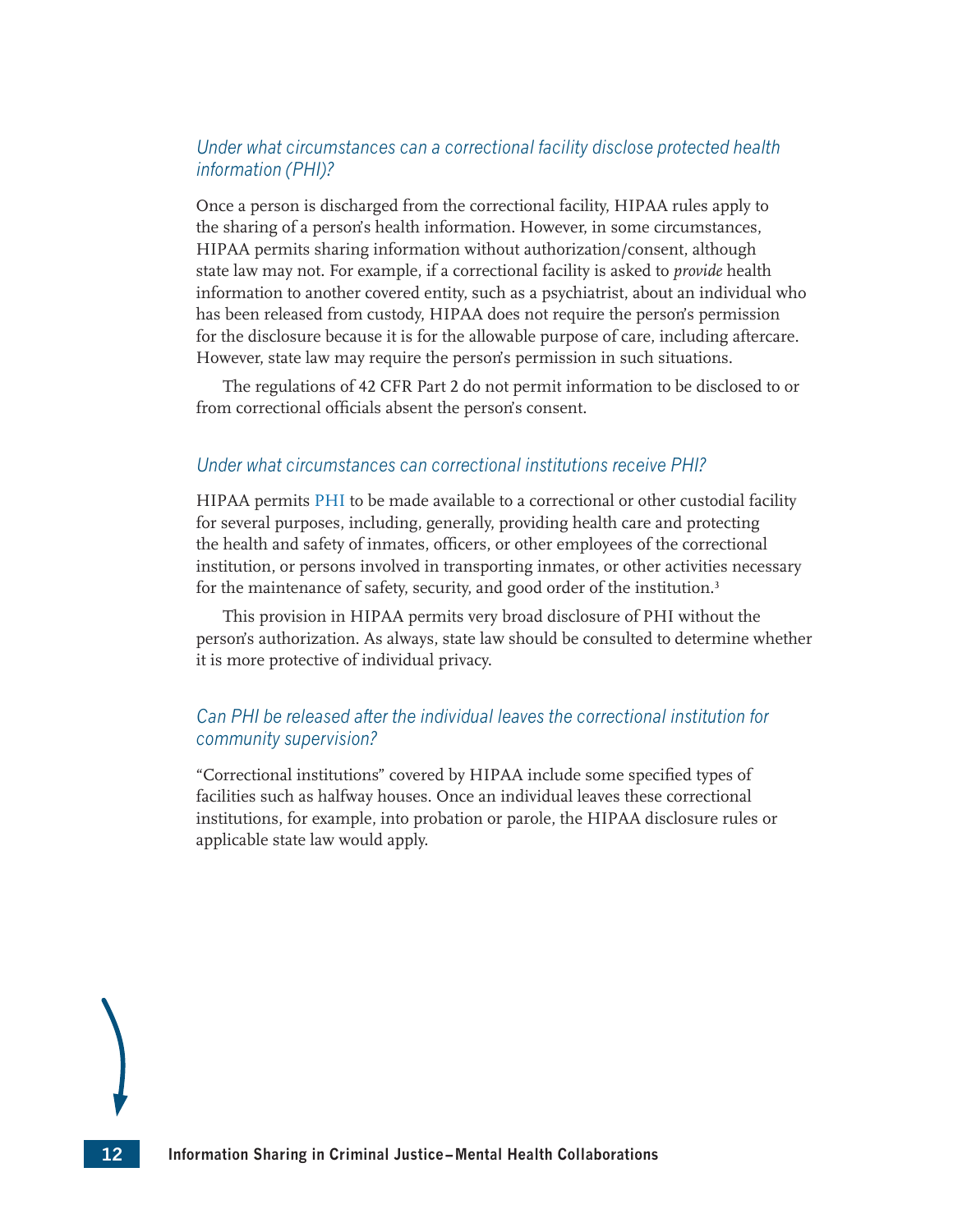## **FAQs:**

## **Q1.** *Can a correctional facility access medication information from a pharmacy without a signed release?*

Under HIPAA, PHI may be released without authorization to a correctional facility for several purposes, including treatment. Therefore, absent a more restrictive state law provision, HIPAA permits the release of pharmacy information to a correctional facility.

## **Q2.** *Who determines when disclosing PHI is "for the health and safety" of the individual, other inmates, and others? Must this decision be made by medical personnel?*

HIPAA does not address who makes this determination. Given the broad discretion given to correctional officials under HIPAA, it can be inferred that medical personnel are not the only staff who can make this decision.

## **Q3.** *If the jail treats an inmate for mental illness, can it share this information with the prosecution, defense counsel, and the court?*

<span id="page-27-0"></span>If the jail is a covered entity, then HIPAA limits the circumstances when it can disclose PHI. If the person has not signed an authorization permitting information to be shared with the court, then the covered entity has two potential ways to share information with a court: (1) through a court order requesting specific PHI or (2) in response to a judicial subpoena, discovery request, or other process unaccompanied by a court order, if the covered entity receives "satisfactory assurance" of reasonable efforts to notify the individual who is the subject of the PHI.[4](#page-28-3) As discussed in the Courts section, courts, especially mental health or drug courts, often obtain permission to share information from the individual. Note also that state law may be more restrictive than HIPAA on the appropriate response to a non-judicial subpoena. Most, if not all, states do not permit disclosure in response to attorney subpoenas, for example.

## **Q4.** *Can information be shared from within a correctional facility to a parole board making release decisions?*

A parole board does not fall within the exceptions created by HIPAA for disclosures of PHI without the person's prior authorization. Therefore, if the correctional facility wishes to disclose PHI to a parole board it should be done with the individual's prior authorization or pursuant to court order.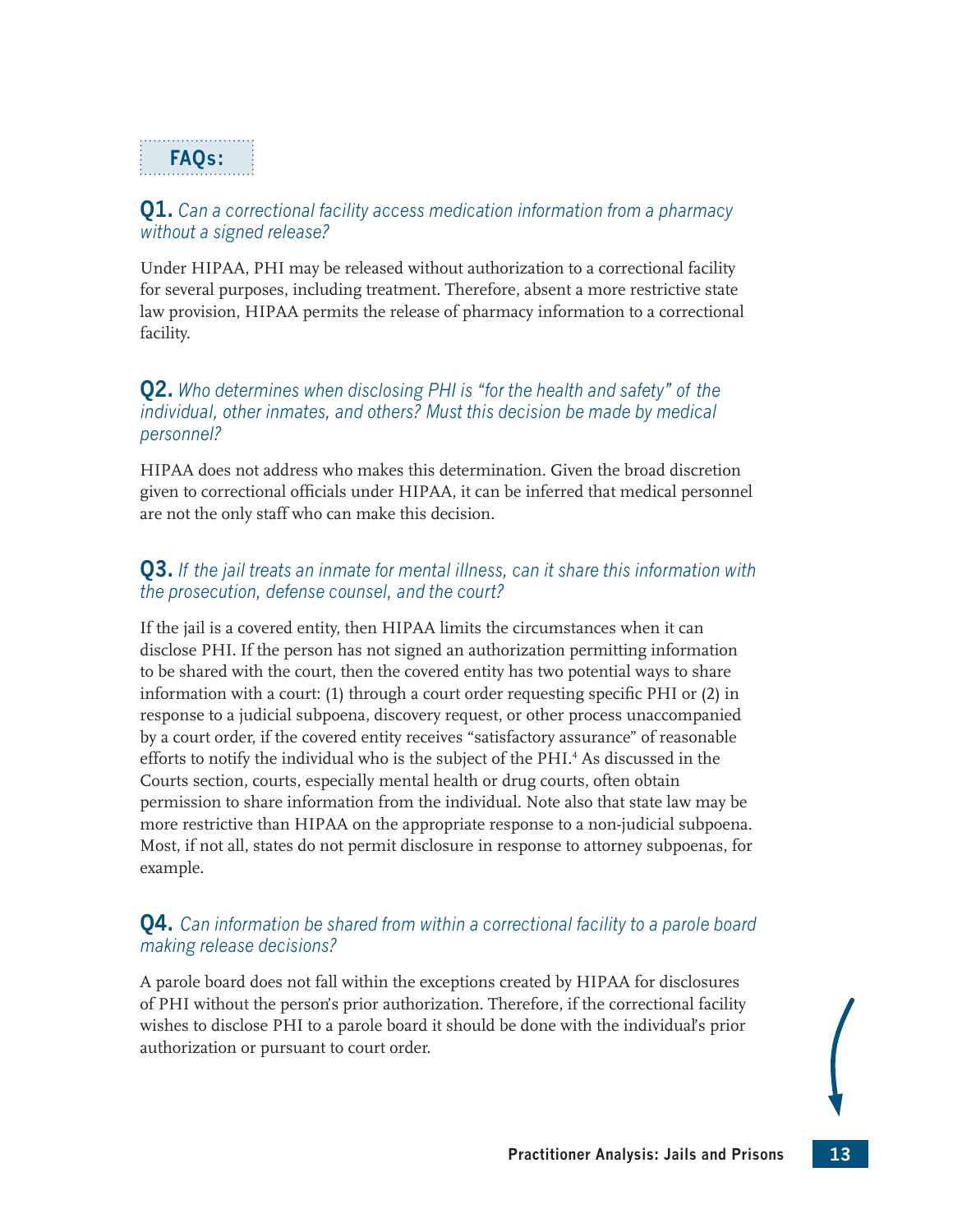**Q5.** *Can information be shared from within a correctional facility to an outside health-care agency or provider when the person is released to provide a continuum of service?* 

HIPAA permits the release of information by a covered entity to another treatment provider without the person's authorization for after-care, provided state law allows.

As noted previously, regulations of 42 CFR Part 2 do not permit substance abuse treatment information to be disclosed to or from correctional officials absent the person's consent.

## **Notes**

<span id="page-28-0"></span>[1.](#page-25-1) For example, inmates are not entitled to a "privacy notice" that outlines the institution's practices regarding uses of PHI. This is in contrast to the notifications owed most individuals, who must be given adequate notice by covered entities of how they will use PHI. *Code of Federal Regulations,* title 45, sec. 164.520(a).

- <span id="page-28-1"></span>[2.](#page-25-2) 45 CFR, sec. 164.501.
- <span id="page-28-2"></span>[3.](#page-26-0) 45 CFR, sec. 164.512(k)(5).
- <span id="page-28-3"></span>[4.](#page-27-0) 45 CFR, sec. 164.512(e)(1).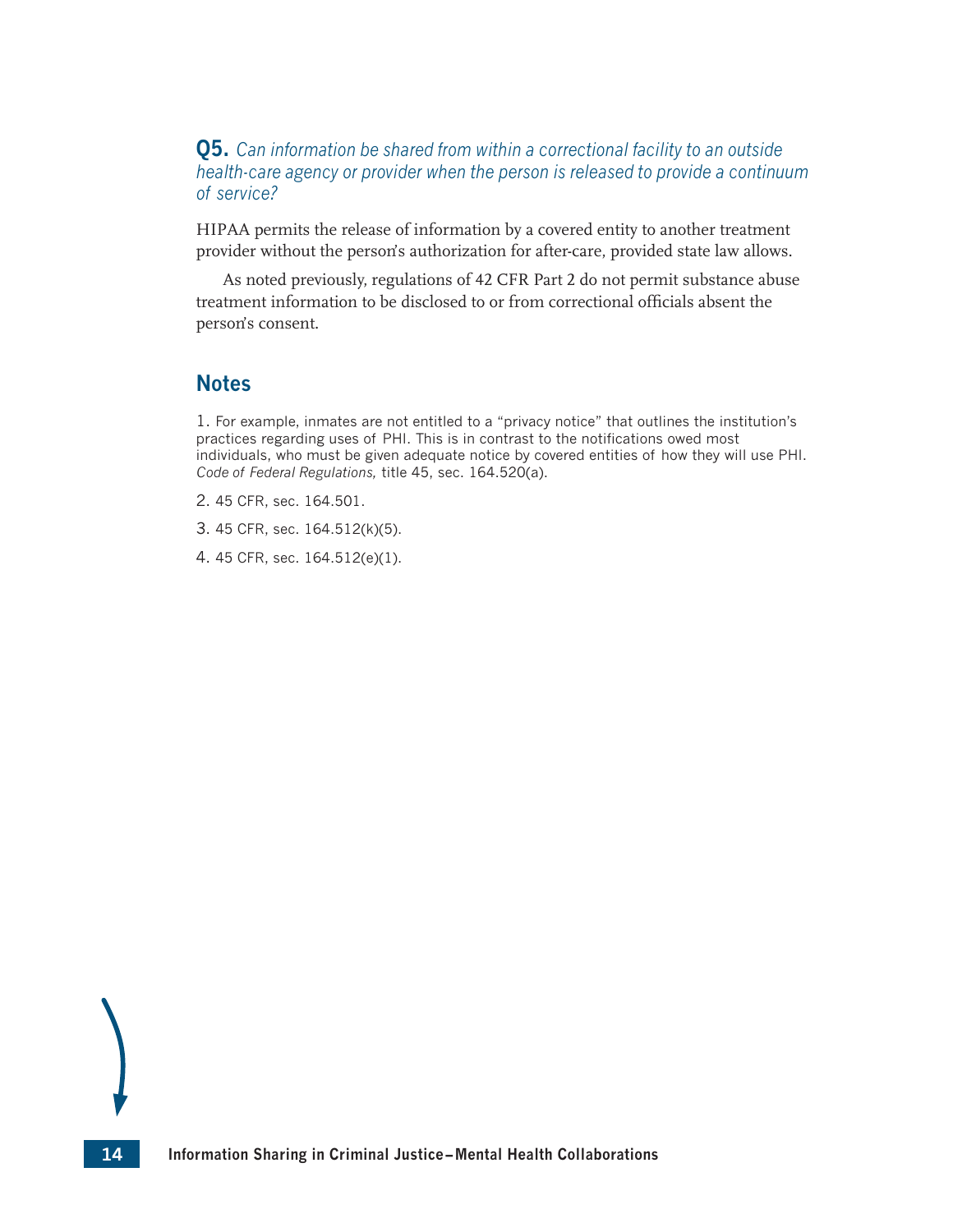## <span id="page-29-0"></span>**COMMUNITY CORRECTIONS (PROBATION AND PAROLE)**

**COMMUNITY CORRECTIONS CAN BECOME** a key link in both monitoring courtordered treatment, as well as promoting smooth transitions from behavioral health services received behind bars to those in the community. With an increased emphasis on finding alternatives to incarceration for individuals with mental health and substance abuse disorders, [protected health information](#page-44-0) (PHI) becomes a part of the work of all community corrections officers, not just those with specialized case loads<sup>[1](#page-30-0)</sup>

## <span id="page-29-1"></span>*Are probation and parole officers covered by HIPAA? 42 CFR Part 2?*

Probation and parole officers are not ["covered entities"](#page-43-3) under [HIPAA](#page-43-1), nor are they ["federally assisted programs"](#page-43-4) within the meaning of that term in [42 CFR Part 2](#page-43-2). However, their access to information may be affected by provisions in each.

## *Under what circumstances may probation and parole officers provide PHI?*

HIPAA and 42 CFR Part 2 do not limit what community correctional officers can disclose. For example, if an individual discloses personal health information to his probation officer, that officer may share or redisclose that information without being affected by HIPAA or 42 CFR Part 2 because the probation officer is not a covered entity or ["program."](#page-44-1) The probation officer may, however, be subject to state law prohibitions on redisclosure.

## *Under what circumstances can probation and parole officers receive PHI?*

<span id="page-29-2"></span>The HIPAA provision allowing communication of PHI to a correctional facility no longer applies when an individual "is released on parole, probation, supervised release, or otherwise no longer in lawful custody." [2](#page-30-1) Federal laws, therefore, limit what information probation and parole officers can *receive* in monitoring compliance with treatment conditions that are part of the person's supervision. For the supervising officer to receive PHI, the person must have given permission under either the authorization sections of HIPAA or the consent provisions in 42 CFR Part 2. Alternatively, the court can order that the person must waive confidentiality as a condition of probation, or the court can issue an order directing disclosure consistent with the terms of HIPAA<sup>[3](#page-30-2)</sup> and/or [4](#page-30-3)2 CFR Part  $2<sup>4</sup>$  if protected health or substance abuse treatment information is requested.

<span id="page-29-4"></span><span id="page-29-3"></span>Also, as noted previously, 42 CFR Part 2 permits disclosure of information to criminal justice officials who require it for monitoring and supervising individuals for whom participation in a substance abuse treatment program is a condition of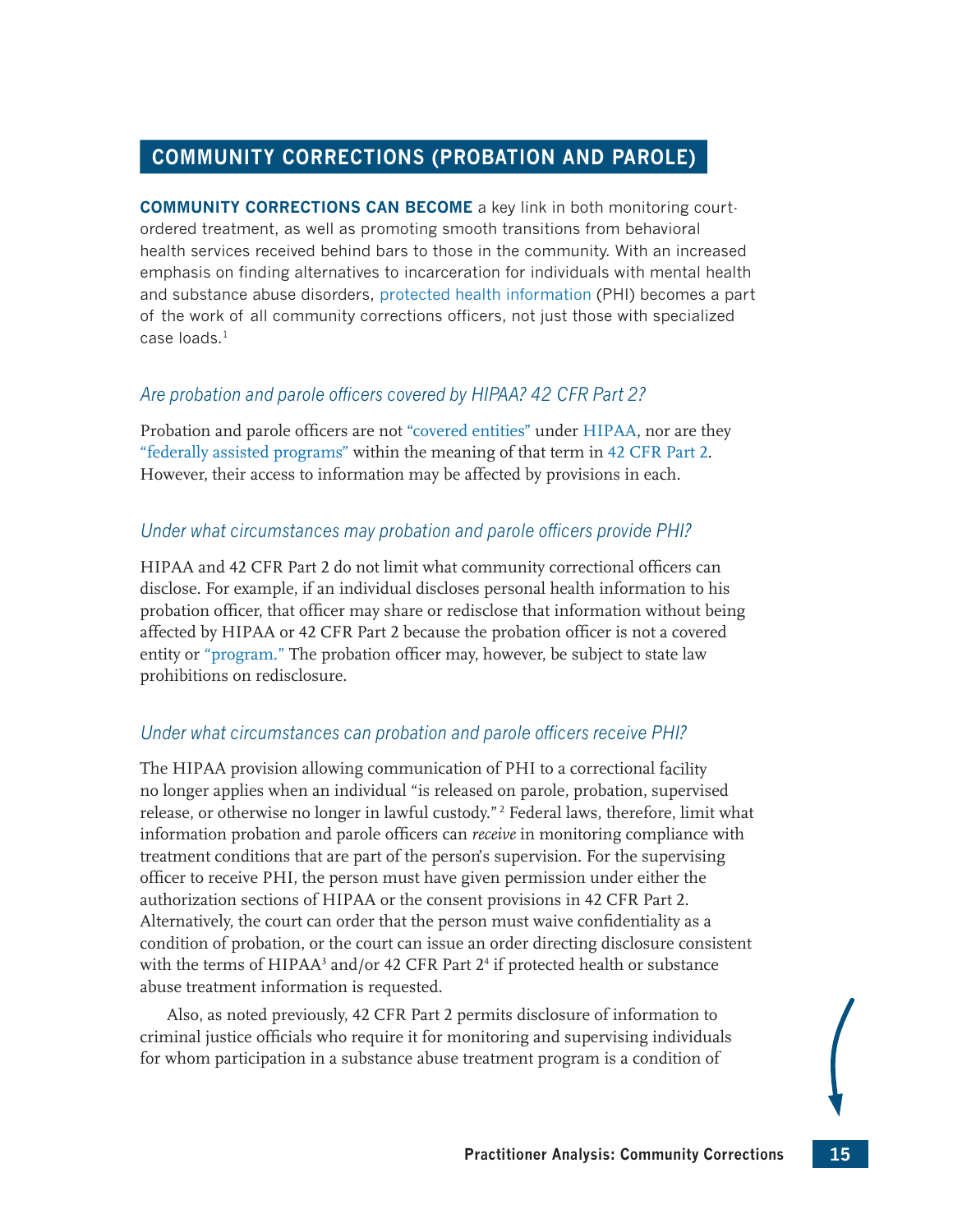disposition (for example, a drug court). The supervised individuals must consent to disclosure, and in this circumstance the individuals' right to revoke consent will be limited to the terms of the agreement—that is, they will not be able to revoke their consent at will.<sup>[5](#page-30-4)</sup>

## <span id="page-30-6"></span>**FAQs:**

## **Q1.** *May a mental health treatment provider give PHI to a community corrections officer who requests it to determine whether the person is complying with conditions of probation? Does the answer change if this occurs in a "mental health court"?*

The probation officer must have either a court order or the person's authorization permitting the treatment provider to release the information. The treatment provider should provide what is "minimally necessary" in response to such a request. For example, if the person is required to make weekly visits to the clinic, the fact that the person is or is not making those visits meets that test, but detailed information about the person's mental health status may not. If the person is enrolled in a mental health court, the same advice applies.

**Q2.** *A probation officer requests information from a provider that meets the definition of <sup>a</sup>"federally assisted program" under 42 CFR Part 2. The person in treatment has not consented to the release. May the provider release the information?* 

<span id="page-30-7"></span>The provider may not release the information without the person's written consent on a form that meets the requirements of 42 CFR Part 2.[6](#page-30-5)

## **Notes**

<span id="page-30-0"></span>[1.](#page-29-1) For an additional policy analysis of the need for information exchange and confidentiality for community corrections initiatives involving individuals with mental illnesses, see *Improving Responses to People with Mental Illnesses: The Essential Elements of Specialized Probation Initiatives,* Council of State Governments Justice Center, 2009, [http://www.](http://www.consensusproject.org/jc_publications/probation-essential-elements) [consensusproject.org/jc\\_publications/probation-essential-elements](http://www.consensusproject.org/jc_publications/probation-essential-elements).

- <span id="page-30-1"></span>[2.](#page-29-2) *Code of Federal Regulations*, title 45, sec. 164.512(k)(5)(iii).
- <span id="page-30-2"></span>[3.](#page-29-3) 45 CFR, sec. 164.512 (e)(1)(i).
- <span id="page-30-3"></span>[4.](#page-29-4) 42 CFR, sec. 2.1(b)(2)(C).
- <span id="page-30-4"></span>[5.](#page-30-6) 42 CFR, sec. 2.35.

<span id="page-30-5"></span>[6.](#page-30-7) 42 CFR, sec. 2.31 provides a detailed list of the requirements for the consent form, as well as a sample.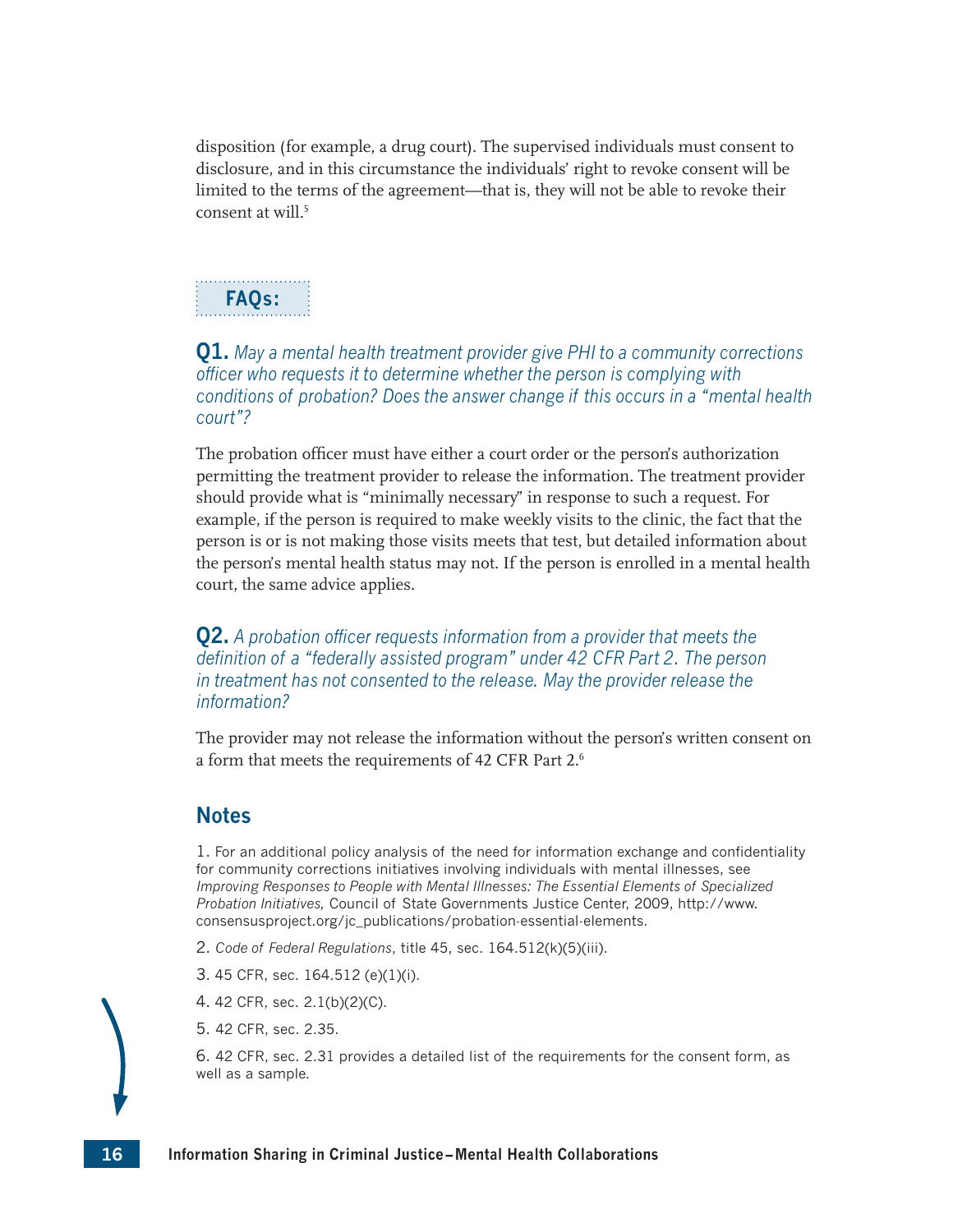## <span id="page-31-0"></span>**BUSINESS ASSOCIATES AND QUALIFIED SERVICE ORGANIZATIONS**

#### **ORGANIZATIONS SUCH AS ACCOUNTING FIRMS OR ACCREDITORS** may

need access to protected health information ([PHI](#page-44-0)) to serve [covered entities](#page-43-3) and programs under [42 CFR Part 2](#page-43-2). For example, a law firm providing legal advice to treatment providers may need to know about the providers' clients. Both [HIPAA](#page-43-1) and 42 CFR Part 2 set out rules that govern the relationship between these outside organizations and treatment providers and facilitate information sharing without authorizations or court orders.

<span id="page-31-1"></span>Under HIPAA, a "business associate" is a person or entity that performs certain activities that involve the use or disclosure of PHI for a covered entity. [1](#page-32-0) Business associates perform a variety of functions, including, but not limited to, claims processing, accreditation, quality assurance, and providing legal advice. HIPAA specifies some requirements for "business associate agreements" that create this relationship.[2](#page-32-1) As of the February 2009 signing into law of the Health Information Technology for Economic and Clinical Health (HITECH) Act,\* business associates must comply with the privacy provisions of HIPAA to the same extent as covered entities and face the same criminal and civil penalties for non-compliance.<sup>[3](#page-32-2)</sup>

<span id="page-31-6"></span><span id="page-31-5"></span><span id="page-31-4"></span><span id="page-31-3"></span><span id="page-31-2"></span>A similar relationship exists under 42 CFR Part 2, for "qualified service organizations" that provide support functions to federally funded substance abuse treatment programs.[4](#page-32-3) The requirements for a qualified service organization agreement are in the definition provided in the regulations.<sup>[5](#page-32-4)</sup> Examples of services provided by qualified service organizations include bill collecting, data processing, laboratory analysis, and some types of training. Court orders for information from qualified service organizations must comply with the requirements set out in the regulations.<sup>[6](#page-32-5)</sup>

<sup>\*</sup>HITECH was adopted in February 2009 as part of the American Recovery and Reinvestment Act of 2009 (ARRA).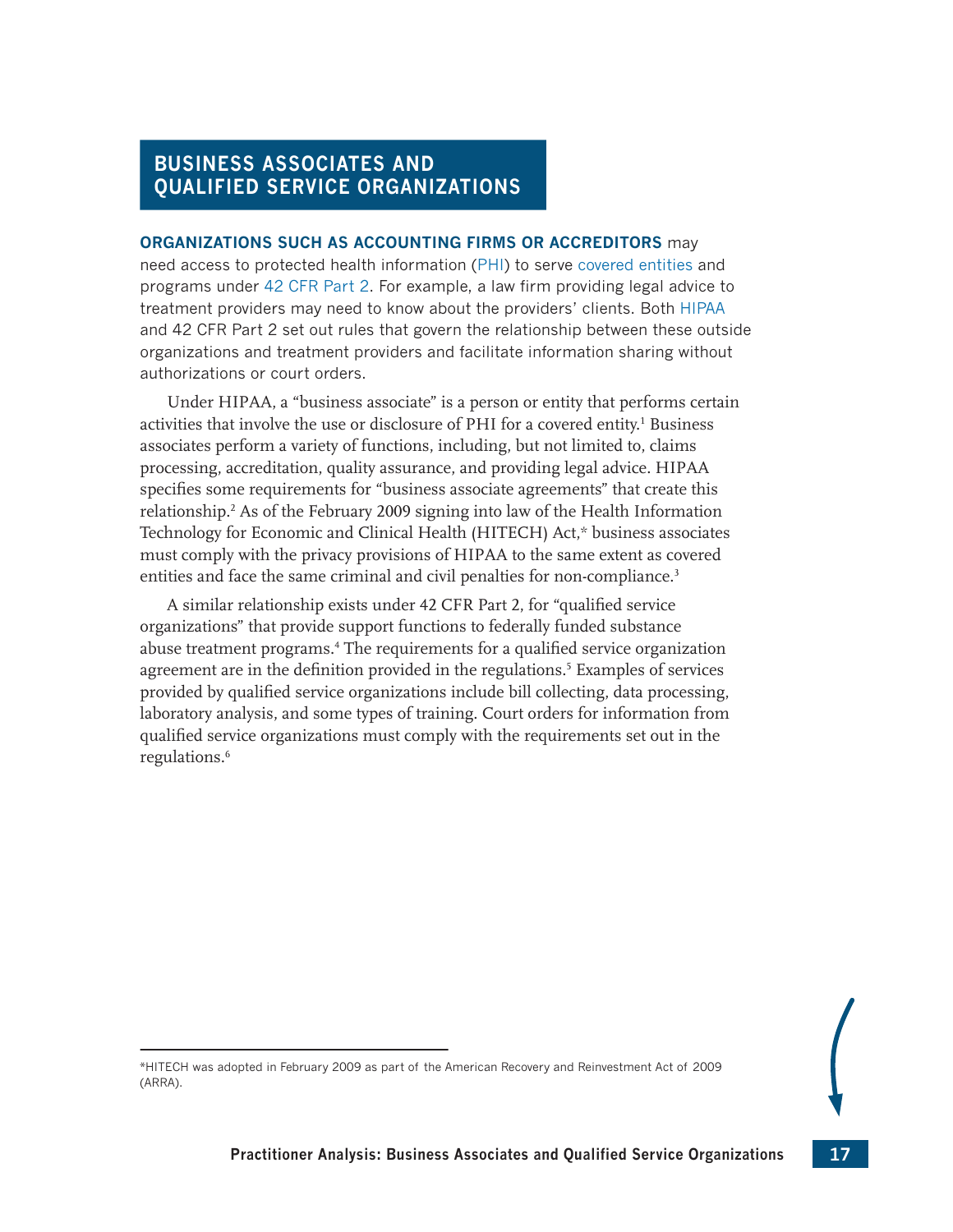## **FAQs:**

**Q1.** *A mental health treatment provider decides to employ outside counsel to assist it in addressing privacy questions. The treatment provider wishes to share samples of treatment records with its counsel, drawn from case records of past clients. May the treatment provider do so?* 

Before sharing such information, the treatment provider and attorney should enter into a business associate agreement that permits the attorney access without client authorization and provides that the attorney will observe the HIPAA privacy rules and not redisclose the information.

**Q2.** *A substance abuse program contracts with a therapist to provide group therapy to individuals who, as a condition of probation, were ordered to receive substance abuse and related services. The therapist and substance abuse treatment provider have entered a qualified service organization agreement. The substance abuse provider learns that an employee of the therapist has discussed at social functions information obtained from treatment records. Is the substance abuse treatment provider legally responsible for assuring that the qualified service organization takes steps to remedy this apparent violation?* 

In this situation the treatment provider must take steps to ensure that the qualified service organization remedies the problem, including, if necessary, terminating the agreement.

In situations involving business associate agreements under HIPAA, a covered entity is not responsible for assuring that its business associate complies with its regulations. However, if the covered entity is placed on notice that violations have occurred, then the covered entity must take steps to make certain that the violation is remedied and if it is not, to terminate the business associate agreement.

## **Notes**

<span id="page-32-0"></span>[1.](#page-31-1) "Business associate" is defined at *Code of Federal Regulations,* title 45, sec. 160.103.

<span id="page-32-1"></span>[2.](#page-31-2) 45 CFR, sec. 164.314.

<span id="page-32-2"></span>[3.](#page-31-3) Business associates will also have to comply with the HIPAA Security Rule. HHS provides additional guidance for those concerned with the responsibilities of business associates at [http://www.hhs.gov/ocr/privacy/hipaa/faq/business\\_associates/index.html](http://www.hhs.gov/ocr/privacy/hipaa/faq/business_associates/index.html).

<span id="page-32-3"></span>[4.](#page-31-4) Qualified Service Organizations is defined at 42 CFR, sec. 2.11.

<span id="page-32-4"></span>[5.](#page-31-5) Ibid.

<span id="page-32-5"></span>[6.](#page-31-6) 42 CFR, sec. 2.64(e).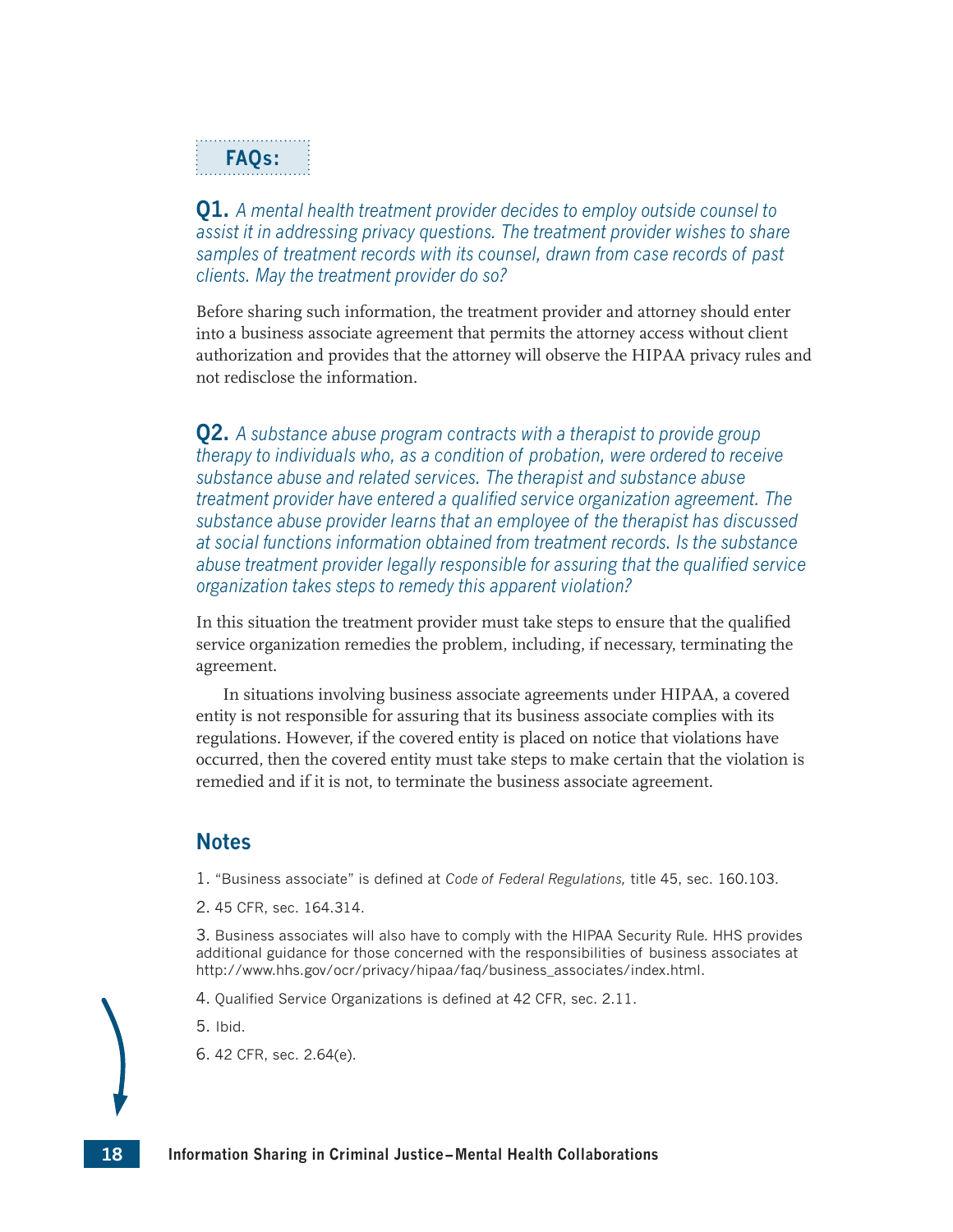## <span id="page-33-0"></span>**INDIVIDUAL RIGHT OF ACCESS TO OWN RECORDS**

**BOTH [HIPAA](#page-43-1) AND [42 CFR PART 2](#page-43-2)** provide for extensive access by individuals to their own health-care records.

<span id="page-33-1"></span>In general, HIPAA creates a right of access that may be more permissive than a comparable state law.[1](#page-34-0) If HIPAA provides this broader right of individual access than the state law, HIPAA would govern.

<span id="page-33-2"></span>HIPAA creates two general exceptions of interest regarding individuals' right of access to their own records:<sup>[2](#page-34-1)</sup>

- <span id="page-33-3"></span>1. Psychotherapy notes:[3](#page-34-2) As distinguished from symptoms, diagnoses, and treatment plans, psychotherapy notes are not automatically accessible to an individual and access may be denied, with no right of appeal by the individual. This provision only applies to psychotherapy notes that are maintained separately from the general treatment record.[4](#page-34-3)
- <span id="page-33-4"></span>2. Material compiled in reasonable anticipation of a lawsuit or administrative action: HIPAA limits the individual's right to access notes about his or her care that have been prepared for legal proceedings, rather than for the treatment of the individual. For example, a psychiatrist will be allowed to prepare notes for the purpose of defending him- or herself against a malpractice lawsuit without the concern that these notes will become accessible to the patient.

<span id="page-33-6"></span><span id="page-33-5"></span>If access to records has been denied, under most circumstances the individual will have the right to have the denial reviewed.[5](#page-34-4) However, in a limited number of circumstances, the individual has no right to review.[6](#page-34-5) For example, an inmate who has been denied access to his records by a covered entity operating in a correctional setting may not have this decision reviewed if providing this information would endanger the health, safety, rehabilitation, security, or custody of that inmate or other inmates or the safety of corrections personnel.<sup>[7](#page-34-6)</sup>

<span id="page-33-8"></span><span id="page-33-7"></span>Under 42 CFR Part 2, individuals may access their substance abuse or alcohol treatment records and inspect and copy them.<sup>[8](#page-34-7)</sup>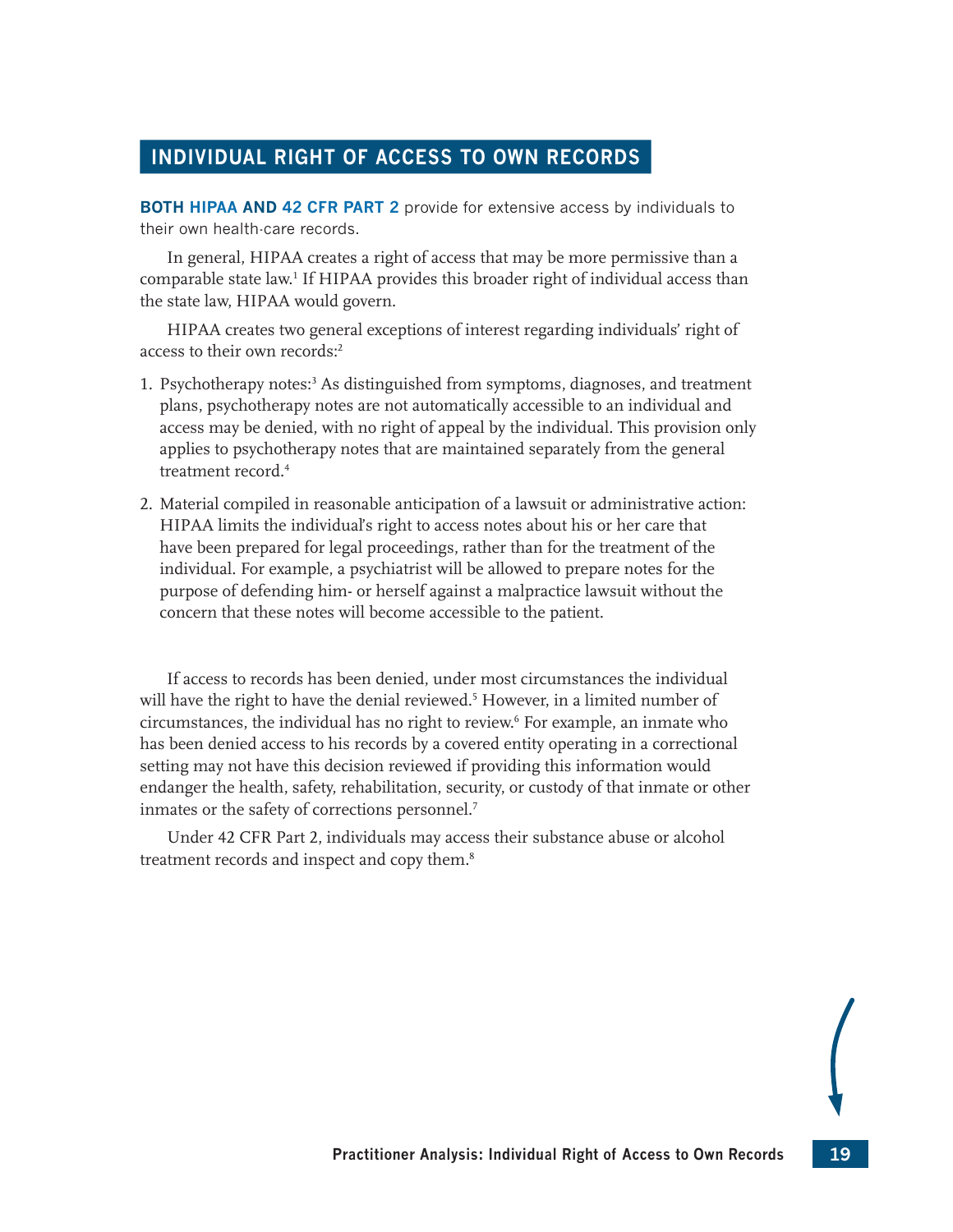## **FAQ:**

**Q1.** *An individual in treatment on a psychiatric unit of a hospital requests access to his treatment record. The treatment provider is concerned that information given to him in confidence by the individual's probation officer may result in animosity between the individual and his probation officer if disclosed. Can the treatment provider withhold access to information given by the probation officer?* 

A treatment provider may deny access to information given in confidence by a third party (other than another treatment provider) if the information was given under an assurance of confidentiality and access might lead to disclosure of the identity of the informant. Denying access on this ground is non-reviewable.<sup>[9](#page-34-8)</sup>

<span id="page-34-11"></span><span id="page-34-10"></span>Access may also be denied if a licensed health-care professional determines that the requested access may reasonably endanger the life or physical safety of a third party or lead to substantial harm to a third party or the individual. Denial on this ground is appealable under the processes established by HIPAA.[10](#page-34-9)

## **Notes**

<span id="page-34-0"></span>[1.](#page-33-1) The detailed provisions of an individual's right of access are available in the *Code of Federal Regulations,* title 45, sec. 164.524.

<span id="page-34-1"></span>[2.](#page-33-2) 45 CFR, sec. 164.524(a)(1). There is also an exception related to health-care laboratories that can be found at 45 CFR 164.524(a)(1)(iii).

<span id="page-34-2"></span>[3.](#page-33-3) 45 CFR, sec. 164.501.

<span id="page-34-3"></span>[4.](#page-33-4) For a discussion of patient access to psychotherapy notes, see Donna Vanderpool, "Do Patients Have Access to Therapy or Personal Notes?," *Psychiatric News,* April 18, 2008, vol. 43 no. 8, p. 24, available at<http://www.pn.psychiatryonline.org/content/43/8/24.full>.

- <span id="page-34-4"></span>[5.](#page-33-5) 45 CFR, sec. 164.524(a)(3).
- <span id="page-34-5"></span>[6.](#page-33-6) 45 CFR, sec. 164.524(a)(2).
- <span id="page-34-6"></span>[7.](#page-33-7) 45 CFR, sec. 164.524(a)(2)(ii).
- <span id="page-34-7"></span>[8.](#page-33-8) 42 CFR, sec. 2.23.
- <span id="page-34-8"></span>[9.](#page-34-10) 45 CFR, sec. 164.524(a)(2)(v).
- <span id="page-34-9"></span>[10.](#page-34-11) 45 CFR, sec. 164.524 (a)(3)(i)–(iii).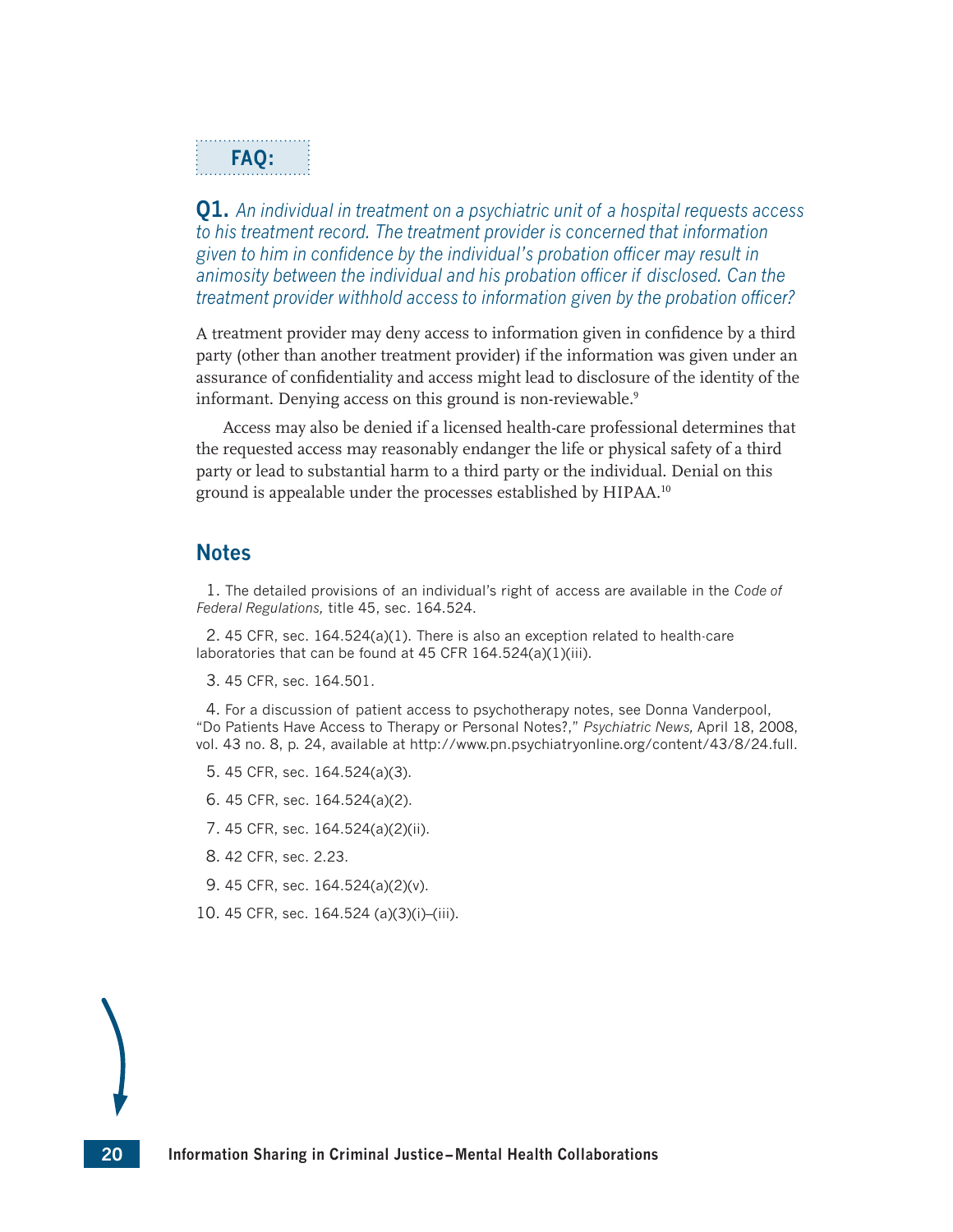# <span id="page-35-0"></span>**PART 2: Working with Privacy Laws**



## <span id="page-35-2"></span><span id="page-35-1"></span>**PRIVACY LAW PENALTIES**

**THE OFFICE OF CIVIL RIGHTS IN THE U.S. DEPARTMENT OF HEALTH AND** 

**HUMAN SERVICES (HHS)** has primary responsibility for enforcing [HIPAA](#page-43-1).<sup>[1](#page-36-0)</sup> The [federal rule for enforcing HIPAA](http://www.cms.gov/Enforcement/Downloads/EnforcementRule.pdf) is expected to be modified as HHS considers the impact of the Health Information Technology for Economic and Clinical Health Act, which was enacted as part of the Recovery Act of [2](#page-36-1)009.<sup>2</sup> For example, now state attorneys general are authorized to enforce HIPAA. Previously, enforcement authority rested exclusively with the federal government. Although an individual cannot bring a lawsuit on his or her own behalf for a violation of HIPAA, an individual whose HIPAA rights were violated may now receive a percentage of any monetary recovery obtained by an enforcement action.

When HIPAA was adopted, it had comparatively modest penalties. However, the Recovery Act increased the potential penalties for violations. For example, the maximum civil penalty was originally \$100 for each violation, with a cap of \$25,000 for multiple violations. This has been increased to up to \$50,000 per violation, with a cap of \$1.5 million per calendar year, for the most severe situations of willful neglect that the organization did not correct. The new law sets out levels of violations based on whether reasonable cause or willful neglect caused the violation and the organization's efforts to correct the error.

<span id="page-35-3"></span>An excellent resource with information about enforcement actions, including numbers and types of actions, is maintained by the HHS Office of Civil Rights.<sup>[3](#page-36-2)</sup>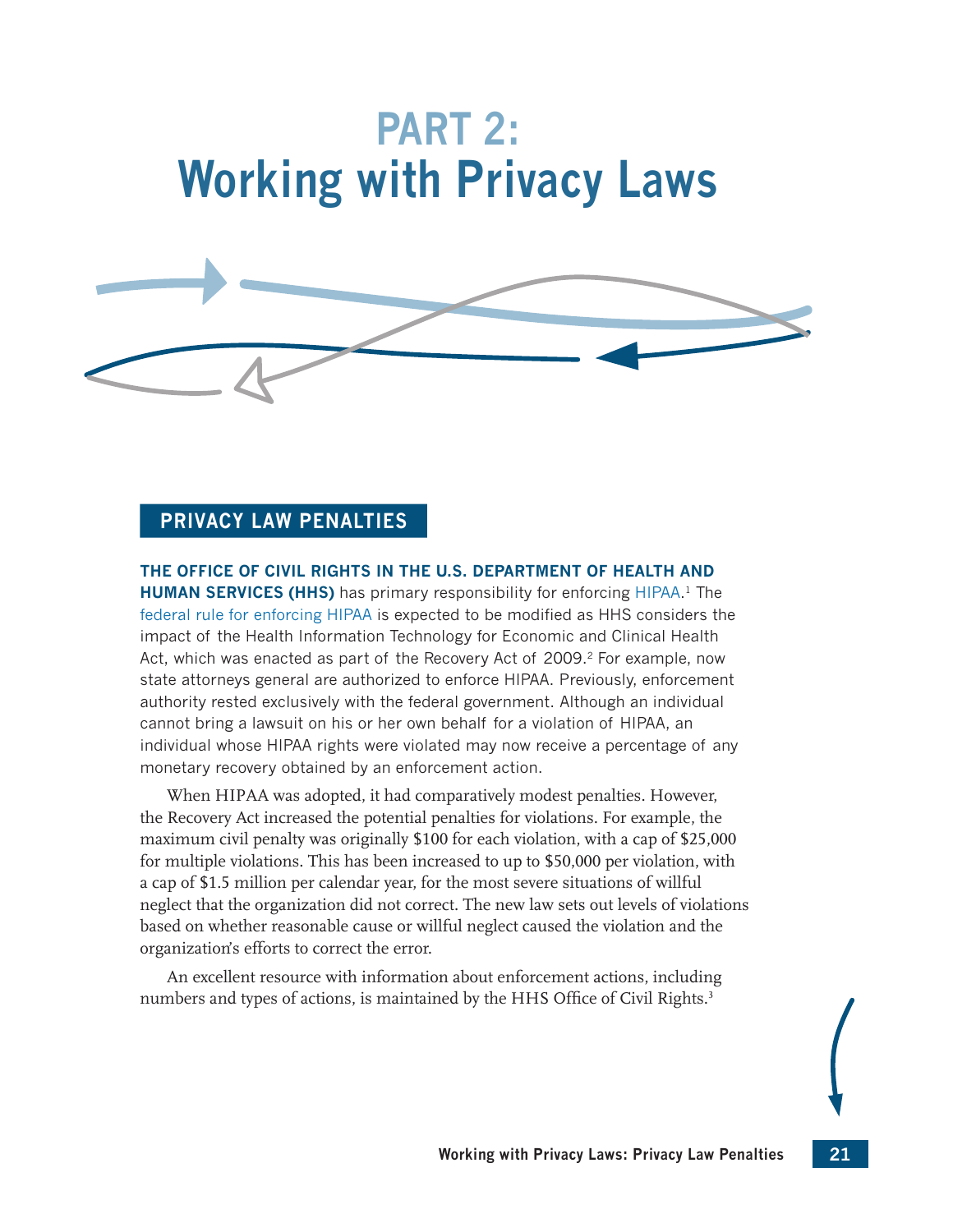## **FAQ:**

**Q1.** *A mental health professional inadvertently releases patient-specific information without the individual's permission. The individual demands an apology and notifies the director of the treatment center that he is going to bring a lawsuit against the treatment center and mental health professional for damages of \$1,000,000. Can the individual really bring this lawsuit?*

There is no private cause of action under HIPAA. This means that an individual cannot bring a lawsuit for a violation. The individual can try to get HHS or the state attorney general to bring the lawsuit.

Even though the individual cannot sue under HIPAA, there may be a state statute that would support a lawsuit based on the release of personal information.

## **Notes**

<span id="page-36-0"></span>[1.](#page-35-1) More information on the Office of Civil Rights in the U.S. Department of Health and Human Services and privacy can be found at<http://www.hhs.gov/ocr/office/index.html>.

<span id="page-36-1"></span>[2.](#page-35-2) The HIPAA enforcement rule is available at [http://www.cms.gov/Enforcement/](http://www.cms.gov/Enforcement/Downloads/EnforcementRule.pdf) [Downloads/EnforcementRule.pdf](http://www.cms.gov/Enforcement/Downloads/EnforcementRule.pdf).

<span id="page-36-2"></span>[3.](#page-35-3) The HHS enforcement site is available at [http://www.hhs.gov/ocr/privacy/hipaa/](http://www.hhs.gov/ocr/privacy/hipaa/enforcement/) [enforcement/](http://www.hhs.gov/ocr/privacy/hipaa/enforcement/).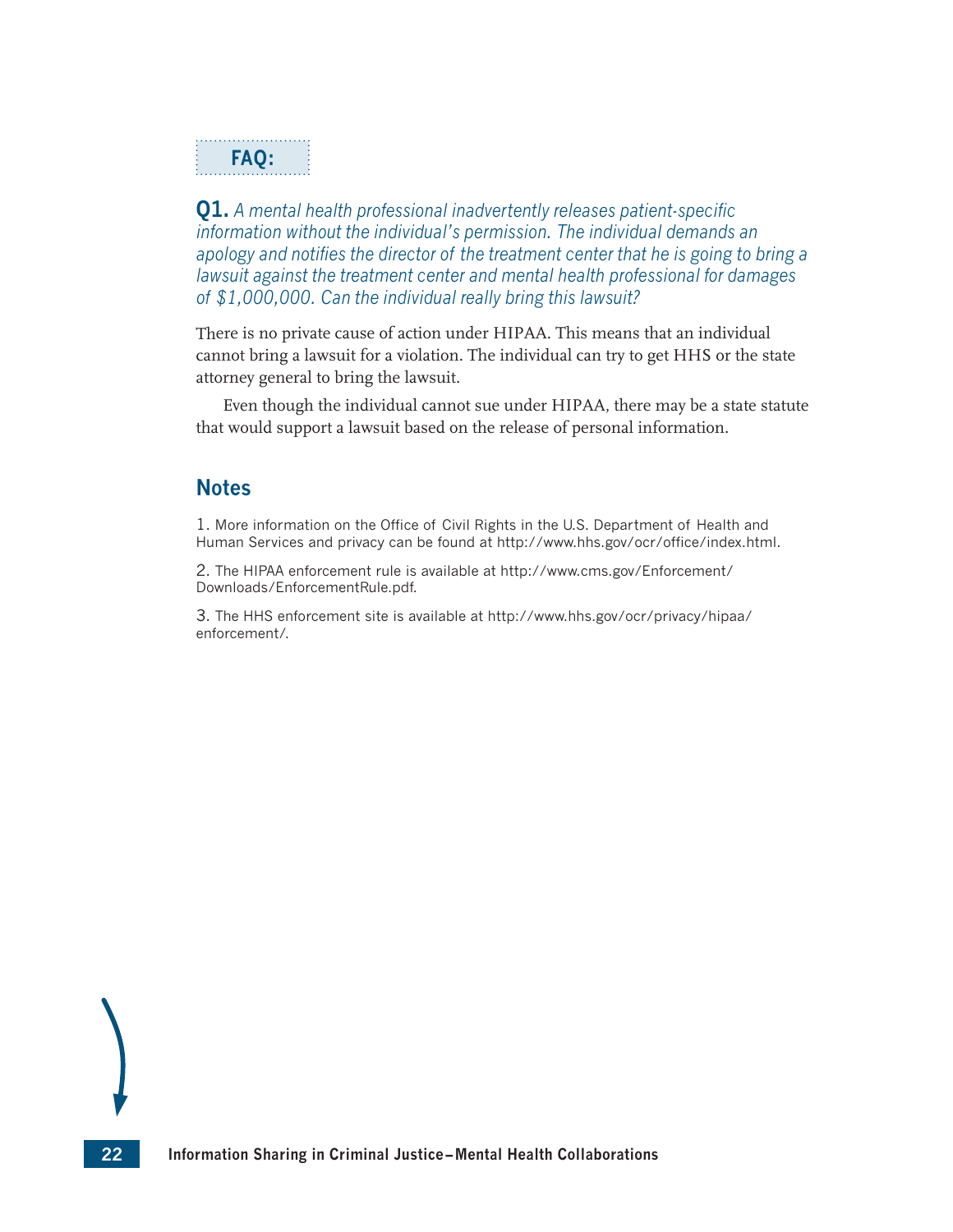## <span id="page-37-0"></span>**INFORMATION-SHARING TOOLS**

**IT SHOULD BE CLEAR AT THIS POINT** that the legal framework governing information sharing should not be seen as an insurmountable obstacle in criminal justice-mental health collaborations. Jurisdictions have developed a variety of approaches to sharing information based on local circumstances, including state law. These approaches include co-locating criminal justice and mental health practitioners, developing procedures to obtain permission forms or court orders, and contracting with business associates and/or qualified services organizations.

Practitioners interested in developing similar processes or documents for their own jurisdictions should consult with counsel familiar with the relevant state and federal laws. The examples and links to documents that follow will provide a starting point for these discussions; however, they are not intended to provide legal advice or substitute for the advice of an attorney.

## *Uniform Authorization/Consent Form*

Obtaining permission from the individual to release his or her health information is a straightforward way to facilitate information sharing. Jurisdictions may obtain an authorization or consent form at various stages of the criminal justice process—such as at booking in a jail or when joining a mental health court or other diversion program.

The forms that jurisdictions use vary in the purposes and parties that they cover. Some jurisdictions provide a checklist for who can be involved with sharing information (e.g., mental health center, probation) and for what purposes.

As discussed in the Introduction, [HIPAA](#page-43-1) sets out different types of permission authorization, consent, and notice with opportunity to object.\* For authorizations, which are the most common permission necessary, in addition to requiring that the form of the *authorization* contain certain elements, the regulations also require that individuals be put on notice about their right to revoke the authorization, that the writing be in plain language, and that a copy be provided to the individuals.<sup>[1](#page-42-0)</sup>

<span id="page-37-1"></span>The requirements for written consent under [42 CFR Part 2](#page-43-2) specify

1. The specific name or general designation of the [program](#page-44-1) or person permitted to make the disclosure.

<sup>\*</sup>Section 164.508 of the regulations sets out circumstances that require "authorization" and for which "consent" is insufficient, such as sharing protected health information for marketing purposes.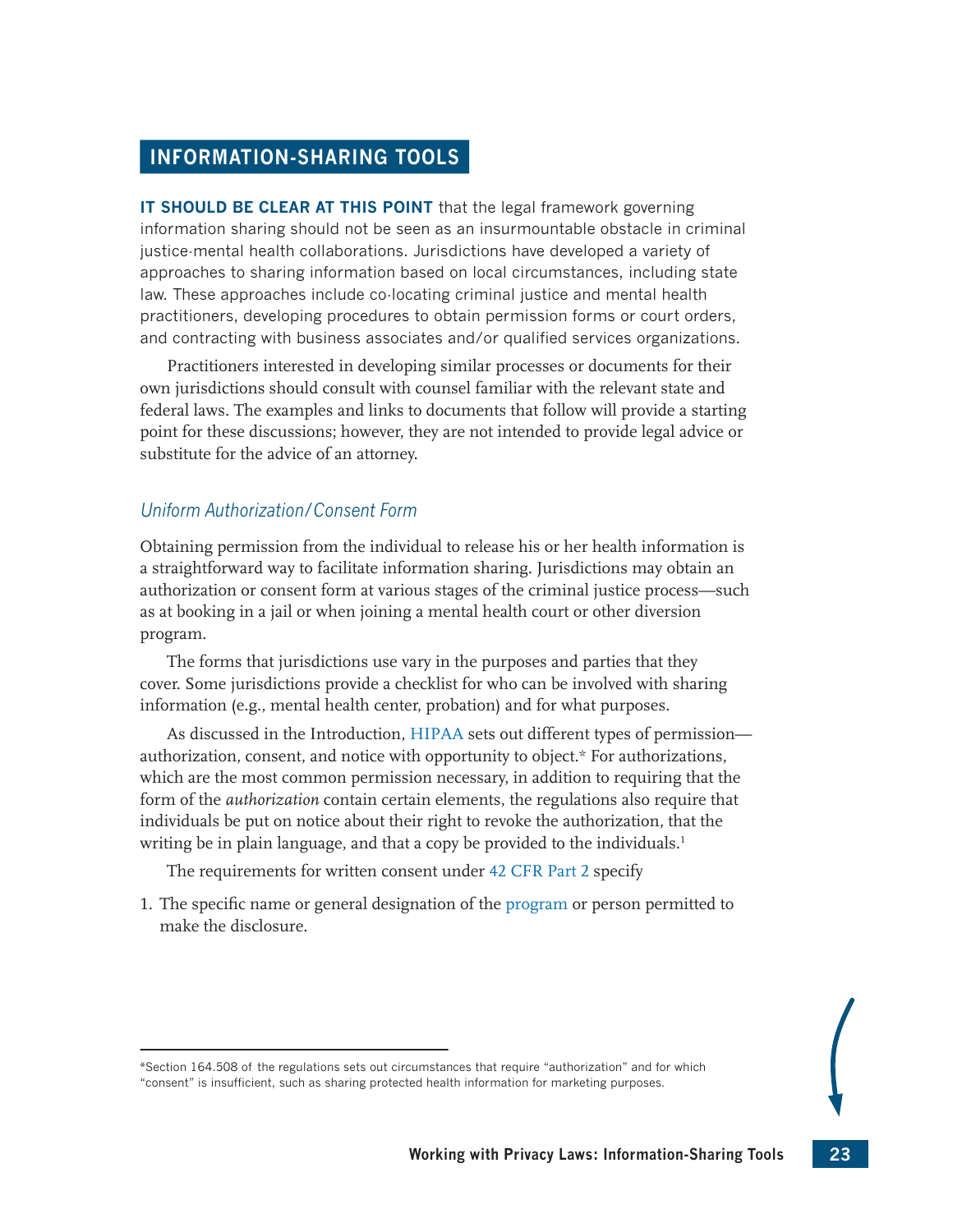- 2. The name or title of the individual or the name of the organization to which disclosure is to be made.
- 3. The name of the patient.
- 4. The purpose of the disclosure.
- 5. How much and what kind of information is to be disclosed.
- 6. The signature of the patient (or that of a guardian for minors, or an authorized person for individuals who are incompetent or deceased).<sup>2</sup>
- <span id="page-38-0"></span>7. The date on which the consent is signed.
- 8. A statement that the consent is subject to revocation at any time except when the program has acted "in reliance on" the consent. For example, if a clinician provided treatment after obtaining consent to disclose the treatment information to the patient's insurance company, the patient loses the right to revoke his or her consent to sharing the information on this occasion.
- 9. The date, event, or condition upon which the consent will expire if not revoked before. This date, event, or condition must ensure that the consent will last no longer than reasonably necessary to serve the purpose for which it is given.<sup>3</sup>

#### **Riverside County, Calif.**

<span id="page-38-1"></span>Individuals participating in the Riverside County Mental Health Court must *sign an authorization that allows the mental health staff to release information regarding diagnosis, treatment, compliance, and pre- and/or post-plea status with the public defender's office, the district attorney, the probation department, and any contracting agencies that may be involved with providing treatment or services. Issues that arise during the operation of the program are addressed in monthly stakeholder meetings of the involved agencies.*

#### **Dutchess County, N.Y.**

*Dutchess County has used a variety of tools to facilitate information sharing:*

*The Dutchess County Assertive Community Treatment (ACT)\* team has*  individuals sign an authorization allowing the release of information to treatment *providers, such as emergency room staff and physicians providing care. The ACT team also has a letter of agreement with the City of Poughkeepsie Police Department to facilitate information sharing between these entities.*

*Mental Hygiene Department staff are co-located in the Dutchess County Jail, the courthouse, and at the probation department to facilitate collaboration. The Mental* 

\*ACT involves multidisciplinary teams, including a psychiatrist, substance use counselors, case managers, nurses, vocational specialists, peer counselors, and others, that provide 24-hour case management services.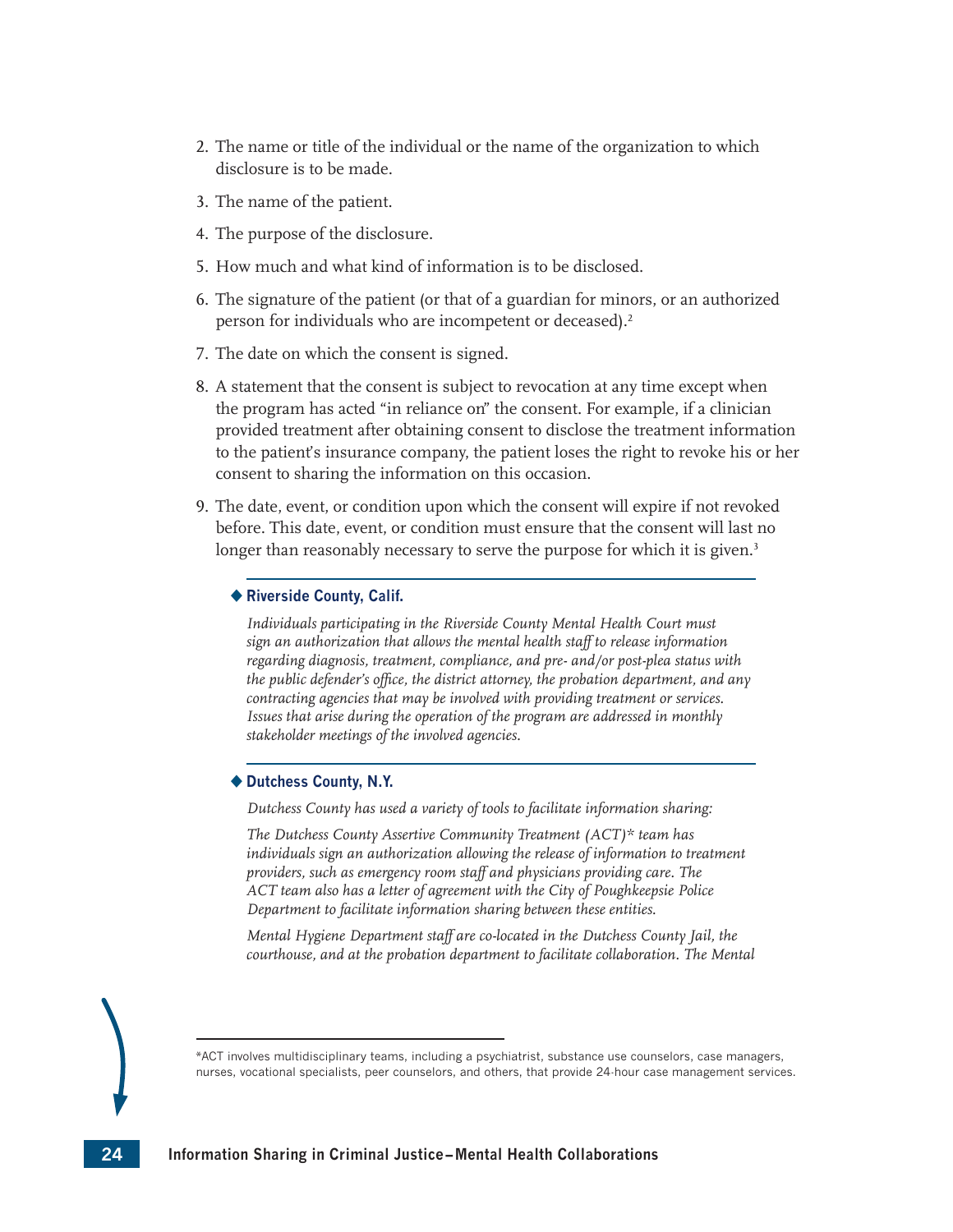<span id="page-39-0"></span>*Hygiene Department obtains authorizations from individuals at each location that allow exchanges among the involved systems (for example, to provide mental health treatment background that can inform a judge's decision making).*

## *Business Associate Agreements and Qualified Service Organization Agreements*

As discussed in the section on Business Associates and Qualified Service Organizations, ["covered entities"](#page-43-3) that meet all requirements may wish to form contractual relationships with other organizations that they work with regularly. Business associates (under HIPAA)<sup>[4](#page-42-3)</sup> and qualified service organizations (under 42  $CFR$  Part  $2)^5$  $2)^5$  may receive health information for designated purposes.

<span id="page-39-1"></span>Both of these relationships are established through contractual agreements among organizations.

The Office of Civil Rights in the U.S. Department of Health and Human Services (HHS) has provided sample provisions for inclusion in a Business Associate Agreement (BAA) that include guidance on definitions, obligations, and activities of business associates.[6](#page-42-5)

#### **Louisiana Department of Health and Hospitals, the Offices of Addictive Disorders and Mental Health**

<span id="page-39-3"></span><span id="page-39-2"></span>*The Substance Abuse and Mental Health Services Administration website provides an example from the Louisiana Department of Health and Hospitals of the language and information that should be included in a BAA and Qualified Service Organization agreement.[7](#page-42-6) The agreement specifically "includes joint procedures for screening, assessment, treatment, information management, and evaluation and open sharing of information relevant to the service needs of this population."*

### *Judicial Orders*

As discussed in the Courts section, HIPAA and 42 CFR Part 2 provide for the use of court orders to compel information sharing. HIPAA embraces the principle of minimum necessity by instructing covered entities to only disclose information specifically authorized by the court order. It also provides additional requirements for other court-related documents such as subpoenas and discovery requests.<sup>[8](#page-42-7)</sup>

#### **Pima County, Ariz.**

<span id="page-39-4"></span>*The mental health court in Pima County has issued standing court orders explaining (1) the court's interest in arranging appropriate treatment for "mentally ill defendants," (2) the court's intent to use the information to enhance the defendants' access to care, and (3) the role and functions of the entities that have access to the information. Defendants are also required to consent to the release of mental health information to participate in the mental health court program.*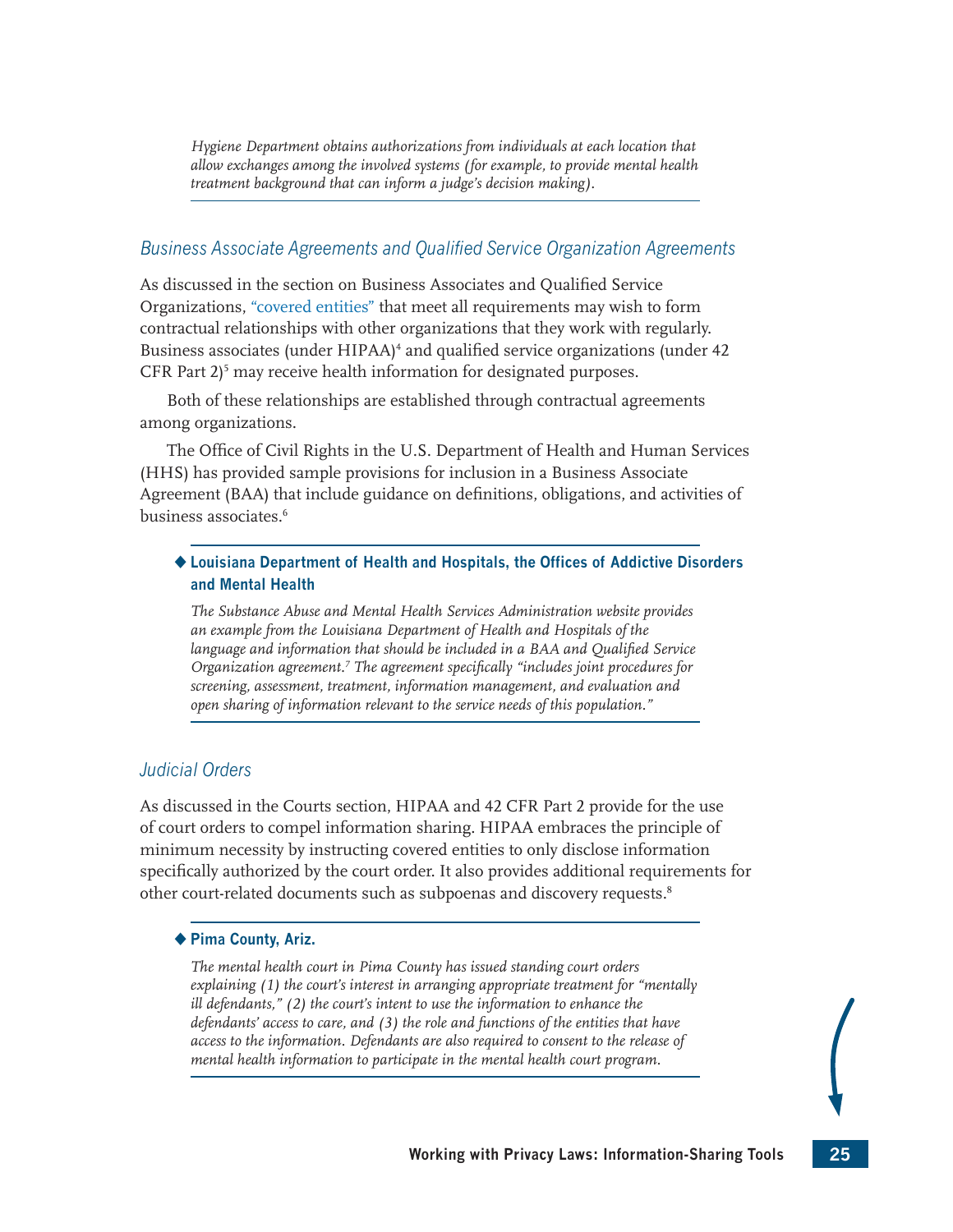#### *Information-Sharing Systems*

At the system level, many jurisdictions employ manual processes or management information systems to routinely bring together criminal justice and behavioral health information.

#### **Pima County, Ariz.**

*Pima County has developed several processes to cross-check jail intakes with behavioral health records. The jail staff sends the regional behavior health authority a daily list of new inmates and the behavioral health authority identifies inmates who are currently in treatment or who have received services in the past.*

*At this writing, there is also a process under development to have individuals give permission to pretrial services staff to run arrest information against a behavioral health database, which would indicate people potentially eligible for release to a mental health provider. With this information, pretrial services staff can contact the provider to determine whether the arrestee could be released immediately into treatment.*

#### **Illinois Jail Data Link**

*The Illinois Jail Data Link allows any Illinois county jail to have access to an interactive Internet database that provides data on detainees that have had a documented mental illness and treatment, whether inpatient or outpatient, with the Division of Mental Health (DMH).\**

*Individual Illinois counties and their partner mental health agencies engage in a written agreement with DMH and obtain security clearance for access to their documented clients. This information is most recently being used for first-level mental health court eligibility. The data sharing, together with the data collection, has been expanded to more than seven counties across Illinois, including Cook County.* 

#### **Maryland SMART System**

<span id="page-40-0"></span>*According to the University of Maryland website, "The Statewide Maryland Automated Record Tracking (SMART) system is a web-based tool that provides a client tracking system for state agencies and private treatment providers. Used by treatment providers and drug courts as a management information system, SMART enables collecting substance abuse treatment data, tracking drug court client services, and analyzing program data. SMART is based on the Web Infrastructure for Treatment Services platform." [9](#page-42-8)*



<sup>\*</sup>This access was authorized by specific legislation in the state of Illinois: 740 ILCS 110/9.2 permits this secure data exchange for the purposes of continuity of care and linkages to treatment.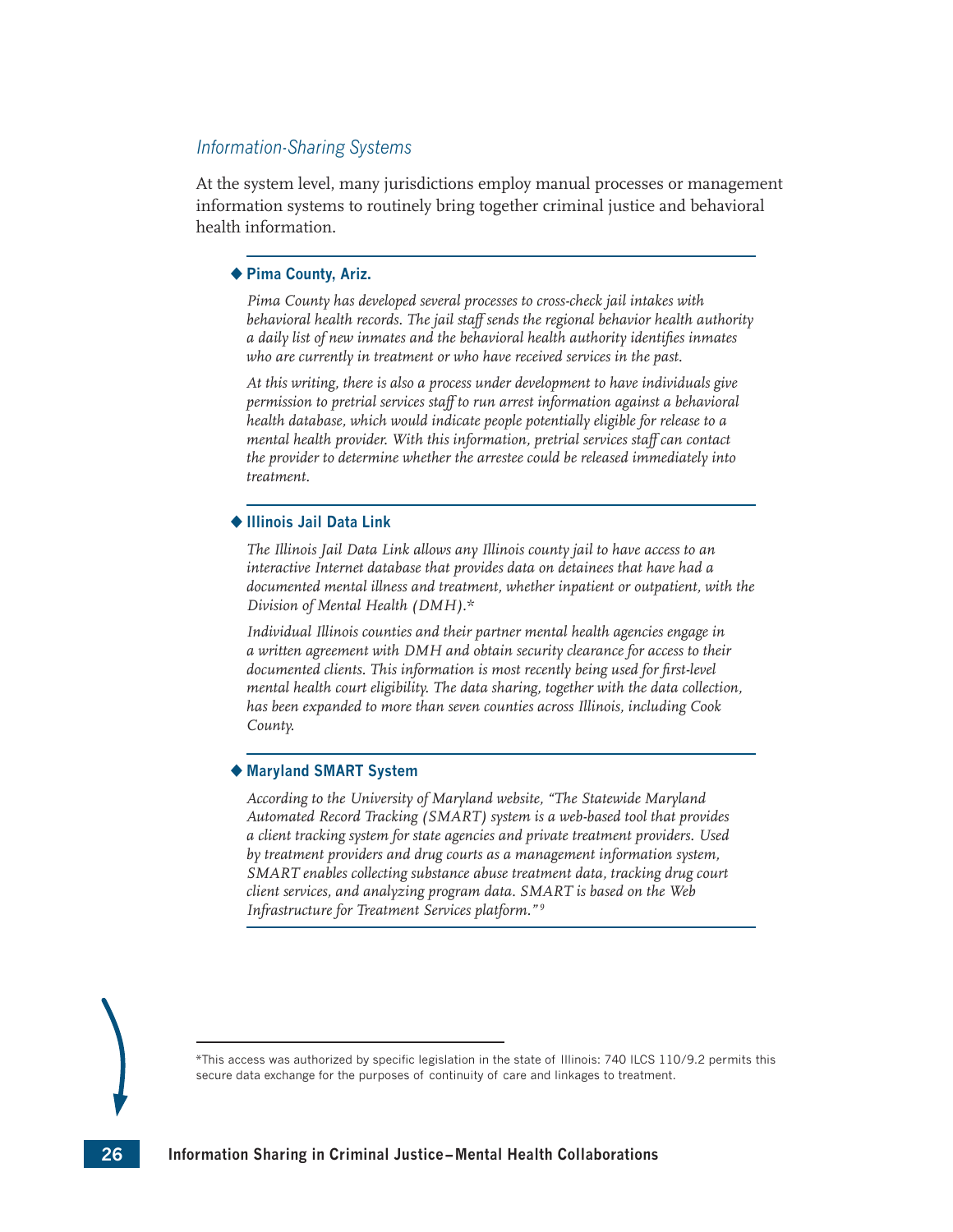#### **Tarrant County, Tex.**

*Individuals entering the Tarrant County jail are cross-checked against the state mental health system database, allowing jail personnel to identify those who have received mental health services in the past.*

#### *Other Information-Sharing Programs/Instruments*

#### ◆ Oakland County, Mich.

*The Sheriff's Office Program Services staff provides case management services within the jail and refers individuals to Easter Seals, a service provider under contract with Oakland County Community Mental Health Authority (OCCMHA), which provides psychiatrists, treatment readiness intervention, a case manager, and clerical support for identified individuals. Agreements between the Sheriff's Office and Easter Seals allow information about these individuals to be exchanged. This agreement specifies that the Sheriff's Program Services Unit is the holder of the patient record, whereas Easter Seals/OCCMHA retains ownership of its own documentation within the record folders. Sharing information beyond these two programs requires individuals' release authorizations.*

#### **Dutchess County, N.Y.**

*In addition to the use of individual authorizations, Dutchess County uses a contract between the mental hygiene and probation departments to facilitate crisis*  intervention services. The ACT team has a letter of agreement with the City of *Poughkeepsie Police Department to share information that is permitted through individual authorizations. A letter of agreement is also used to facilitate off-hours support to jurisdictions that do not have mental hygiene staff co-located through a HELPLINE program.* 

#### **Inmate Medication Information For[m10](#page-42-9)**

<span id="page-41-0"></span>*The inmate medication form, developed through a father's collaboration with the Los Angeles Sheriff's Department and the local department of mental health, can be used to provide information on an inmate's mental health and medical needs. Promoted through NAMI, this form is now in use in multiple facilities in California.*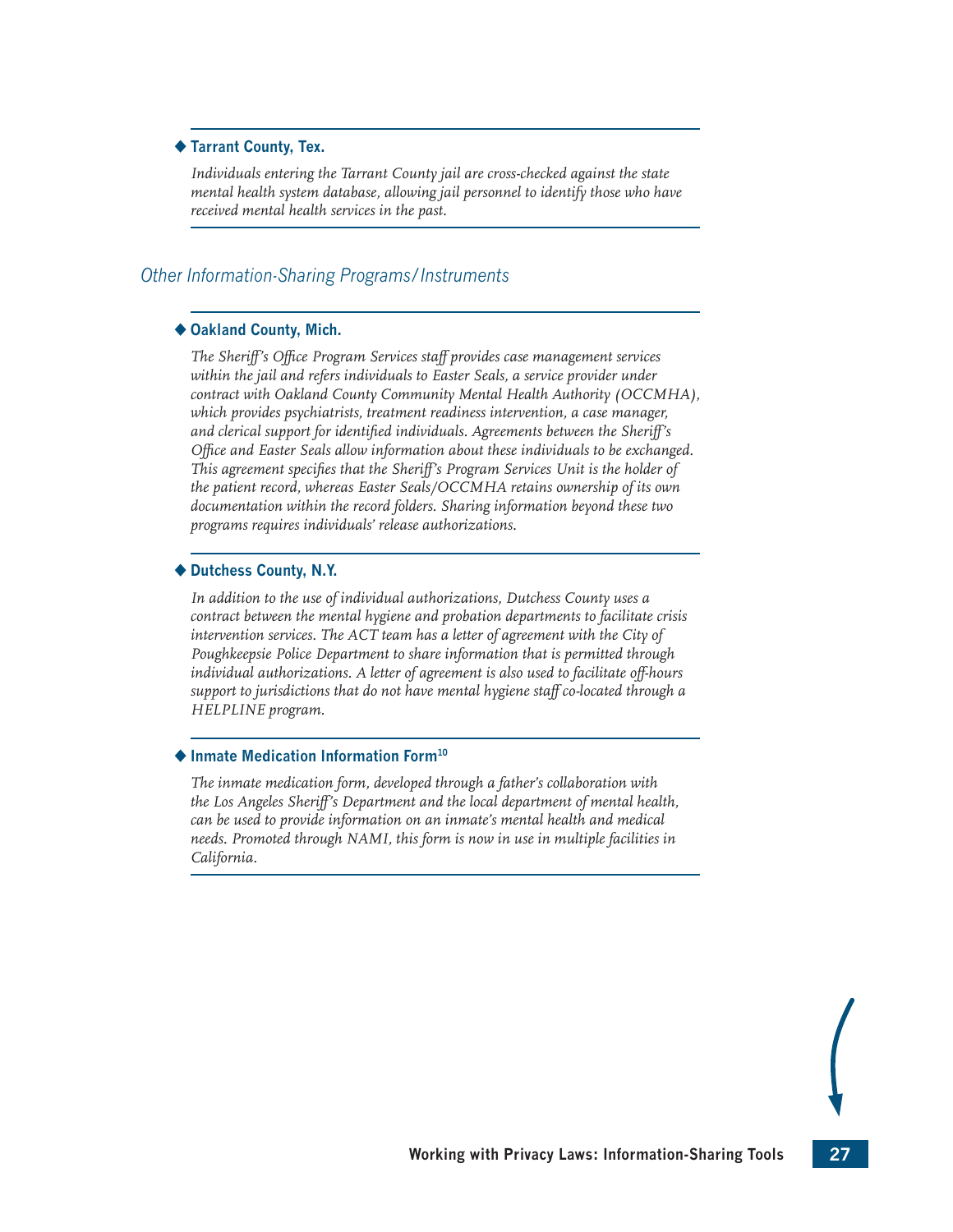## **Notes**

<span id="page-42-0"></span>[1.](#page-37-1) *Code of Federal Regulations,* title 45, sec. 164.508(c).

<span id="page-42-1"></span>[2.](#page-38-0) As defined in 42 CFR, sec. 2.14 for minors and sec. 2.15 for a patient who is incompetent or deceased.

<span id="page-42-2"></span>[3.](#page-38-1) A sample consent form is provided in the regulations at 42 CFR, sec. 2.31(b).

<span id="page-42-3"></span>[4.](#page-39-0) 45 CFR, sec. 164.314(a)(2)(i).

<span id="page-42-4"></span>[5.](#page-39-1) 42 CFR, sec. 2.11.

<span id="page-42-5"></span>[6.](#page-39-2) Information on Business Associate Agreements is available from the Office of Civil Rights in HHS at [http://www.hhs.gov/ocr/privacy/hipaa/understanding/coveredentities/](http://www.hhs.gov/ocr/privacy/hipaa/understanding/coveredentities/contractprov.html) [contractprov.html](http://www.hhs.gov/ocr/privacy/hipaa/understanding/coveredentities/contractprov.html).

<span id="page-42-6"></span>[7.](#page-39-3) The example from the Louisiana Department of Health and Hospitals can be found at [http://coce.samhsa.gov/cod\\_resources/cosig\\_products/LA%20QSO%20Agreement%](http://coce.samhsa.gov/cod_resources/cosig_products/LA%20QSO%20Agreement%20June%202008.pdf) [20June%202008.pdf](http://coce.samhsa.gov/cod_resources/cosig_products/LA%20QSO%20Agreement%20June%202008.pdf).

<span id="page-42-7"></span>[8.](#page-39-4) Compare 42 CFR, sec. 164.512(e)(i) with (e)(ii).

<span id="page-42-8"></span>[9](#page-40-0). The University of Maryland Institute for Governmental Service and Research maintains a website about the SMART system, which is available at [http://www.igsr.umd.edu/SMART/](http://www.igsr.umd.edu/SMART/about.php) [about.php](http://www.igsr.umd.edu/SMART/about.php) (accessed April 27, 2010).

<span id="page-42-9"></span>[10.](#page-41-0) This form is available at [http://www.nami.org/namiland09/convention/CONVInmate](http://www.nami.org/namiland09/convention/CONVInmateMedicationInformationForm.pdf) [MedicationInformationForm.pdf](http://www.nami.org/namiland09/convention/CONVInmateMedicationInformationForm.pdf).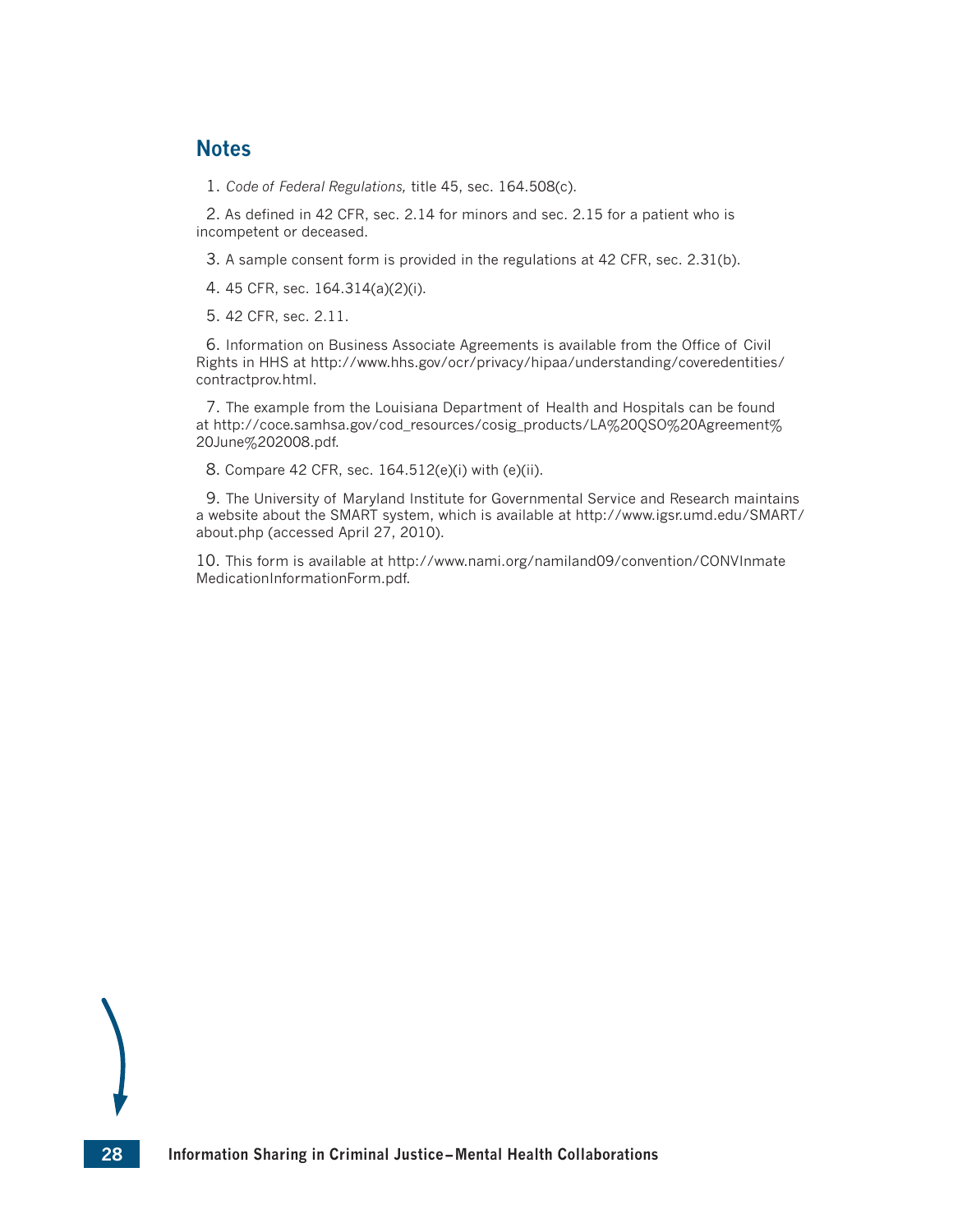# **GLOSSARY**

<span id="page-43-2"></span><span id="page-43-0"></span>**42 CFR Part 2** is the part of the *Code of Federal Regulations* under the Public Health chapter that deals with the confidentiality of alcohol and drug use patient records. These regulations apply to all "programs" providing alcohol or substance abuse treatment that are "federally assisted."

<span id="page-43-3"></span>**"Covered entity"** is defined in HIPAA as

- 1. a health plan;
- 2. a health-care clearinghouse;
- 3. a health-care provider who transmits any health information in electronic form in connection with a covered transaction [relating to health claim report, status, payment, etc.].

Mental health treatment providers, either in the community or as a unit in a jail, will ordinarily be covered entities. An organization that is a covered entity is subject to HIPAA's minimum level of restrictions for sharing protected health information (PHI). A covered entity is subject to HIPAA for all communications, regardless of whether the information is transmitted electronically in a given case.

<span id="page-43-4"></span>**"Federally assisted"** is defined in 42 CFR Part 2 as deriving some benefit from the U.S. government, such as accepting Medicaid payments or receiving nonprofit status under the federal tax code.

Under the regulations, programs also are federally assisted if they are conducted by a U.S. department or agency, are being carried out under authorization granted by a U.S. department or agency (such as Medicare providers, authorized methadone maintenance treatments), or are supported by funds provided by any department or agency of the United States (including state or local government units that receive federal funds that could be used for substance abuse treatment). A program is also federally assisted if income tax deductions are granted to those who contribute to the program or if the program itself is tax exempt.<sup>[1](#page-44-2)</sup> Under this definition, a private practitioner providing alcohol or substance abuse treatment will not be a "program" within 42 CFR Part 2 unless the practitioner meets one of the conditions above, for example, through accepting Medicaid reimbursement.

<span id="page-43-5"></span><span id="page-43-1"></span>**HIPAA** refers to the Health Insurance Portability and Accountability Act of 1996, together with regulations promulgated by the U.S. Department of Health and Human Services (HHS), available at 45 CFR Parts 160, 162, and 164. These regulations establish federal standards for the privacy and security of "protected health information" (PHI), including mental health information. HIPAA includes a "Privacy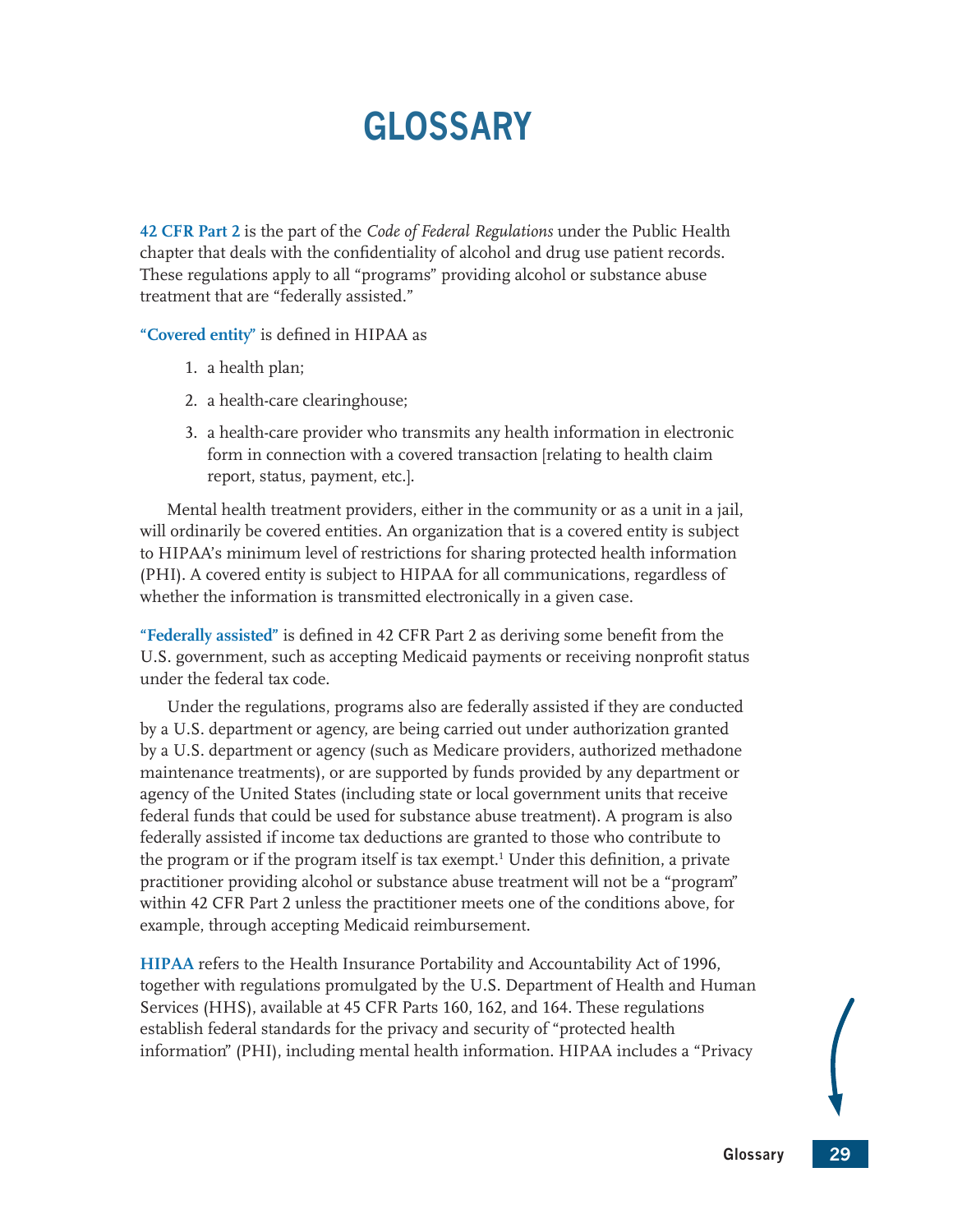Rule," which is the focus of this document, and a "Security Rule," which deals with the security requirements for information technology systems transmitting health information.

<span id="page-44-1"></span>**"Program"** is defined by 42 CFR Part 2 as

- 1. an individual or entity (other than a general medical care facility) who holds itself out as providing, and provides, alcohol or drug abuse diagnosis, treatment, or referral for treatment; or
- 2. an identified unit within a general medical facility that holds itself out as providing, and provides, alcohol or drug abuse diagnosis, treatment, or referral for treatment; or
- 3. medical personnel or other staff in a general medical care facility whose primary function is the provision of alcohol or drug abuse diagnosis, treatment, or referral for treatment and who are identified as such providers. Examples are provided in the regulations.

For example, this definition means that XY Hospital would not be a program, but the Substance Abuse Unit of XY Hospital would be a program because its primary function is providing substance abuse diagnosis and treatment.

<span id="page-44-0"></span>**Protected Health Information (PHI),** as defined in HIPAA, meets these criteria:

- 1. It is "health information," which is information about an individual's physical or mental health, including the individual's condition (past, present, future) or provision of health care to that individual.
- 2. It is "individually identifiable," meaning that it directly identifies an individual or could be easily used to identify an individual.

The exact regulatory definitions for these HIPAA terms are available at 45 CFR Section 160.103.

For substance abuse information, 42 CFR Part 2.1(a) protects "records of the identity, diagnosis, or treatment of any patient which are maintained in connection with the performance of any drug abuse prevented function." In this guide, the term PHI may be used to refer to information protected by either legal authority.

## **Note**

<span id="page-44-2"></span>[1.](#page-43-5) *Code of Federal Regulations,* title 42, sec. 2.12 (b).